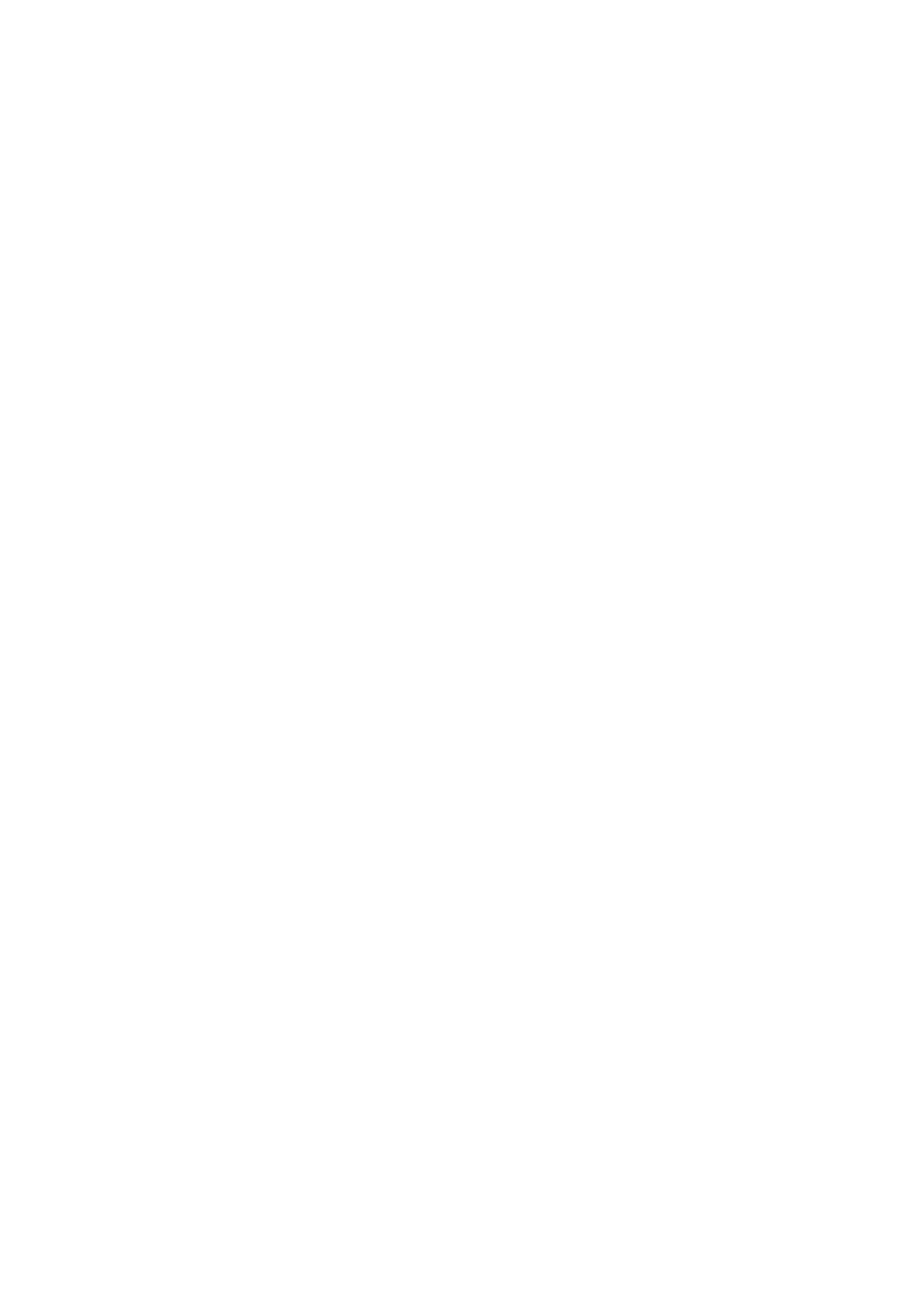# **Content**

| General view of sheet            | ecoTEC plus 824 VUW 246/3-5<br>ecoTEC plus 831 VUW 316/3-5                                         | Page 3  |
|----------------------------------|----------------------------------------------------------------------------------------------------|---------|
| 04 Burner                        |                                                                                                    | Page 4  |
| 06 Heat exchanger                |                                                                                                    | Page 6  |
| 07 Casing parts                  |                                                                                                    | Page 8  |
| 08 Connection parts (Hydroblock) |                                                                                                    | Page 10 |
| 08a Connection parts             |                                                                                                    | Page 12 |
| 08b Connection parts (Acc.)      |                                                                                                    | Page 14 |
| 12 Control box                   |                                                                                                    | Page 16 |
| General view of sheet            | ecoTEC plus 824 VUW 246/3-5 R1<br>ecoTEC plus 831 VUW 316/3-5 R1<br>ecoTEC plus 837 VUW 376/3-5 R1 | Page 19 |
| 04 Burner                        |                                                                                                    | Page 20 |
| 06 Heat exchanger                |                                                                                                    | Page 22 |
| 07 Casing parts                  |                                                                                                    | Page 24 |
| 08 Connection parts (Hydroblock) |                                                                                                    | Page 26 |
| 08a Connection parts             |                                                                                                    | Page 30 |
| 08b Connection parts (Acc.)      |                                                                                                    | Page 32 |
| 12 Control box (until 08/07)     |                                                                                                    | Page 34 |
| 12a Control panel (from 09/07)   |                                                                                                    | Page 36 |

In order to maintain the safe and efficient operation of this appliance, only genuine Vaillant spare parts must be used.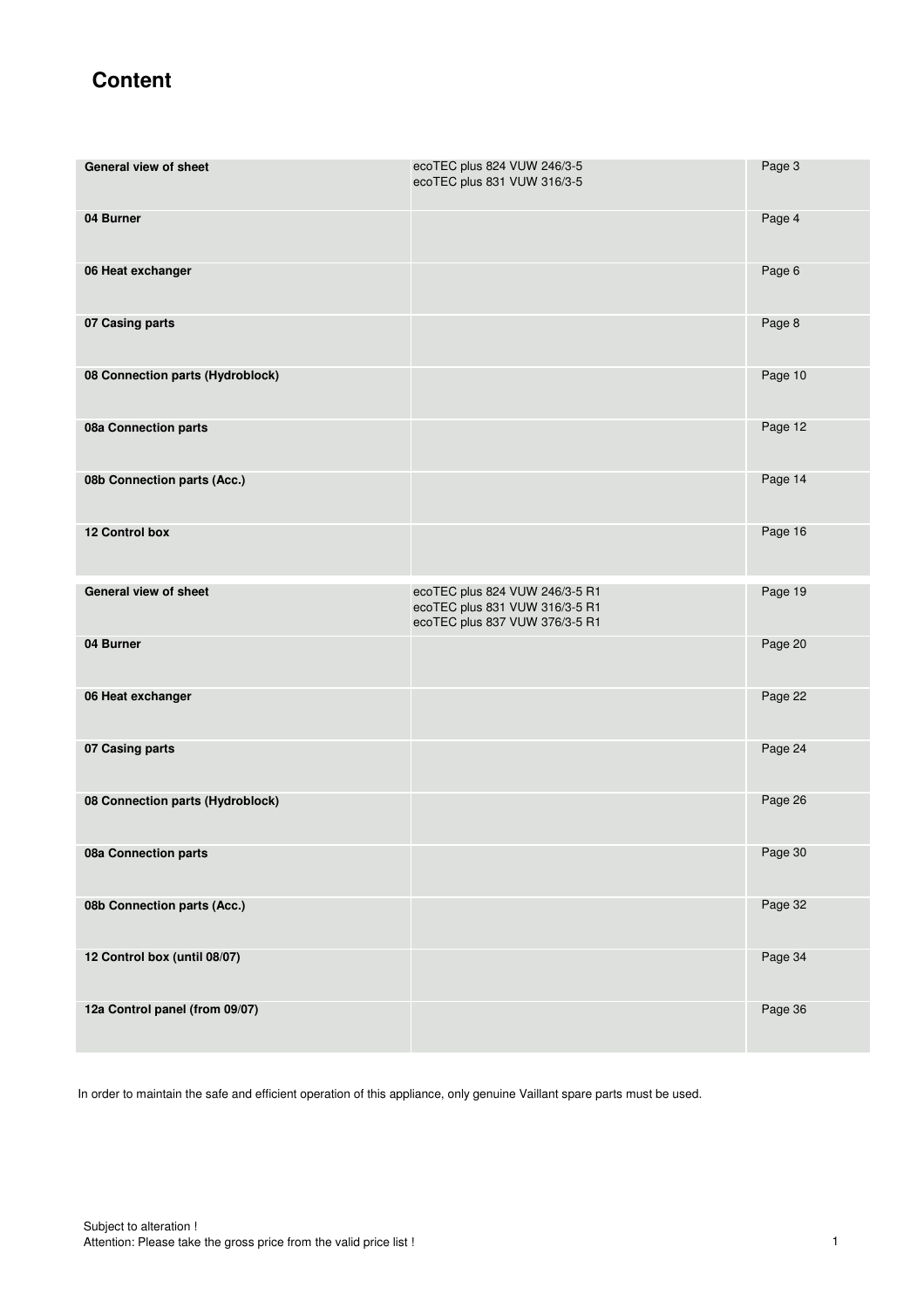# **Content**

| General view of sheet            | ecoTEC plus 612 VU 126/3-5<br>ecoTEC plus 615 VU 156/3-5<br>ecoTEC plus 618 VU 186/3-5<br>ecoTEC plus 624 VU 246/3-5<br>ecoTEC plus 630 VU 306/3-5                                                 | Page 39 |
|----------------------------------|----------------------------------------------------------------------------------------------------------------------------------------------------------------------------------------------------|---------|
| 04 Burner                        |                                                                                                                                                                                                    | Page 40 |
| 06 Heat exchanger                |                                                                                                                                                                                                    | Page 42 |
| 07 Casing parts                  |                                                                                                                                                                                                    | Page 44 |
| 08 Connection parts (Hydroblock) |                                                                                                                                                                                                    | Page 46 |
| 08a Connection parts             |                                                                                                                                                                                                    | Page 48 |
| 08b Connection parts (Acc.)      |                                                                                                                                                                                                    | Page 50 |
| 12 Control box                   |                                                                                                                                                                                                    | Page 52 |
| <b>General view of sheet</b>     | ecoTEC plus 612 VU 126/3-5 R1<br>ecoTEC plus 615 VU 156/3-5 R1<br>ecoTEC plus 618 VU 186/3-5 R1<br>ecoTEC plus 624 VU 246/3-5 R1<br>ecoTEC plus 630 VU 306/3-5 R1<br>ecoTEC plus 637 VU 376/3-5 R1 | Page 55 |
| 04 Burner                        |                                                                                                                                                                                                    | Page 56 |
| 06 Heat exchanger                |                                                                                                                                                                                                    | Page 60 |
| 07 Casing parts                  |                                                                                                                                                                                                    | Page 62 |
| 08 Connection parts (Hydroblock) |                                                                                                                                                                                                    | Page 64 |
| 08a Connection parts             |                                                                                                                                                                                                    | Page 66 |
| 08b Connection parts (Acc.)      |                                                                                                                                                                                                    | Page 68 |
| 12 Control box (until 08/07)     |                                                                                                                                                                                                    | Page 70 |
| 12a Control panel (from 09/07)   |                                                                                                                                                                                                    | Page 72 |
| <b>Notes</b>                     |                                                                                                                                                                                                    | Page 74 |

In order to maintain the safe and efficient operation of this appliance, only genuine Vaillant spare parts must be used.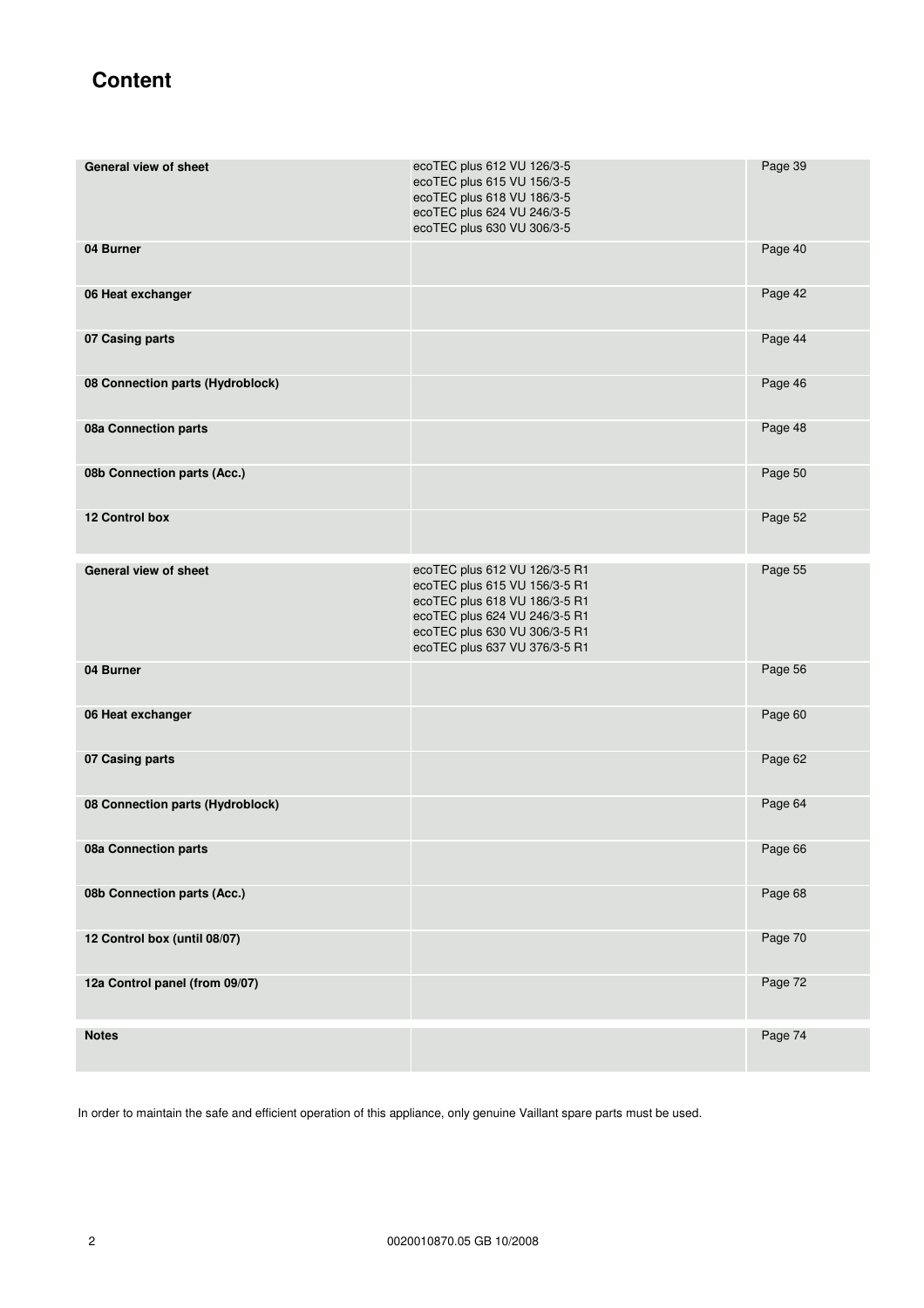## **General view of sheet**

ecoTEC plus 824 VUW 246/3-5 ecoTEC plus 831 VUW 316/3-5



 $02 - 00 - 077.04$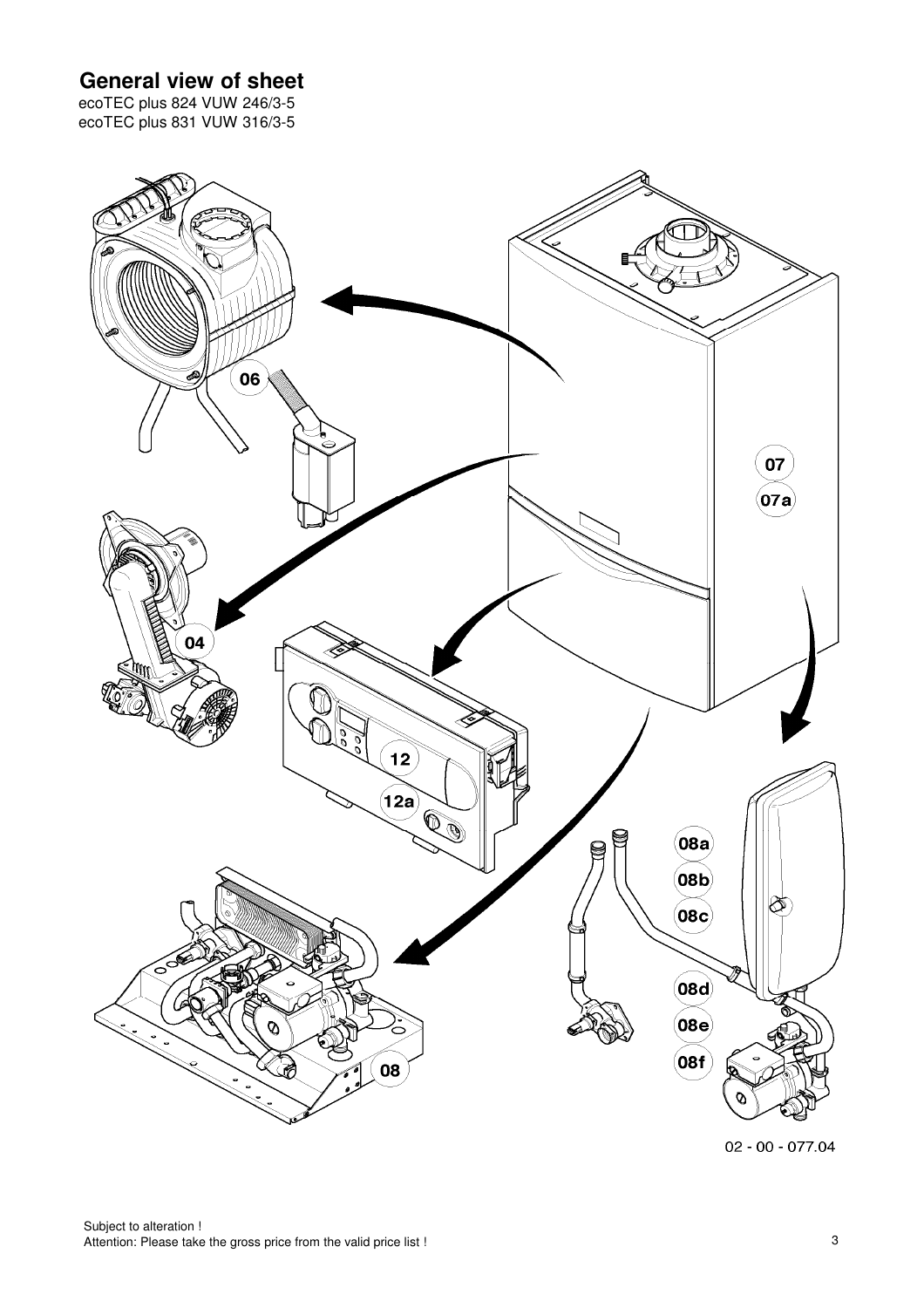#### **04 Burner**

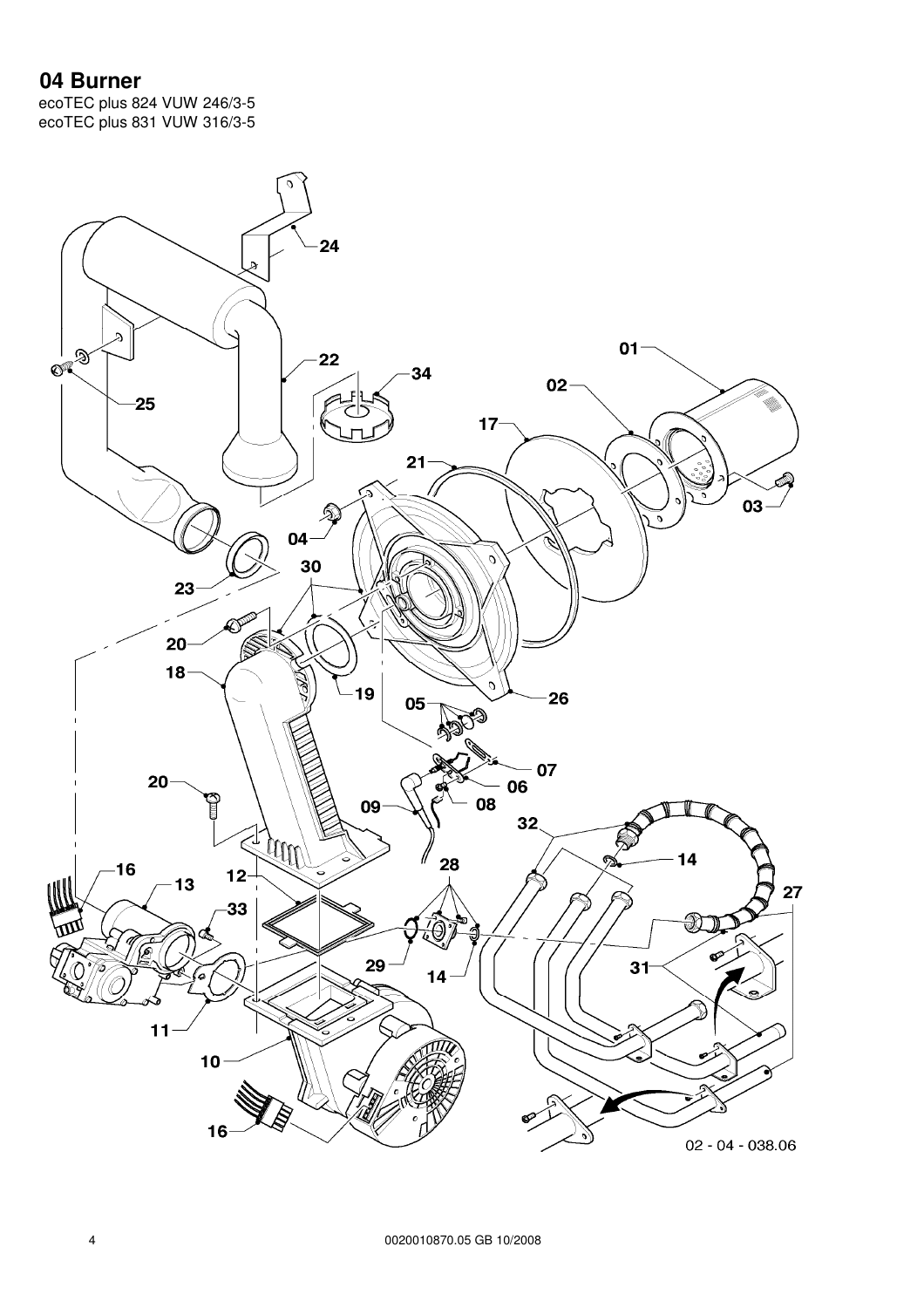# **04 Burner**

| Pos.            | Art.-No                  | Part                          | Type, note                                              |
|-----------------|--------------------------|-------------------------------|---------------------------------------------------------|
|                 |                          | 02-04-038                     |                                                         |
| 00              | 0020010641               | <b>Conversion set</b>         | $H - P$ (not shown)                                     |
| 00              | 0020010642               | Conversion set                | $P \rightarrow H$ (not shown)                           |
| 01              | 049324                   | <b>Burner</b>                 | VUW 246/3-5, with parts 02, 03                          |
| 01              | 049345                   | <b>Burner</b>                 | VUW 316/3-5, with parts 02, 03                          |
| 02 <sub>2</sub> | 981103                   | Sealing ring                  |                                                         |
| 03              | 105900                   | Screw (PK10)                  |                                                         |
| 04              | 0020026537               | Nut M6 (PK5)                  |                                                         |
| 05              | 161245                   | Inspection glass              |                                                         |
| 06              | 090709                   | Ignition/monitoring electrode |                                                         |
| 07              | 980961                   | Gasket electrode              |                                                         |
| 08              | 118883                   | Flat head screw ISO 7045      |                                                         |
| 09              | 193590                   | Ignition cable                |                                                         |
| 10              | 193593                   | Fan                           | with parts 11, 12                                       |
| 11              | 981104                   | Gasket                        |                                                         |
| 12              | 193594                   | Packing ring                  |                                                         |
| 13              | 053470                   | Gas section                   | VUW 246/3-5, with parts 11, 14, 29                      |
| 13              | 053471                   | Gas section                   | VUW 316/3-5, with parts 11, 14, 29                      |
| 14              | 981142                   | Washer (PK10)                 |                                                         |
| 16              | 193586                   | <b>Harness</b>                |                                                         |
| 17              | 193595                   | Insulation                    | with parts 02, 03                                       |
| 18              | $\blacksquare$           |                               | not available as spare part, see pos. 30                |
| 19              | 981107                   | Packing ring                  |                                                         |
| 20              | 193597                   | Screw (PK10)                  |                                                         |
| 21              | 0020038679               | Sealing gasket                |                                                         |
| 22              | 193599                   | Air inlet duct                | VUW 246/3-5, with part 23                               |
| 22              | 103404                   | Air inlet duct                | VUW 316/3-5, with part 23                               |
| 23              | 981111                   | Packing ring                  |                                                         |
| 24              | 103405                   | Support                       |                                                         |
| 25              | 235756                   | Tapping screw (ST 4,8x19)     |                                                         |
| 26              | $\Box$                   |                               | not available as spare part, see pos. 30                |
| 27              | 180945                   | Gas pipe                      | with part 28                                            |
| 28              | 0020010868               | Adaptor piece (gas valve)     |                                                         |
| 29              | 982319                   | O-ring                        |                                                         |
| 30              | 0020010867               | Flange (set)                  | with parts 02 - 05, 07, 08, 12, 14, 17 - 19, 20, 21, 26 |
| 31              | $\Box$                   | $\overline{\phantom{a}}$      | not necessary                                           |
| 32              | $\overline{\phantom{a}}$ |                               | not necessary                                           |
| 33              | 509685                   | Screw (PK10)                  |                                                         |
| 34              | $\Box$                   | $\overline{a}$                | not necessary                                           |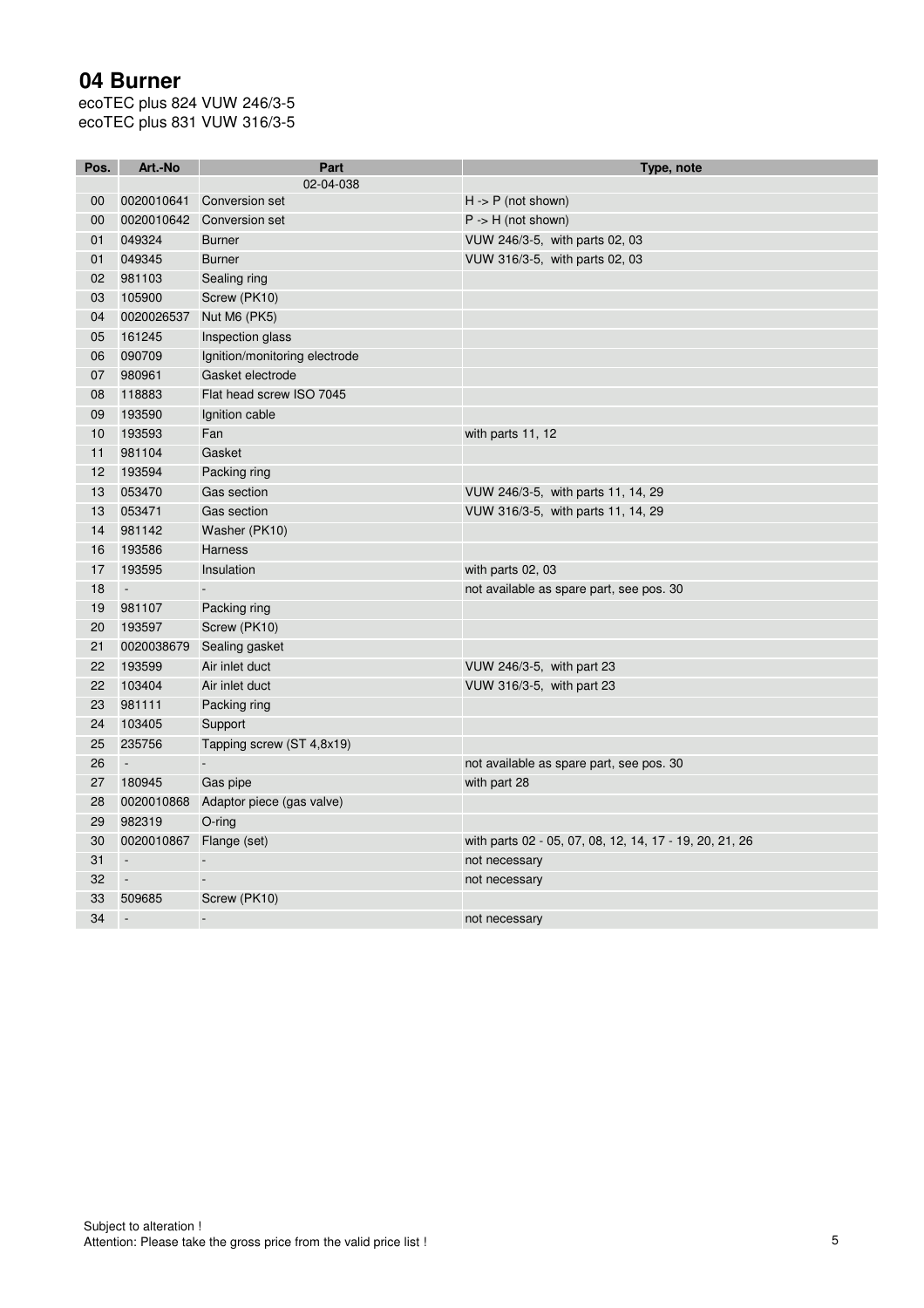#### **06 Heat exchanger**

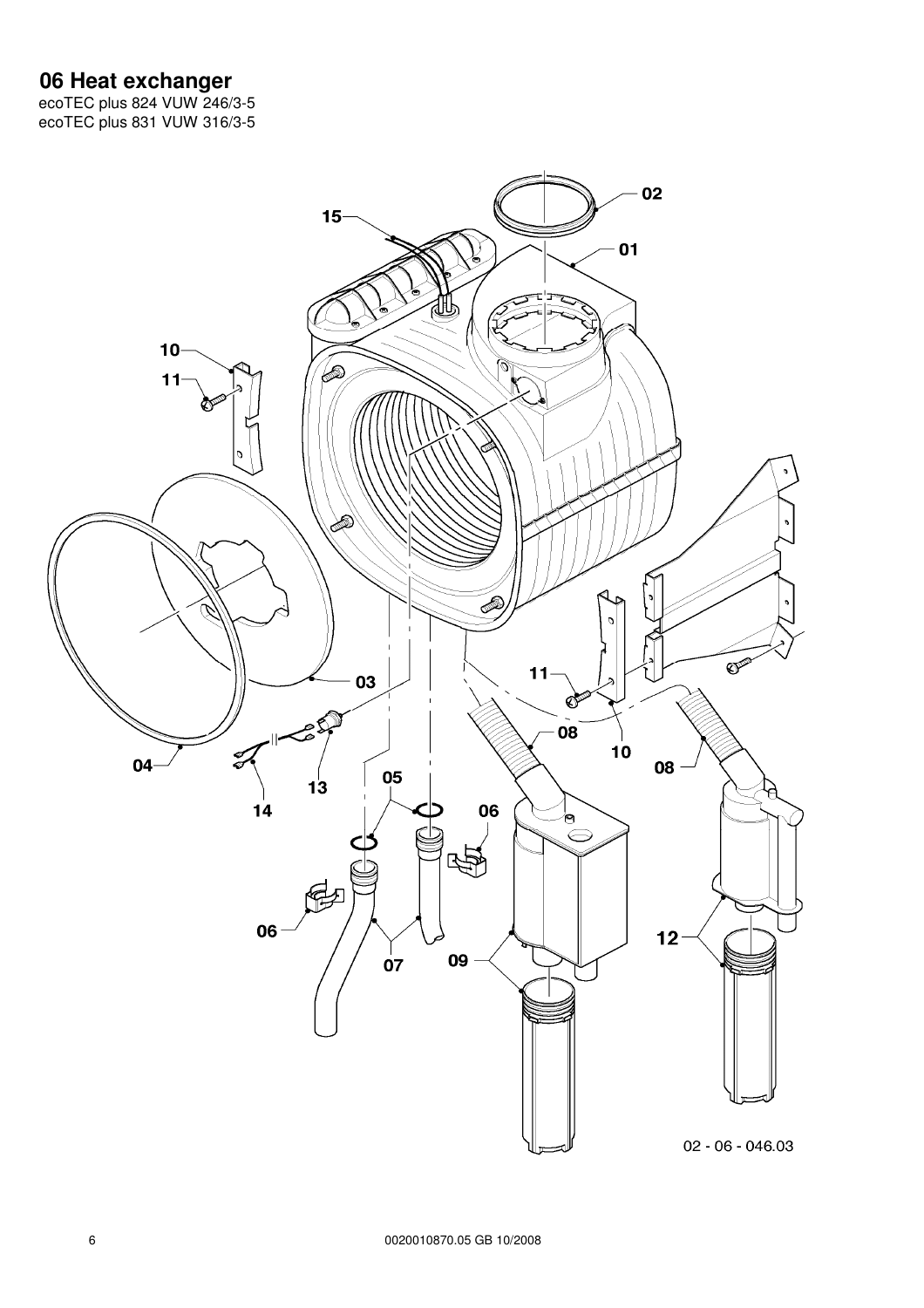## **06 Heat exchanger**

| Pos. | Art.-No    | Part                     | Type, note                                 |
|------|------------|--------------------------|--------------------------------------------|
|      |            | 02-06-046                |                                            |
| 01   | 103409     | Heat exchanger           | VUW 246/3-5, with parts 02, 03, 04, 05, 06 |
| 01   | 103411     | Heat exchanger           | VUW 316/3-5, with parts 02, 03, 04, 05, 06 |
| 01   | 210779     | Insulation               | for heat exchanger, not shown              |
| 02   | 981227     | Gasket                   |                                            |
| 03   | 193595     | Insulation               |                                            |
| 04   | 0020038679 | Sealing gasket           |                                            |
| 05   | 103415     | O-ring (PK10)            |                                            |
| 06   | 103417     | Clip (PK10)              |                                            |
| 07   |            |                          | see main component 08a                     |
| 08   |            |                          | not available as spare part, see pos. 09   |
| 09   | 180985     | Siphonic condensate trap | with part 08                               |
| 10   | 180989     | Support (PK2)            | with part 11                               |
| 11   | 178968     | Screw (PK10)             |                                            |
| 12   |            |                          | not necessary                              |
| 13   |            |                          | not necessary                              |
| 14   |            |                          | not necessary                              |
| 15   | 0020052332 | Cable tree (harness)     |                                            |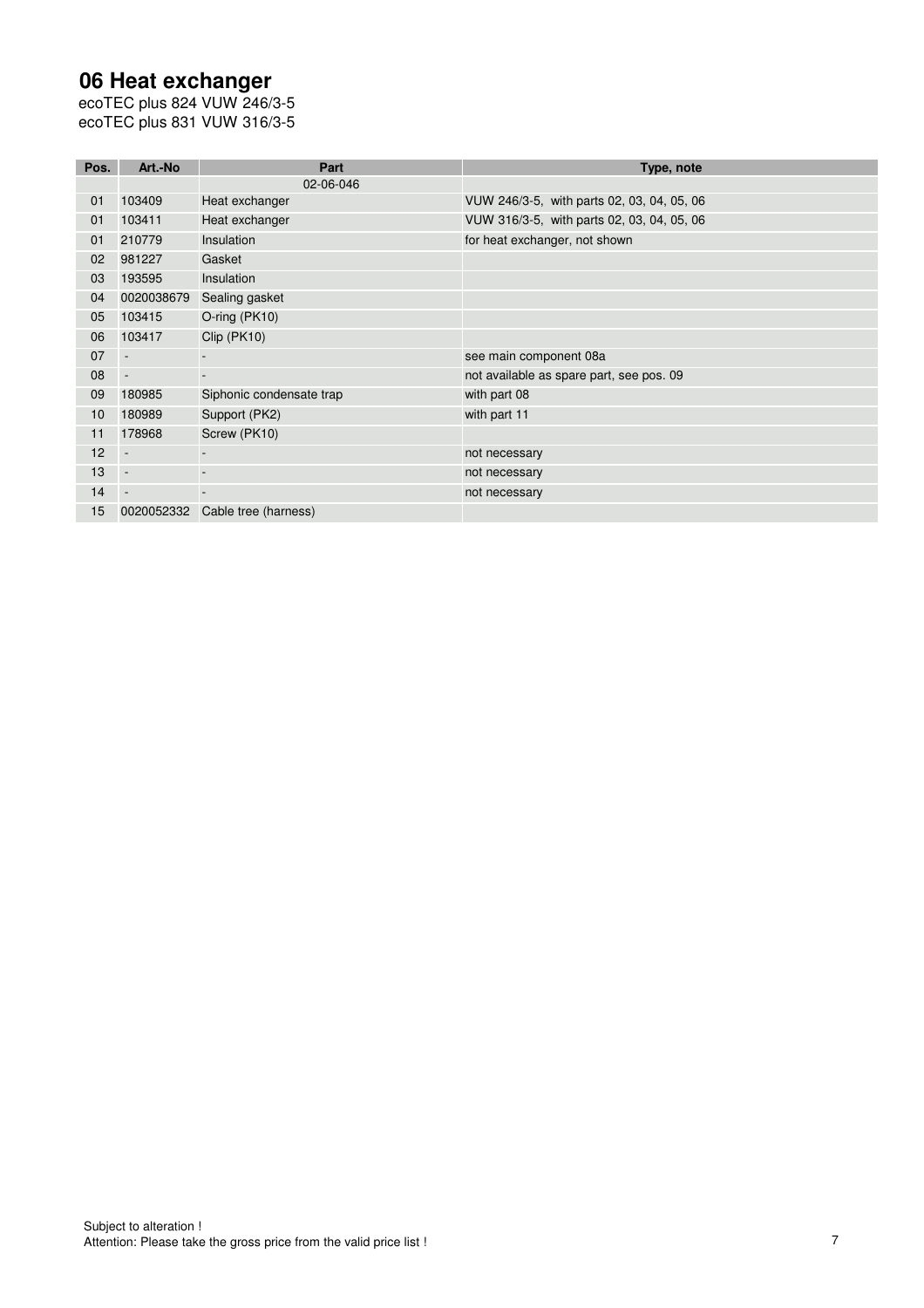## **07 Casing parts**

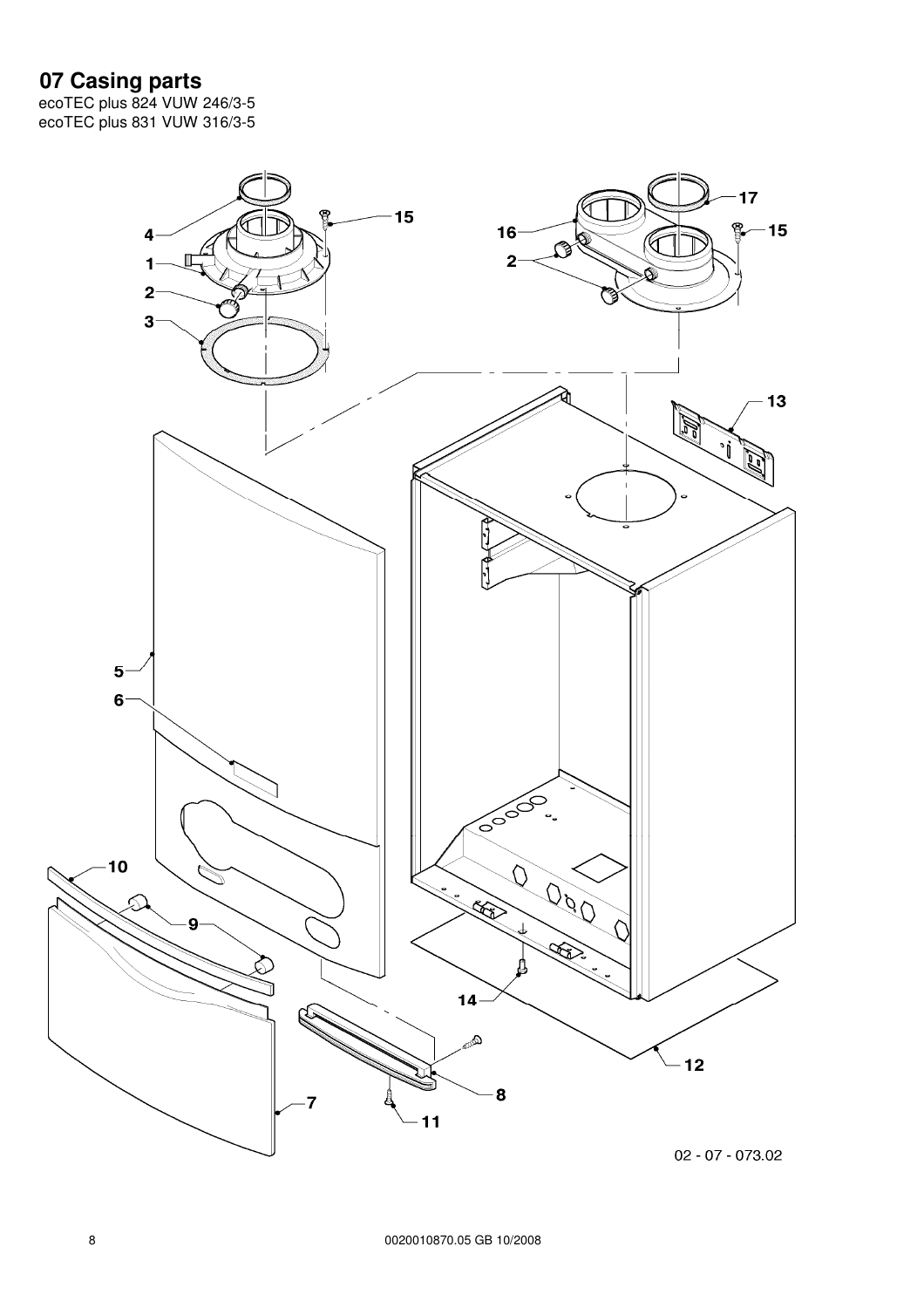# **07 Casing parts**

| Pos. | Art.-No                  | Part                | Type, note                        |
|------|--------------------------|---------------------|-----------------------------------|
|      |                          | 02-07-073           |                                   |
| 01   | 180932                   | Flue adapter 60/100 | with parts 02, 03, 04             |
| 02   | 147392                   | Cap (PK5)           |                                   |
| 03   | 981232                   | Gasket              |                                   |
| 04   | 981233                   | Packing ring        |                                   |
| 05   | 180935                   | Covering            | with parts 06, 07, 08, 09, 10, 11 |
| 06   | 118096                   | Badge               |                                   |
| 07   | 180940                   | Cover               | with parts 09, 10, 11             |
| 08   | 180944                   | Hinge               | with part 11                      |
| 09   | 180941                   | Magnet (PK2)        |                                   |
| 10   | 180942                   | Handle (white)      |                                   |
| 11   | 193538                   | Screw (PK10)        |                                   |
| 12   | 180988                   | Cover               |                                   |
| 13   | 180987                   | Support             |                                   |
| 14   | 105839                   | Screw (PK10)        |                                   |
| 15   | 500046                   | <b>Screw</b>        |                                   |
| 16   | $\overline{\phantom{a}}$ |                     | not necessary                     |
| 17   | $\overline{\phantom{a}}$ |                     | not necessary                     |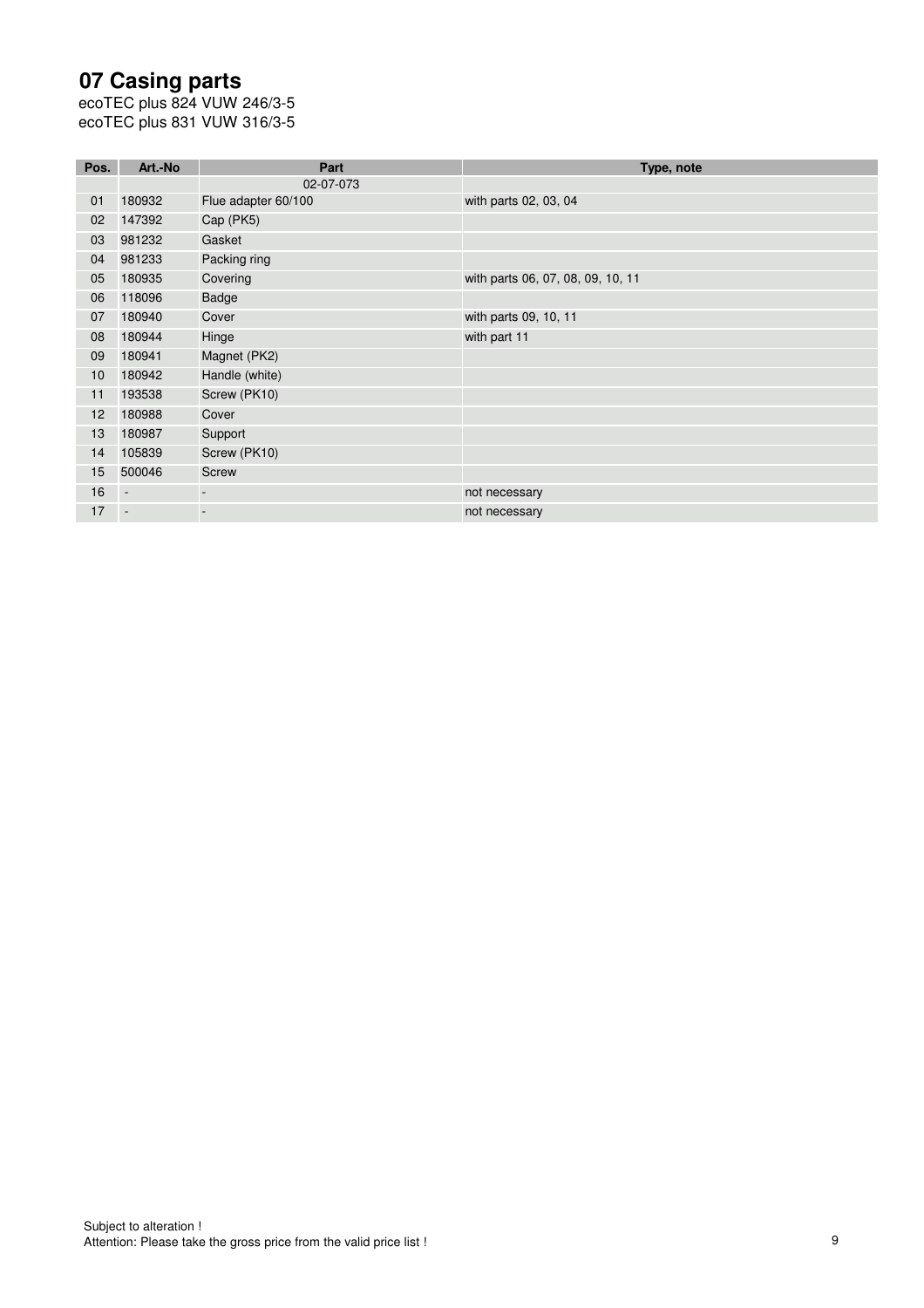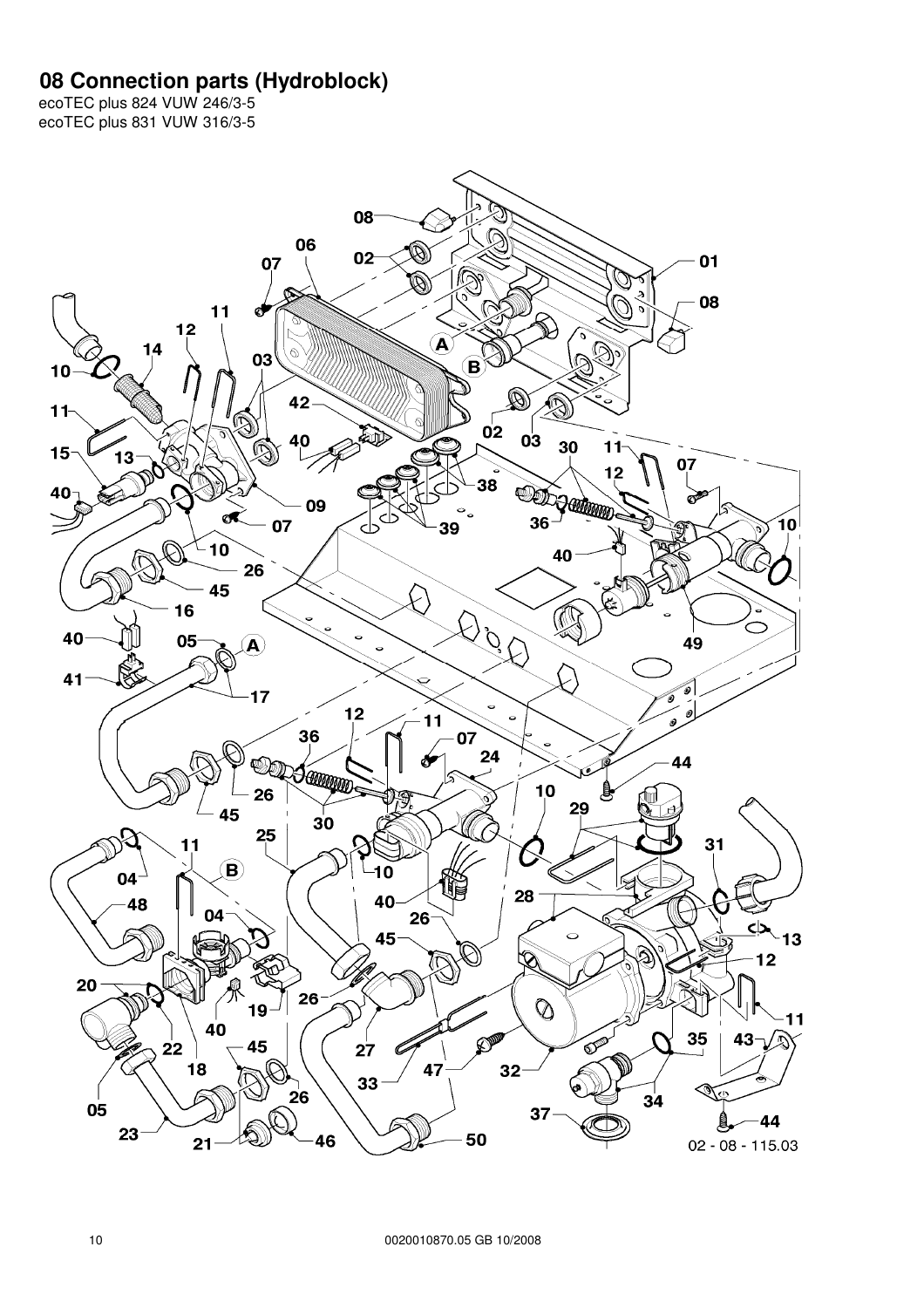| Pos.            | Art.-No                  | Part                            | Type, note                                            |
|-----------------|--------------------------|---------------------------------|-------------------------------------------------------|
|                 |                          | 02-08-115                       |                                                       |
| 01              | 178965                   | Support                         | with parts 02, 03, 04, 05, 07, 08, 10, 19, 22, 26, 44 |
| 02              | 178969                   | Washer (PK10)                   |                                                       |
| 03              | 193535                   | Washer (PK10)                   |                                                       |
| 04              | 178991                   | O-ring (PK10)                   |                                                       |
| 05              | 981142                   | Washer (PK10)                   |                                                       |
| 06              | 178973                   | Heat exchanger dhw (20 plates)  | with parts 02, 07                                     |
| 07              | 178967                   | Screw (PK10)                    |                                                       |
| 08              | 193536                   | Guide (PK2)                     |                                                       |
| 09              | 179031                   | Connection piece                | with parts 03, 07, 10, 11, 12, 13, 14                 |
| 10              | 193537                   | O-ring (PK10)                   |                                                       |
| 11              | 178992                   | Clip (PK10)                     |                                                       |
| 12 <sup>2</sup> | 154150                   | Clip                            |                                                       |
| 13              | 178993                   | O-ring (PK10)                   |                                                       |
| 14              | 179030                   | Filter                          | with parts 10, 11                                     |
| 15              | 0020059717               | Sensor water pressure           | with parts 12, 13                                     |
| 16              | 179033                   | Pipe                            | with parts 10, 26                                     |
| 17              | 179034                   | Pipe                            | with part 26                                          |
| 18              | 178988                   | Flow sensor                     | with parts 04, 11, 19, 22                             |
| 19              | 178966                   | Clip                            |                                                       |
| 20              | 179032                   | Connection piece                | with parts 05, 11, 22                                 |
| 21              | 012975                   | Limiter 8.1l/min                | VUW 246/3-5                                           |
| 21              | 0020018069               | Limiter 10.4l/min               | <b>VUW 316/3-5</b>                                    |
| 22              | 981163                   | O-ring (PK10)                   |                                                       |
| 23              | 179037                   | Pipe                            | with parts 05, 21, 26, 46                             |
| 24              | 178978                   | Diverter valve                  | with parts 02, 03, 07, 10, 11                         |
| 25              | 179036                   | Pipe                            | with parts 10, 26                                     |
| 26              | 981140                   | Washer (PK10)                   |                                                       |
| 27              | 179035                   | Connection piece                | with part 26                                          |
| 28              | 178983                   | Pump                            | with parts 02, 03, 10, 11, 13, 29, 31, 34, 47         |
| 29              | 104521                   | Automatic air vent              |                                                       |
| 30              | 178980                   | <b>Bypass</b>                   | with part 12                                          |
| 31              | 193539                   | O-ring (PK10)                   |                                                       |
| 32              |                          |                                 | not available as spare part, see pos. 28              |
| 33              | 178981                   | Clip                            |                                                       |
| 34              | 178985                   | Pressure relief valve (3 bar)   | with part 11                                          |
| 35              |                          |                                 | not available as spare part, see pos. 34              |
| 36              | 981165                   | O-ring (PK10)                   |                                                       |
| 37              | 980765                   | Grommet                         |                                                       |
| 38              | 509120                   | Packing ring (PK10)             |                                                       |
| 39              | 509121                   | Packing ring (PK10)             |                                                       |
| 40              | 193587                   | Harness                         |                                                       |
| 41              | 103429                   | NTC sensor (DHW outlet pipe)    | flow                                                  |
| 42              | 103430                   | NTC sensor (DHW heat exchanger) | heat exchanger                                        |
| 43              | 178984                   | Support                         |                                                       |
| 44              | 235715                   | Tapping screw ISO 7049          |                                                       |
| 45              | 193598                   | Nut (PK4)                       |                                                       |
| 46              | 074514                   | Filter                          |                                                       |
| 47              | 235756                   | Tapping screw (ST 4,8x19)       |                                                       |
| 48              | $\overline{\phantom{a}}$ | $\blacksquare$                  | not necessary                                         |
| 49              | $\blacksquare$           | $\overline{\phantom{a}}$        | not necessary                                         |
| 50              | $\overline{\phantom{a}}$ | $\blacksquare$                  | not necessary                                         |
|                 |                          |                                 |                                                       |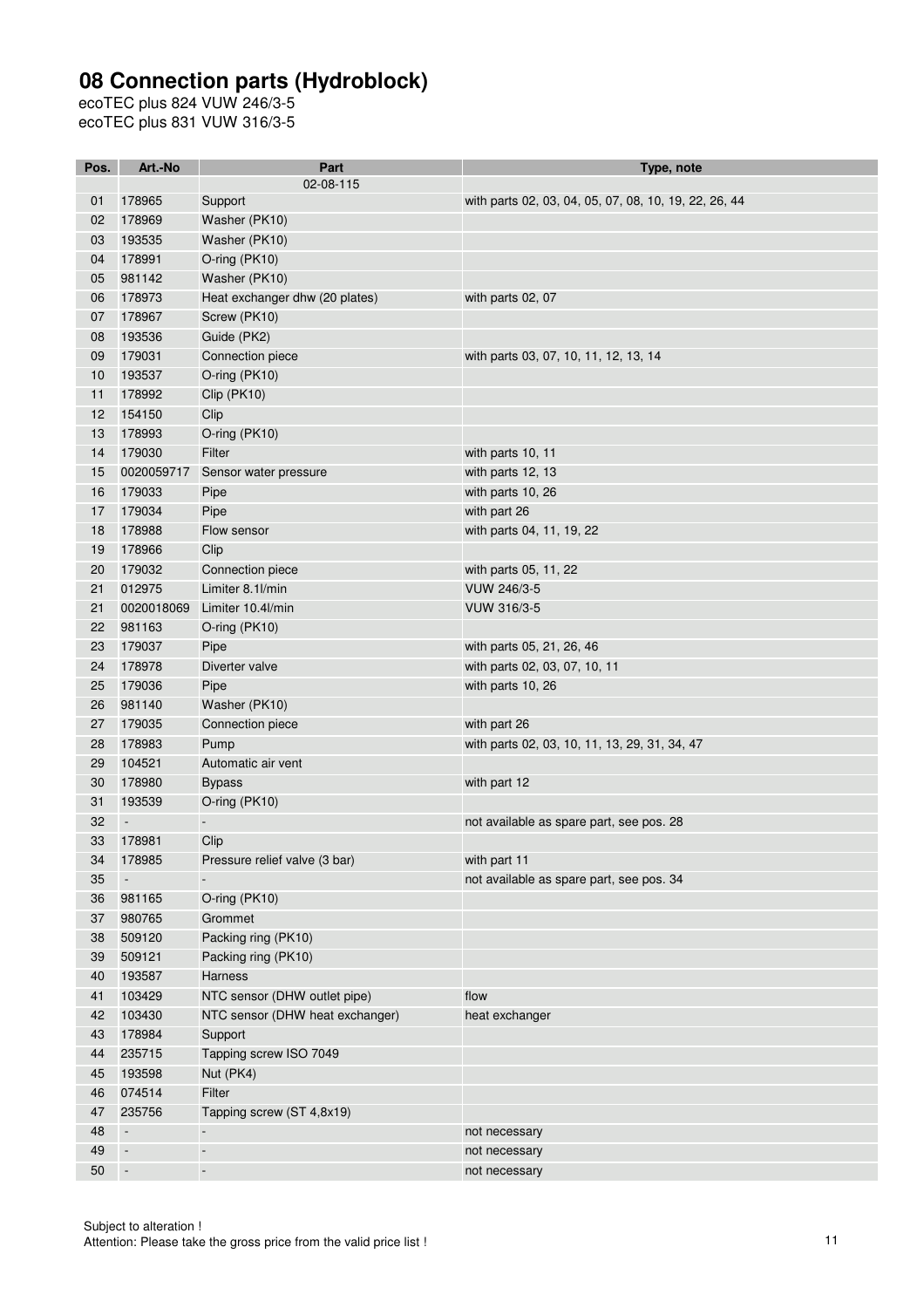#### **08a Connection parts**

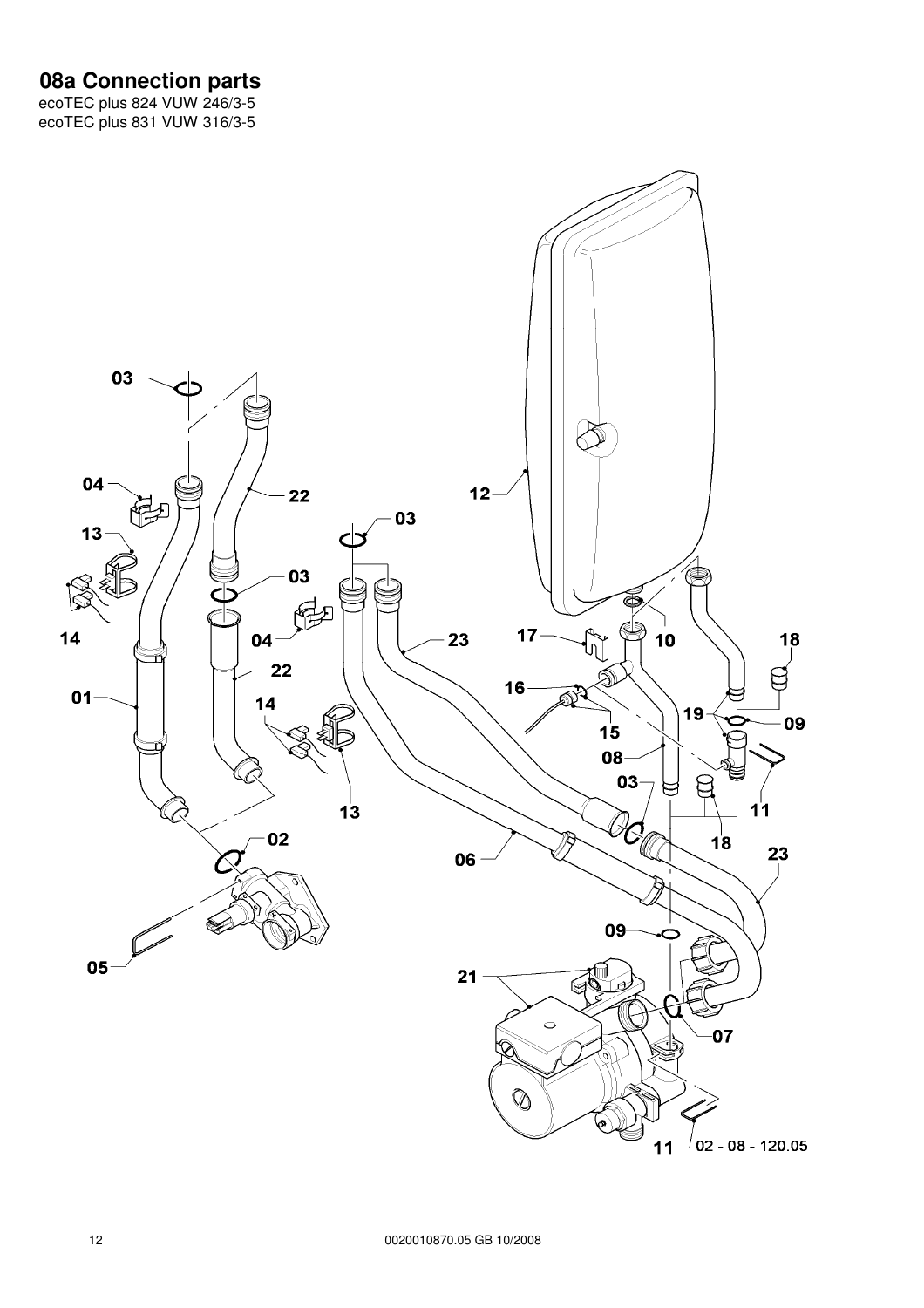# **08a Connection parts**

| Pos. | Art.-No                  | Part                           | Type, note                                   |
|------|--------------------------|--------------------------------|----------------------------------------------|
|      |                          | 02-08-120                      |                                              |
| 01   | $\overline{\phantom{a}}$ |                                | 180946 no longer available, see pict. no. 22 |
| 02   | 193537                   | O-ring (PK10)                  |                                              |
| 03   | 103415                   | O-ring (PK10)                  |                                              |
| 04   | 103417                   | Clip (PK10)                    |                                              |
| 05   | 178992                   | Clip (PK10)                    |                                              |
| 06   | $\overline{\phantom{a}}$ |                                | 180948 no longer available, see pict. no. 23 |
| 07   | 193539                   | O-ring (PK10)                  |                                              |
| 08   | $\overline{\phantom{a}}$ |                                | no longer available, see pict. no. 19        |
| 09   | 178993                   | O-ring (PK10)                  |                                              |
| 10   | 981149                   | Washer (PK10)                  |                                              |
| 11   | 154150                   | Clip                           |                                              |
| 12   | 181051                   | <b>Expansion vessel</b>        | 10 Liter                                     |
| 13   | 193592                   | Sensor NTC (CH flow/CH return) |                                              |
| 14   | 193586                   | <b>Harness</b>                 |                                              |
| 15   | 180982                   | Pressure gauge                 |                                              |
| 16   | 981155                   | O-ring (PK10)                  |                                              |
| 17   | 085751                   | Pressure gauge clip            |                                              |
| 18   | $\overline{\phantom{a}}$ | $\blacksquare$                 | not necessary                                |
| 19   | 0020025045               | Connection tube                | with parts 10, 11, 16, 17                    |
| 20   | $\overline{\phantom{a}}$ |                                | not necessary                                |
| 21   | 178983                   | Pump                           |                                              |
| 22   | 0020068956               | Connection tube                | with parts 02, 03                            |
| 23   |                          | 0020068958 Connection tube     | with parts 02, 07                            |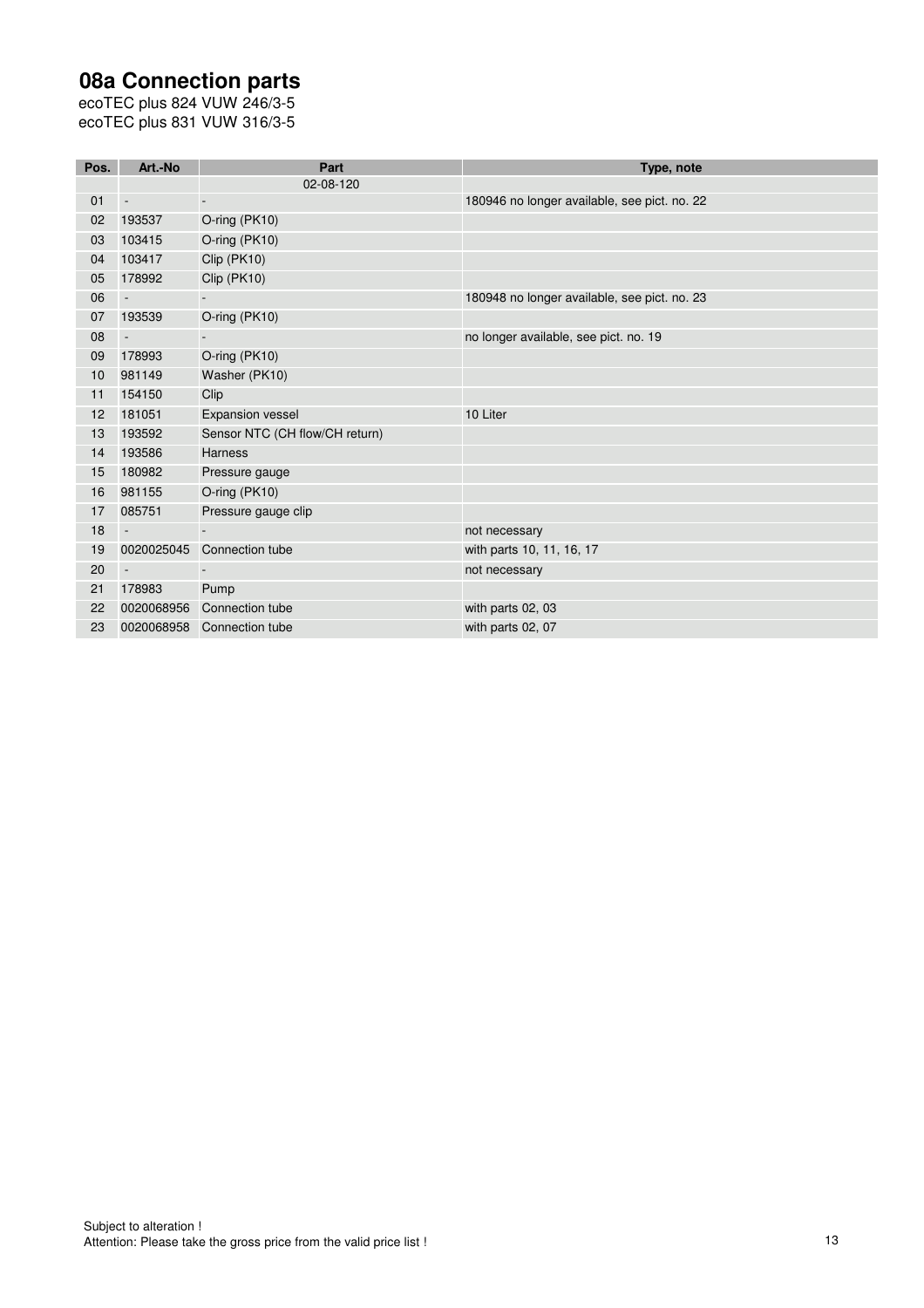#### **08b Connection parts (Acc.)**



 $02 - 08 - 125.01$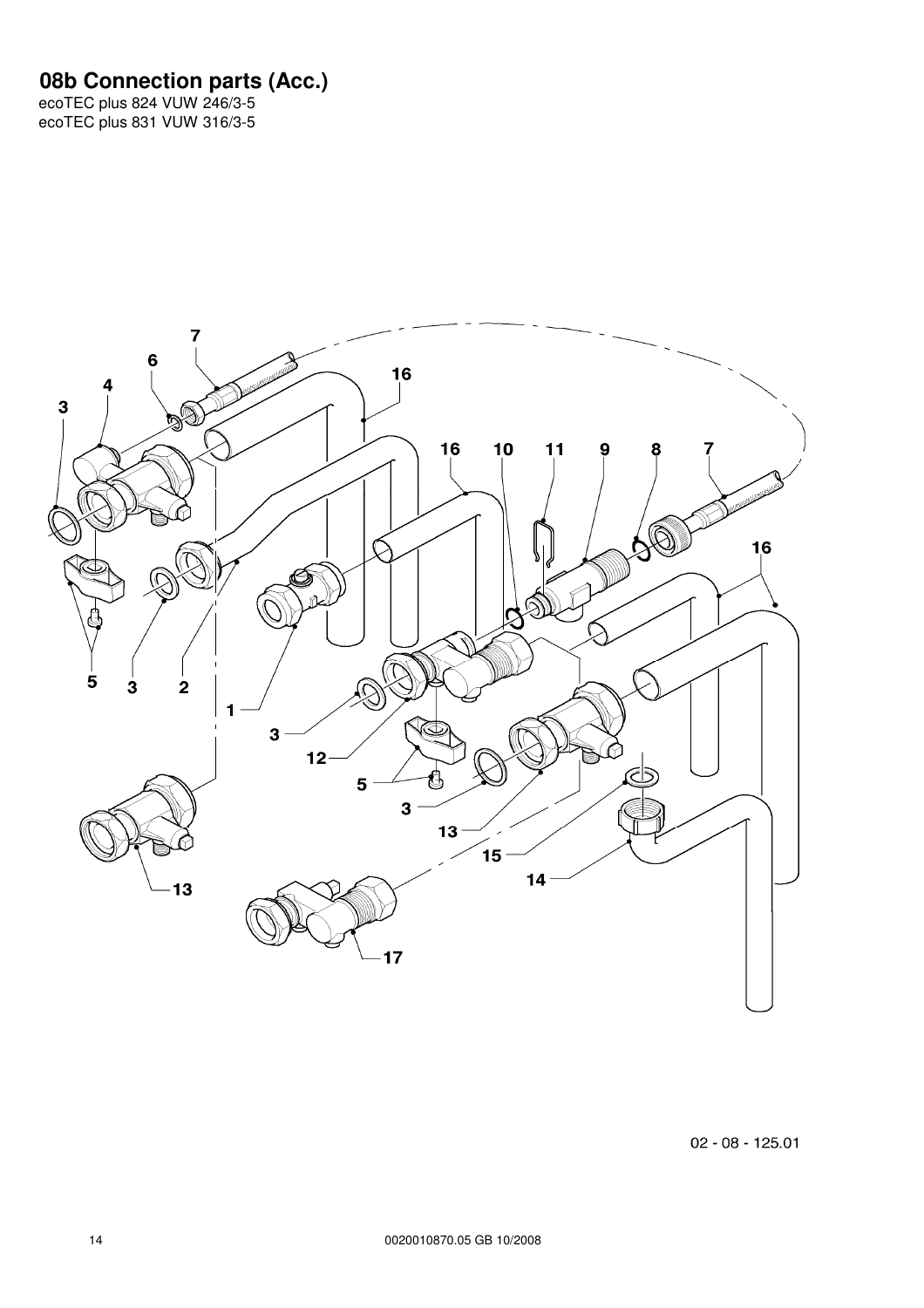# **08b Connection parts (Acc.)**

| Pos. | Art.-No                  | Part               | Type, note                  |
|------|--------------------------|--------------------|-----------------------------|
|      |                          | 02-08-125          |                             |
| 01   | 082782                   | Gas shut-off valve |                             |
| 02   | 0020010290               | Pipe               | with part 03                |
| 03   | 981140                   | Washer (PK10)      |                             |
| 04   | 0020010291               | Service cock       | with parts 03, 05, 06       |
| 05   | 0020010292               | Handle (PK2)       |                             |
| 06   | 981146                   | Washer (PK10)      |                             |
| 07   | 0020010293               | Flexible tube      | with parts 06, 08           |
| 08   | 981165                   | O-ring (PK10)      |                             |
| 09   | 0020010294               | Valve              | with parts 08, 10, 11       |
| 10   | 981154                   | $O$ -ring (PK10)   |                             |
| 11   | 154150                   | Clip               |                             |
| 12   | 0020010295               | Valve              | with parts 03, 05, 10, 11   |
| 13   | 0020010296               | Service cock       | with part 03                |
| 14   | 0020010297               | Pipe               | with part 15                |
| 15   | 0020010298               | Washer (PK10)      |                             |
| 16   | $\overline{\phantom{a}}$ |                    | not available as spare part |
| 17   | $\overline{\phantom{a}}$ |                    | not necessary               |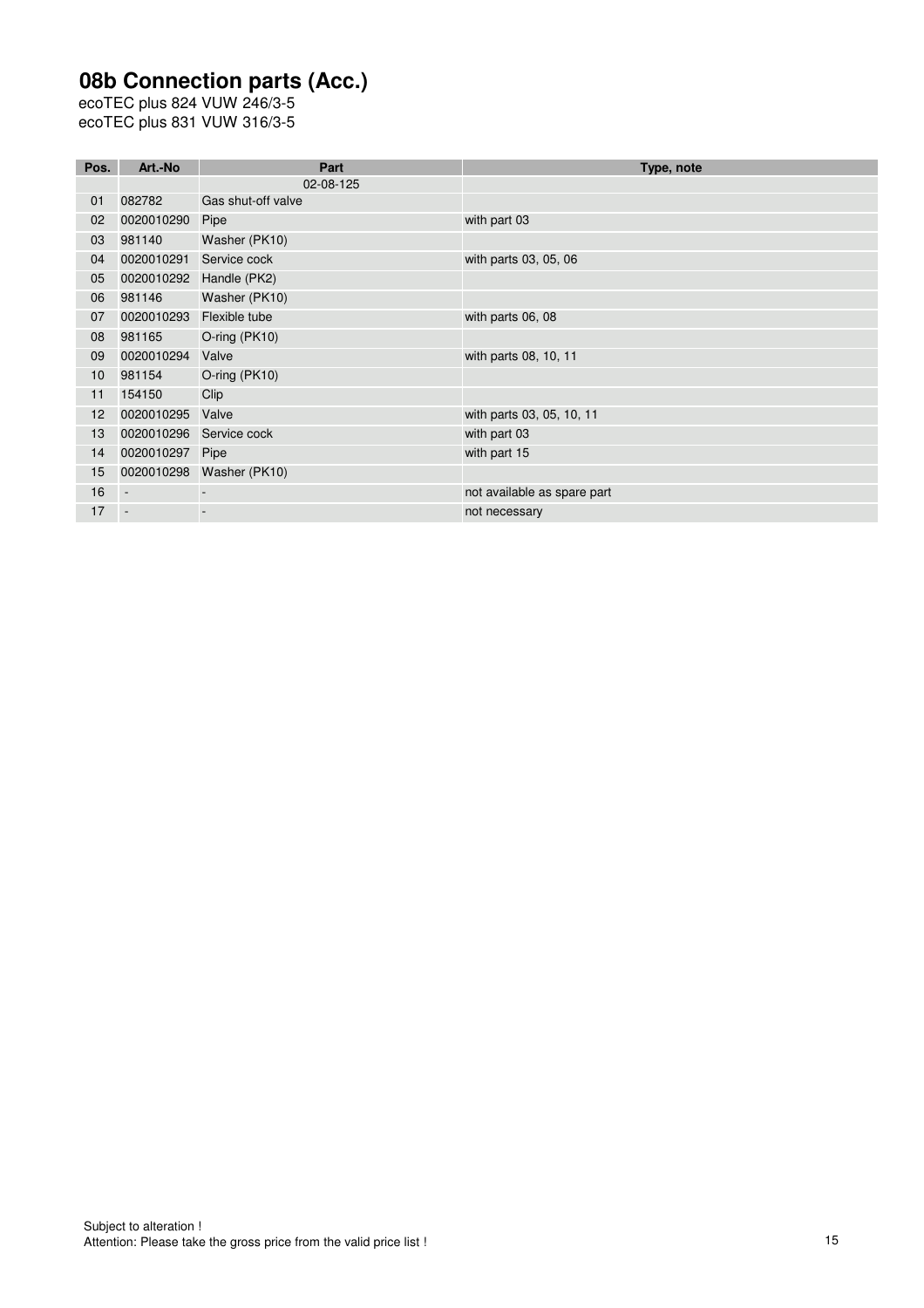## **12 Control box**

ecoTEC plus 824 VUW 246/3-5 ecoTEC plus 831 VUW 316/3-5



02 - 12 - 046.02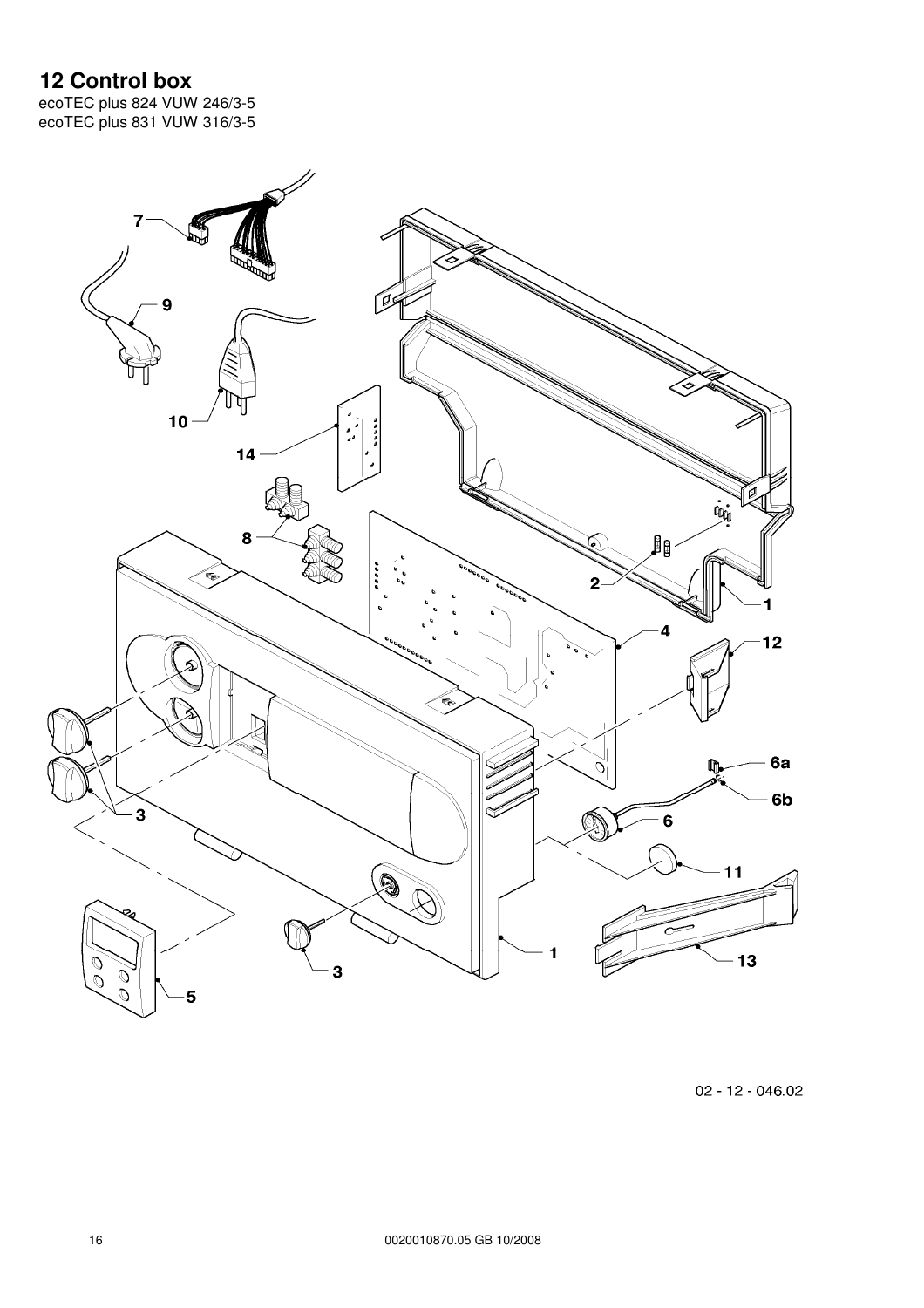# **12 Control box**

| Pos. | Art.-No                  | Part                | Type, note         |
|------|--------------------------|---------------------|--------------------|
|      |                          | 02-12-046           |                    |
| 01   | 193582                   | Casing              | with parts 02, 03  |
| 02   | 251955                   | Fuse 2.0A T (PK10)  | 2.0 AT             |
| 03   | 117319                   | Knobs grey (PK3)    |                    |
| 04   | 0020052093               | Printed circuit     | with part 02       |
| 05   | 0020056561               | Display (grey)      |                    |
| 06   | 180982                   | Pressure gauge      |                    |
| 06a  | 085751                   | Pressure gauge clip |                    |
| 06b  | 981155                   | O-ring (PK10)       |                    |
| 07   | 193586                   | <b>Harness</b>      | appliance          |
| 07   | 193587                   | Harness             | hydraulik          |
| 08   | 078533                   | Cable fixation      |                    |
| 09   | $\overline{\phantom{a}}$ |                     | not necessary      |
| 10   | $\overline{\phantom{a}}$ |                     | not necessary      |
| 11   | $\overline{\phantom{a}}$ |                     | not necessary      |
| 12   | 193583                   | Support             | VUW 246/3-5        |
| 12   | 193584                   | Support             | <b>VUW 316/3-5</b> |
| 13   | $\overline{\phantom{a}}$ |                     | not necessary      |
| 14   |                          |                     | not necessary      |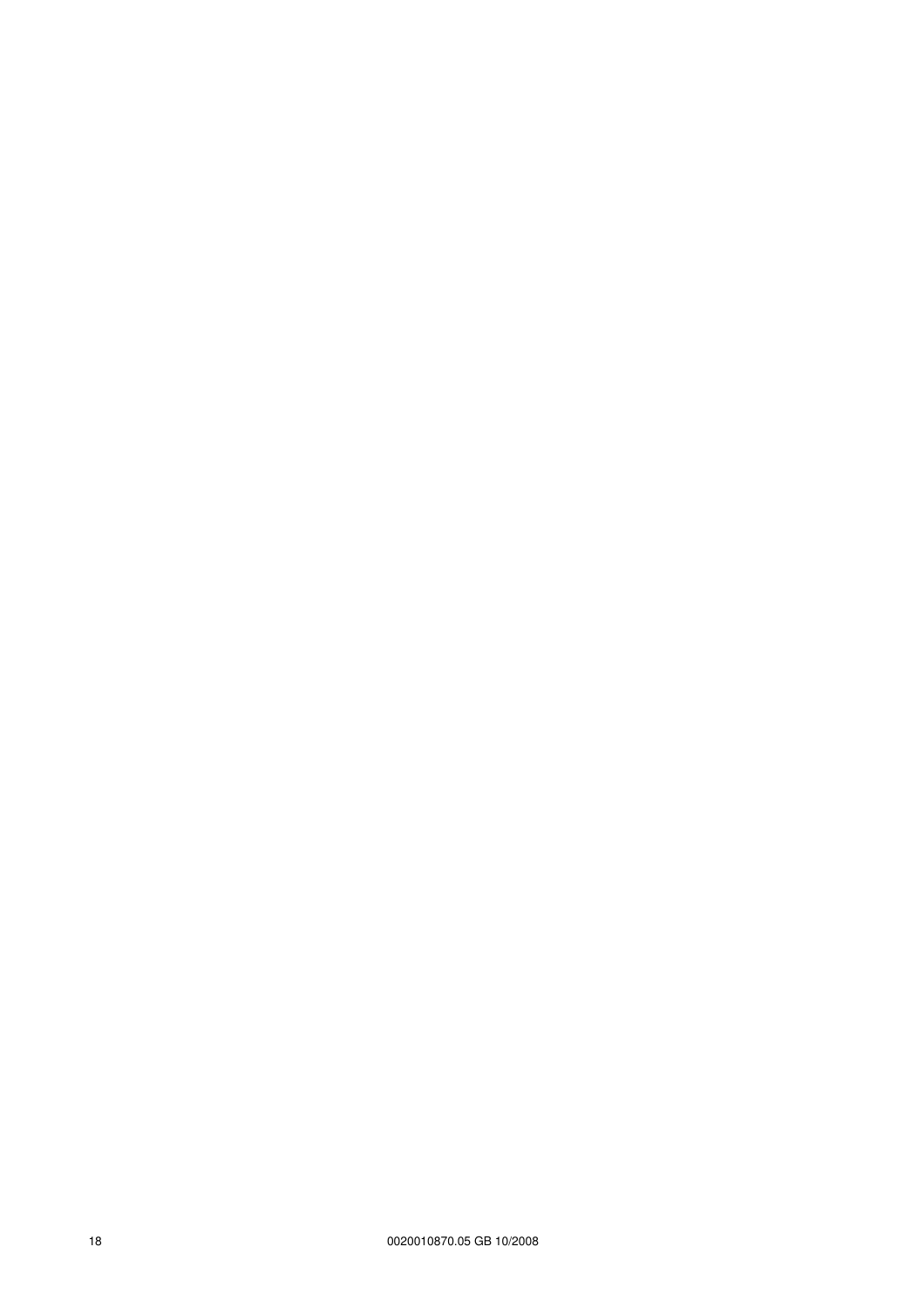# **General view of sheet**

ecoTEC plus 824 VUW 246/3-5 R1 ecoTEC plus 831 VUW 316/3-5 R1 ecoTEC plus 837 VUW 376/3-5 R1



 $02 - 00 - 077.04$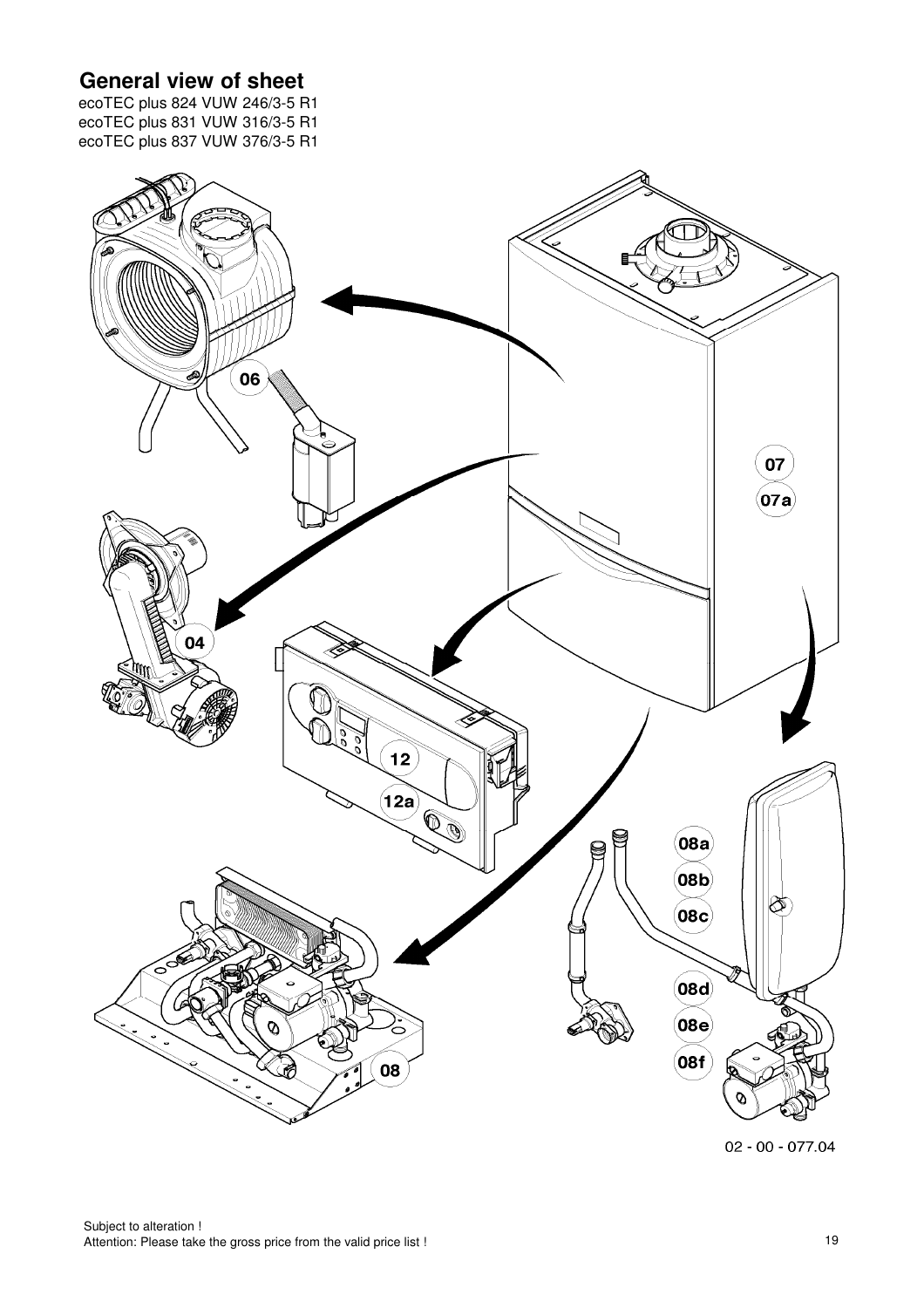#### **04 Burner**

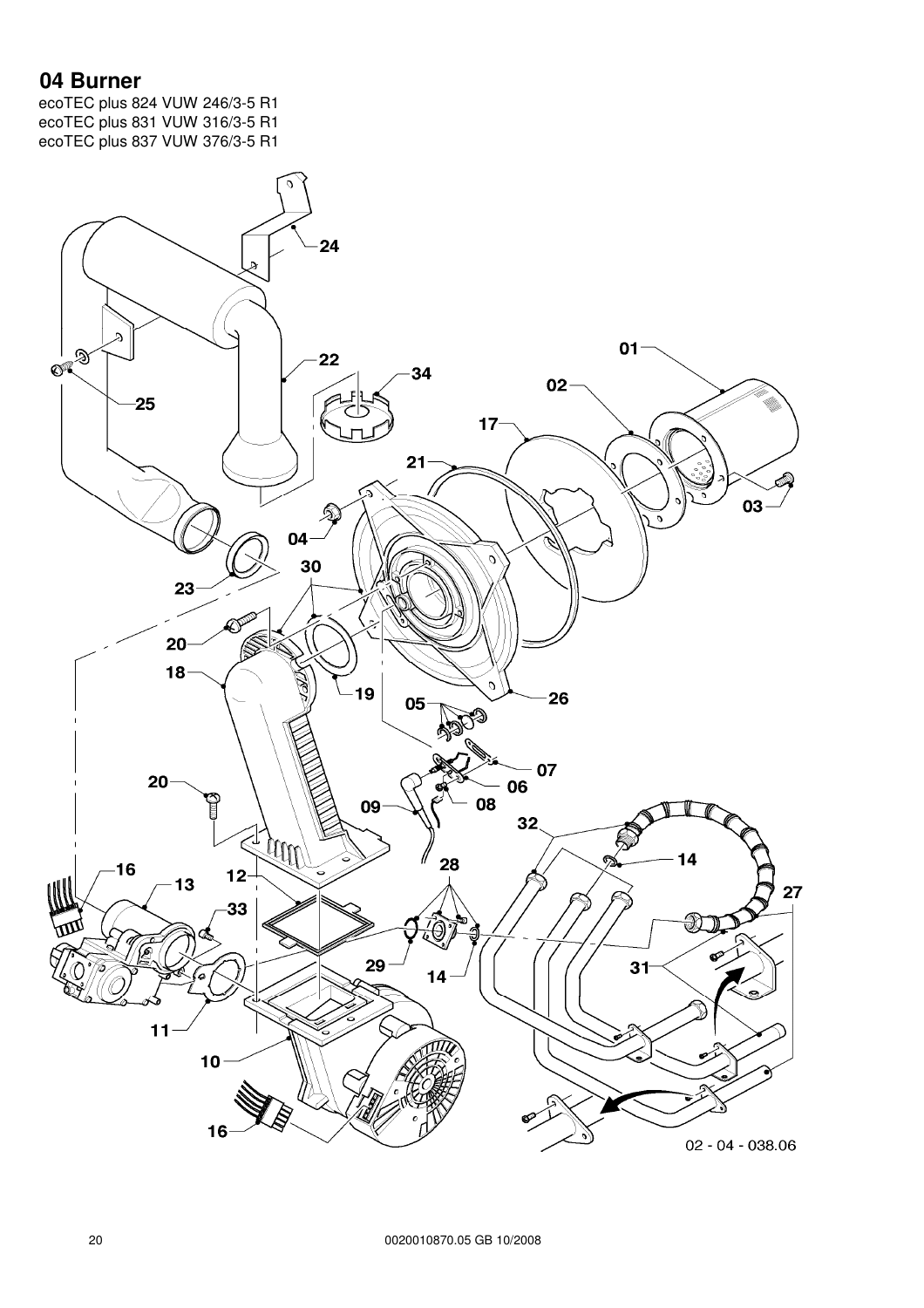## **04 Burner**

| Pos. | Art.-No                  | Part                          | Type, note                                              |
|------|--------------------------|-------------------------------|---------------------------------------------------------|
|      |                          | 02-04-038                     |                                                         |
| 00   | 0020010641               | Conversion set                | $H - P$ (not shown)                                     |
| 00   | 0020010642               | Conversion set                | $P \rightarrow H$ (not shown)                           |
| 01   | 049324                   | <b>Burner</b>                 | VUW 246/3-5 R1, with parts 02, 03                       |
| 01   | 049345                   | <b>Burner</b>                 | VUW 316/3-5 R1, with parts 02, 03                       |
| 01   | 050430                   | <b>Burner</b>                 | VUW 376/3-5 R1, with parts 02, 03                       |
| 02   | 981103                   | Sealing ring                  |                                                         |
| 03   | 105900                   | Screw (PK10)                  |                                                         |
| 04   | 0020026537               | Nut M6 (PK5)                  |                                                         |
| 05   | 161245                   | Inspection glass              |                                                         |
| 06   | 090709                   | Ignition/monitoring electrode |                                                         |
| 07   | 980961                   | Gasket electrode              |                                                         |
| 08   | 118883                   | Flat head screw ISO 7045      |                                                         |
| 09   | 193590                   | Ignition cable                |                                                         |
| 10   | 193593                   | Fan                           | with parts 11, 12                                       |
| 11   | 981104                   | Gasket                        |                                                         |
| 12   | 193594                   | Packing ring                  |                                                         |
| 13   | 053470                   | Gas section                   | VUW 246/3-5 R1, with parts 11, 14, 29                   |
| 13   | 053471                   | Gas section                   | VUW 316/3-5 R1, with parts 11, 14, 29                   |
| 13   | 053500                   | Gas section                   | VUW 376/3-5 R1, with parts 11, 14, 29                   |
| 14   | 981142                   | Washer (PK10)                 |                                                         |
| 16   | 193586                   | <b>Harness</b>                | VUW 246/3-5 R1                                          |
| 16   | 193586                   | <b>Harness</b>                | VUW 316/3-5 R1                                          |
| 16   | 0020025036               | Harness                       | VUW 376/3-5 R1                                          |
| 17   | 193595                   | Insulation                    | with parts 02, 03                                       |
| 18   | $\overline{\phantom{a}}$ |                               | not available as spare part, see pos. 30                |
| 19   | 981107                   | Packing ring                  |                                                         |
| 20   | 193597                   | Screw (PK10)                  |                                                         |
| 21   | 0020038679               | Sealing gasket                |                                                         |
| 22   | 193599                   | Air inlet duct                | VUW 246/3-5 R1, with part 23                            |
| 22   | 103404                   | Air inlet duct                | VUW 316/3-5 R1, with part 23                            |
| 22   | 0020025039               | Air inlet duct                | VUW 376/3-5 R1, with part 23                            |
| 23   | 981111                   | Packing ring                  |                                                         |
| 24   | 103405                   | Support                       |                                                         |
| 25   | 235756                   | Tapping screw (ST 4,8x19)     |                                                         |
| 26   | $\overline{\phantom{a}}$ |                               | not available as spare part, see pos. 30                |
| 27   | 180945                   | Gas pipe                      | VUW 246/3-5 R1, until 01/07 (with part 28)              |
| 27   | 180945                   | Gas pipe                      | VUW 316/3-5 R1, until 01/07 (with part 28)              |
| 27   | 180945                   | Gas pipe                      | VUW 376/3-5 R1, until 01/07 (with part 28)              |
| 28   | 0020010868               | Adaptor piece (gas valve)     |                                                         |
| 29   | 982319                   | $O$ -ring                     |                                                         |
| 30   | 0020010867 Flange (set)  |                               | with parts 02 - 05, 07, 08, 12, 14, 17 - 19, 20, 21, 26 |
| 31   | 0020046863 Gas pipe      |                               | VUW 246/3-5 R1, from 02/07 (with part 28)               |
| 31   | 0020046863               | Gas pipe                      | VUW 316/3-5 R1, from 02/07 (with part 28)               |
| 31   | 0020046863               | Gas pipe                      | VUW 376/3-5 R1, from 02/07 (with part 28)               |
| 32   |                          |                               | not necessary                                           |
| 33   | 509685                   | Screw (PK10)                  |                                                         |
| 34   | $\overline{\phantom{a}}$ |                               | not necessary                                           |
|      |                          |                               |                                                         |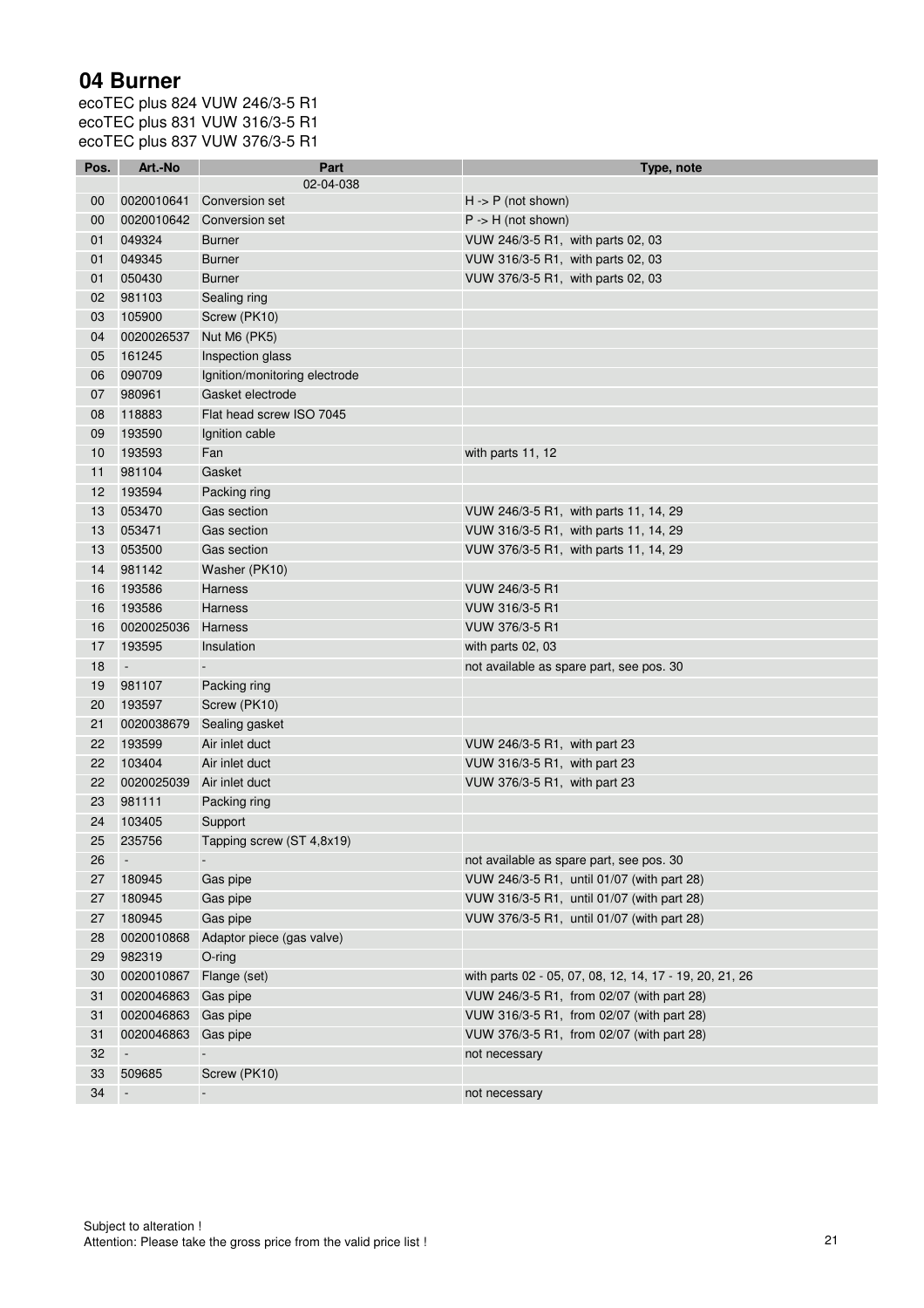#### **06 Heat exchanger**

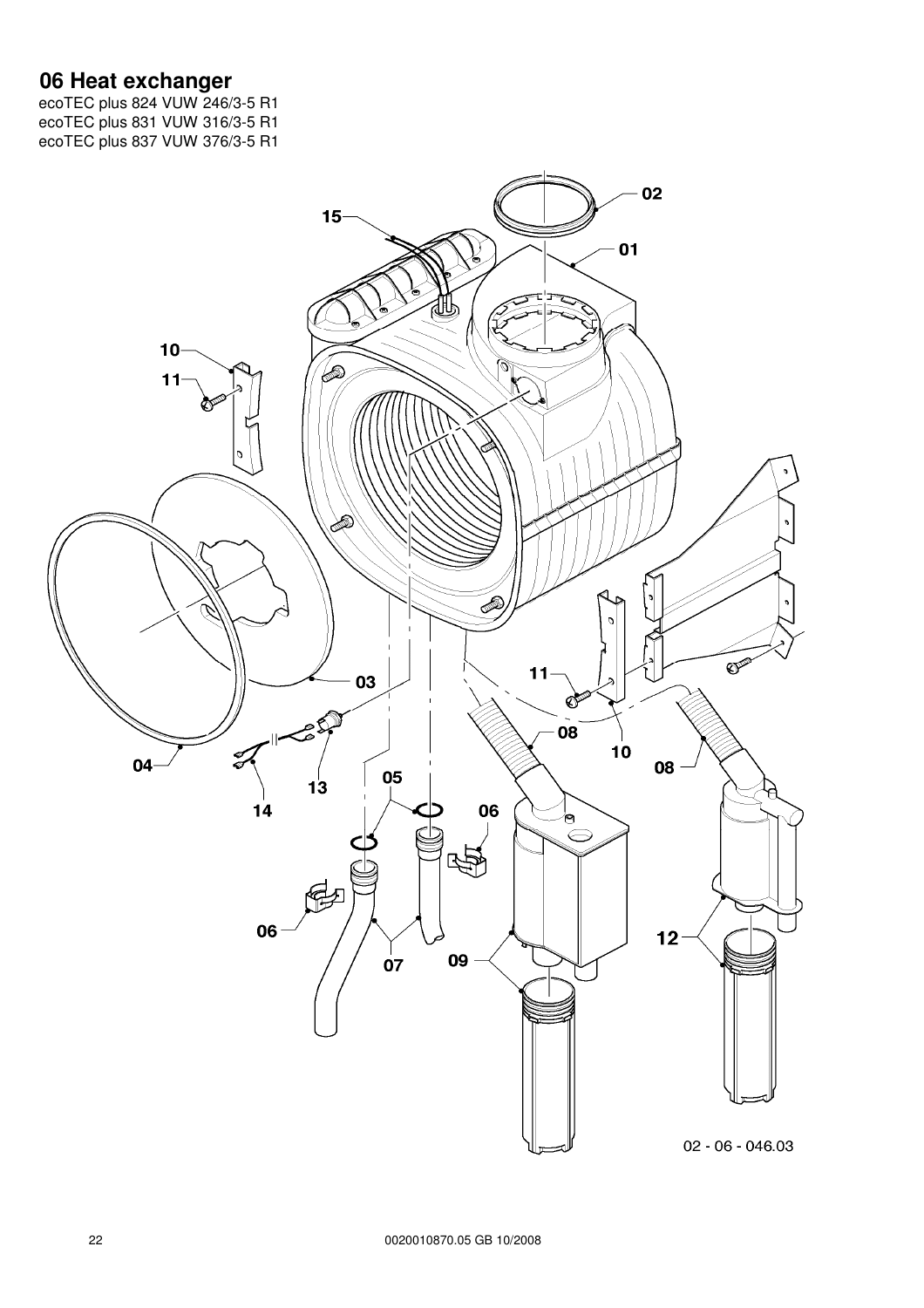#### **06 Heat exchanger**

| Pos. | Art.-No                  | Part                     | Type, note                                    |
|------|--------------------------|--------------------------|-----------------------------------------------|
|      |                          | 02-06-046                |                                               |
| 01   | 0020018181               | Heat exchanger           | VUW 246/3-5 R1, with parts 02, 03, 04, 05, 06 |
| 01   | 0020018182               | Heat exchanger           | VUW 316/3-5 R1, with parts 02, 03, 04, 05, 06 |
| 01   | 0020025040               | Heat exchanger           | VUW 376/3-5 R1, with parts 02, 03, 04, 05, 06 |
| 01   | 210779                   | Insulation               | for heat exchanger, not shown                 |
| 02   | 981227                   | Gasket                   |                                               |
| 03   | 193595                   | Insulation               |                                               |
| 04   | 0020038679               | Sealing gasket           |                                               |
| 05   | 103415                   | O-ring (PK10)            |                                               |
| 06   | 103417                   | Clip (PK10)              |                                               |
| 07   |                          |                          | see main component 08a                        |
| 08   | $\overline{\phantom{a}}$ |                          | not available as spare part, see pos. 09      |
| 09   | 180985                   | Siphonic condensate trap | with part 08                                  |
| 10   | 180989                   | Support (PK2)            | with part 11                                  |
| 11   | 178968                   | Screw (PK10)             |                                               |
| 12   |                          |                          | not necessary                                 |
| 13   |                          |                          | not necessary                                 |
| 14   |                          |                          | not necessary                                 |
| 15   | 0020052332               | Cable tree (harness)     |                                               |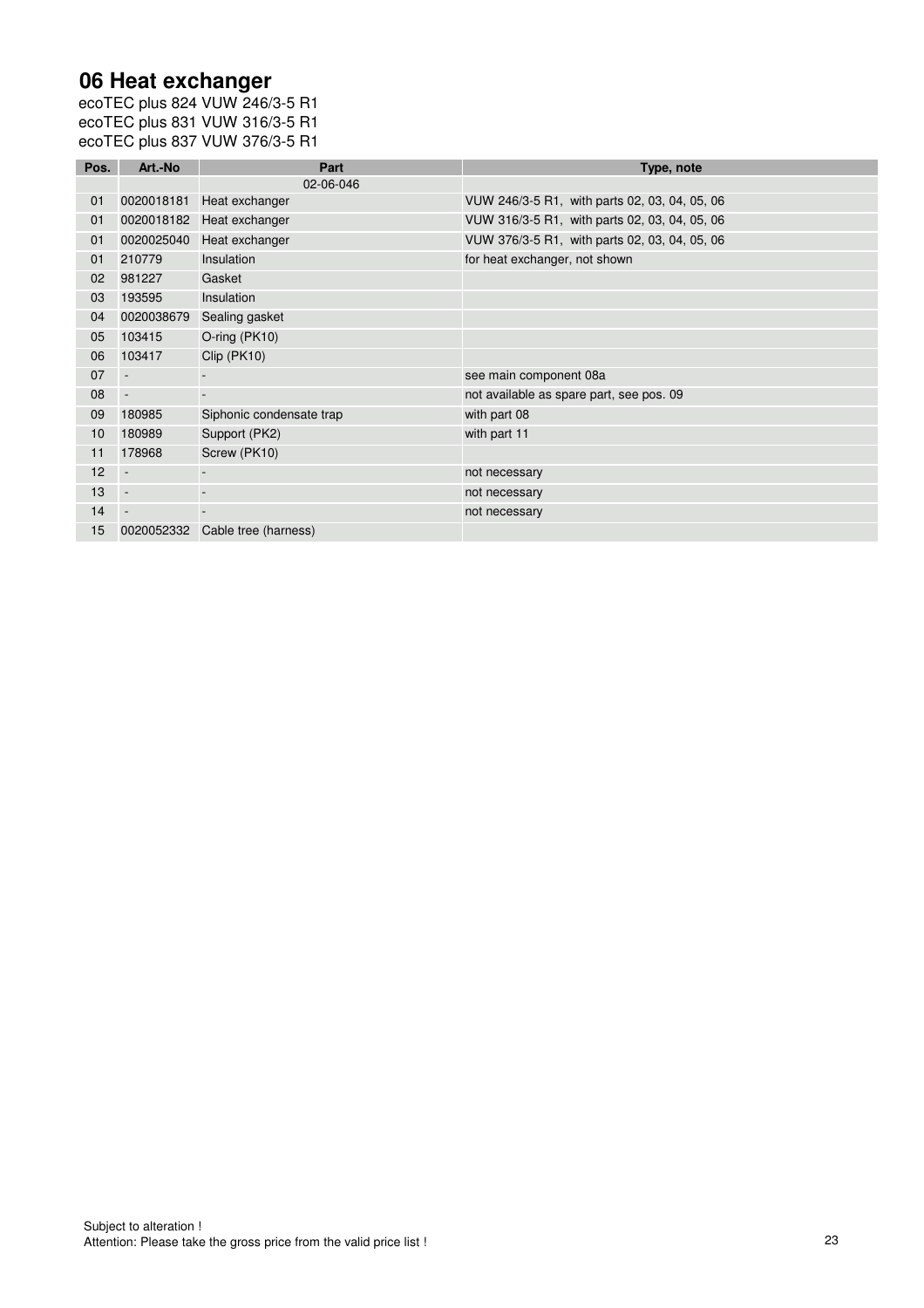## **07 Casing parts**

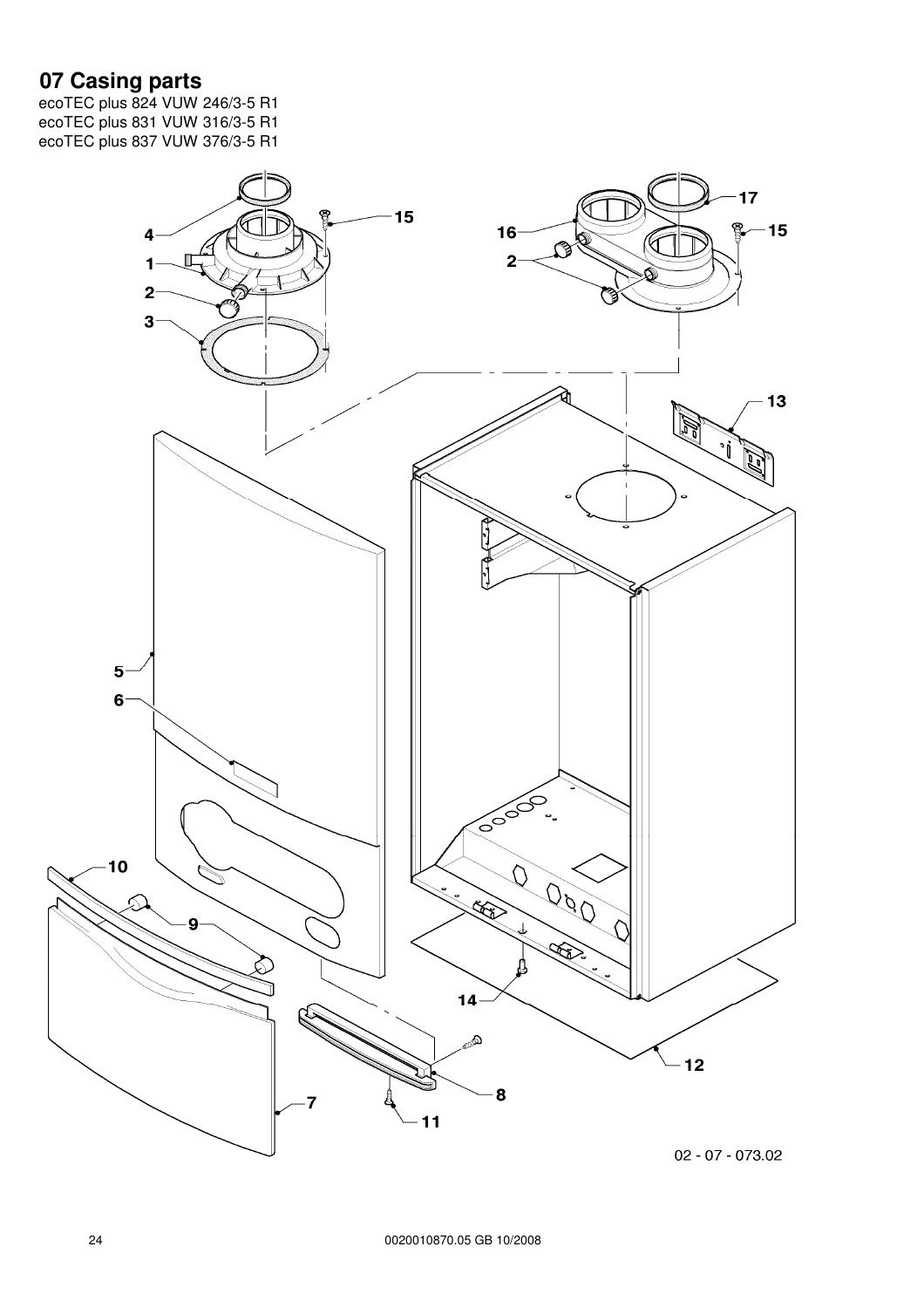## **07 Casing parts**

| Pos. | Art.-No                  | Part                | Type, note                                        |
|------|--------------------------|---------------------|---------------------------------------------------|
|      |                          | 02-07-073           |                                                   |
| 01   | 180932                   | Flue adapter 60/100 | with parts 02, 03, 04                             |
| 02   | 147392                   | Cap (PK5)           |                                                   |
| 03   | 981232                   | Gasket              |                                                   |
| 04   | 981233                   | Packing ring        |                                                   |
| 05   | 180935                   | Covering            | VUW 246/3-5 R1, with parts 06, 07, 08, 09, 10, 11 |
| 05   | 180935                   | Covering            | VUW 316/3-5 R1, with parts 06, 07, 08, 09, 10, 11 |
| 05   | 180937                   | Covering            | VUW 376/3-5 R1, with parts 06, 07, 08, 09, 10, 11 |
| 06   | 118096                   | <b>Badge</b>        |                                                   |
| 07   | 180940                   | Cover               | with parts 09, 10, 11                             |
| 08   | 180944                   | Hinge               | with part 11                                      |
| 09   | 180941                   | Magnet (PK2)        |                                                   |
| 10   | 180942                   | Handle (white)      |                                                   |
| 11   | 193538                   | Screw (PK10)        |                                                   |
| 12   | 180988                   | Cover               |                                                   |
| 13   | 180987                   | Support             |                                                   |
| 14   | 105839                   | Screw (PK10)        |                                                   |
| 15   | 500046                   | Screw               |                                                   |
| 16   | $\overline{\phantom{a}}$ |                     | not necessary                                     |
| 17   |                          |                     | not necessary                                     |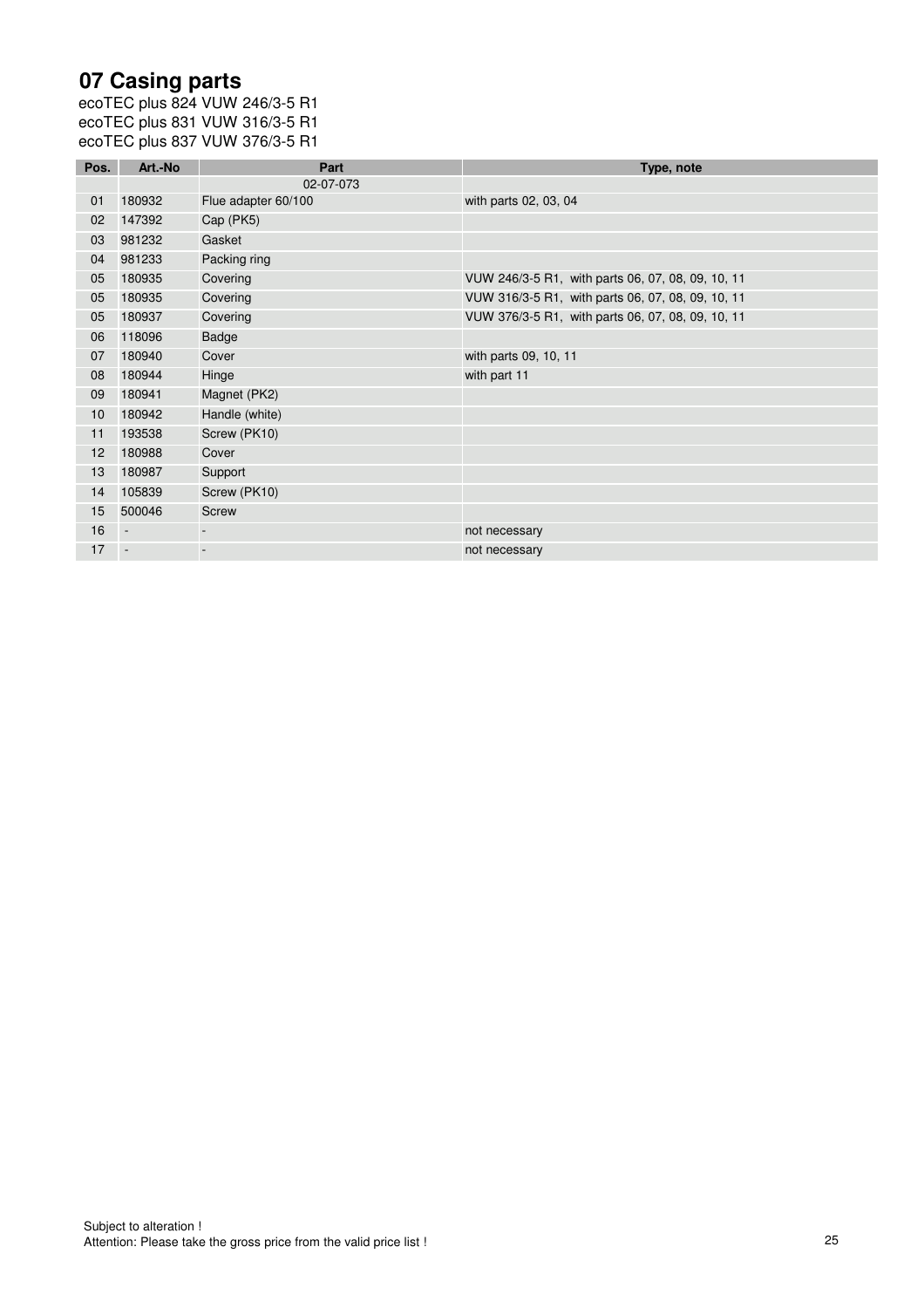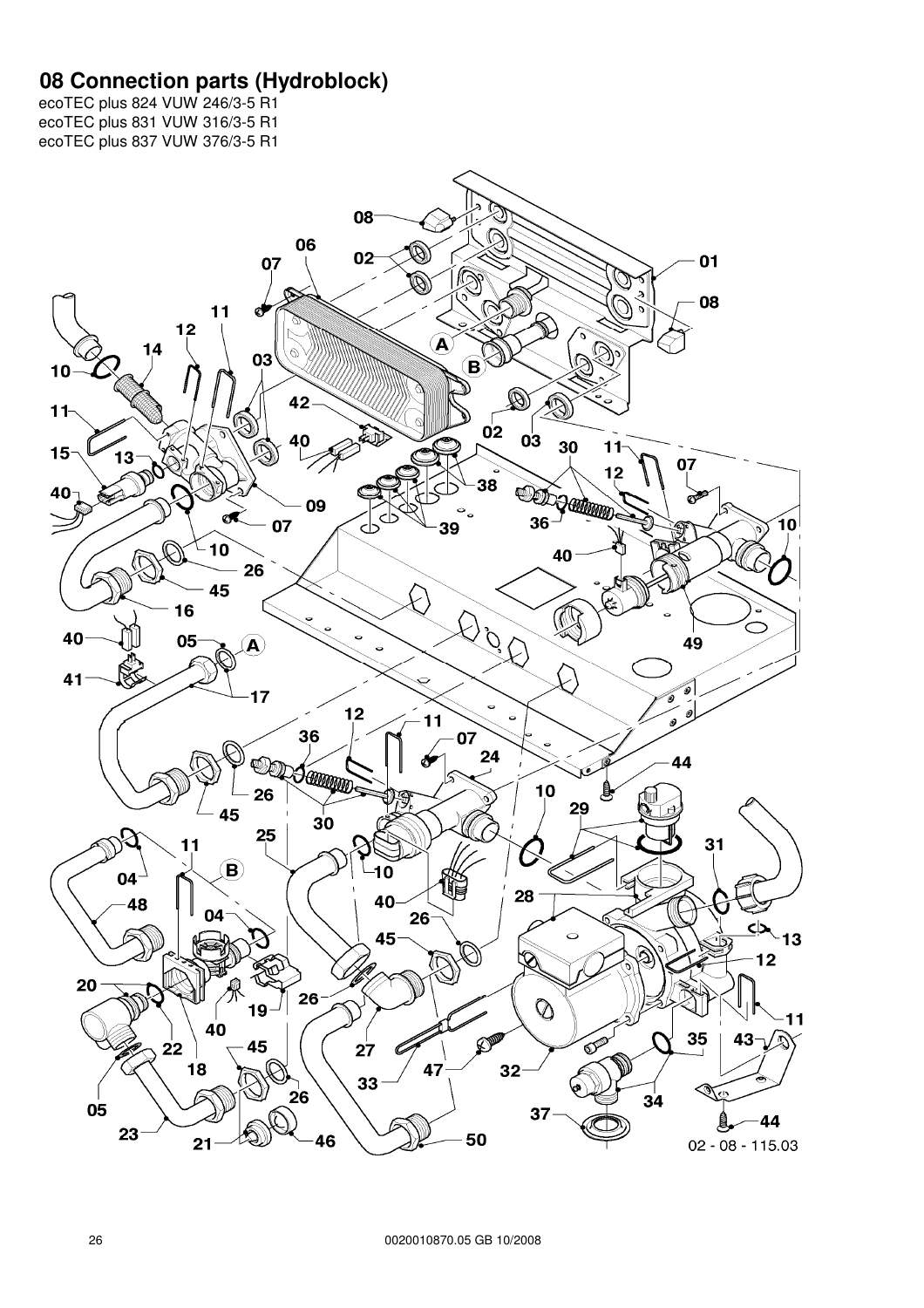| Pos. | Art.-No    | Part                            | Type, note                                                    |
|------|------------|---------------------------------|---------------------------------------------------------------|
|      |            | 02-08-115                       |                                                               |
| 01   | 178965     | Support                         | with parts 02, 03, 04, 05, 07, 08, 10, 19, 22, 26, 44         |
| 02   | 178969     | Washer (PK10)                   |                                                               |
| 03   | 193535     | Washer (PK10)                   |                                                               |
| 04   | 178991     | O-ring (PK10)                   |                                                               |
| 05   | 981142     | Washer (PK10)                   |                                                               |
| 06   | 178973     | Heat exchanger dhw (20 plates)  | VUW 246/3-5 R1, with parts 02, 07                             |
| 06   | 178973     | Heat exchanger dhw (20 plates)  | VUW 316/3-5 R1, with parts 02, 07                             |
| 06   | 0020025041 | Heat exchanger dhw (35 plates)  | VUW 376/3-5 R1, with parts 02, 07                             |
| 07   | 178967     | Screw (PK10)                    |                                                               |
| 08   | 193536     | Guide (PK2)                     |                                                               |
| 09   | 179031     | Connection piece                | with parts 03, 07, 10, 11, 12, 13, 14                         |
| 10   | 193537     | O-ring (PK10)                   |                                                               |
| 11   | 178992     | Clip (PK10)                     |                                                               |
| 12   | 154150     | Clip                            |                                                               |
| 13   | 178993     | O-ring (PK10)                   |                                                               |
| 14   | 179030     | Filter                          | with parts 10, 11                                             |
| 15   | 0020059717 | Sensor water pressure           | with parts 12, 13                                             |
| 16   | 179033     | Pipe                            | with parts 10, 26                                             |
| 17   | 179034     | Pipe                            | with part 26                                                  |
| 18   | 178988     | Flow sensor                     | with parts 04, 11, 19, 22                                     |
| 19   | 178966     | Clip                            |                                                               |
| 20   | 179032     | Connection piece                | with parts 05, 11, 22                                         |
| 21   | 012975     | Limiter 8.1l/min                | VUW 246/3-5 R1                                                |
| 21   | 0020018069 | Limiter 10.4l/min               | VUW 316/3-5 R1                                                |
| 21   | 012993     | Limiter 13l/min                 | VUW 376/3-5 R1                                                |
| 22   | 981163     | O-ring (PK10)                   |                                                               |
| 23   | 179037     | Pipe                            | with parts 05, 21, 26, 46                                     |
| 24   | 178978     | Diverter valve                  | with parts 02, 03, 07, 10, 11                                 |
| 25   | 179036     | Pipe                            | with parts 10, 26                                             |
| 26   | 981140     | Washer (PK10)                   |                                                               |
| 27   | 179035     | Connection piece                | with part 26                                                  |
| 28   | 178983     | Pump                            | VUW 246/3-5 R1, with parts 02, 03, 10, 11, 13, 29, 31, 34, 47 |
| 28   | 178983     | Pump                            | VUW 316/3-5 R1, with parts 02, 03, 10, 11, 13, 29, 31, 34, 47 |
| 28   | 0020025042 | Pump                            | VUW 376/3-5 R1, with parts 02, 03, 10, 11, 13, 29, 31, 34, 47 |
| 29   | 104521     | Automatic air vent              |                                                               |
| 30   | 178980     | <b>Bypass</b>                   | with part 12                                                  |
| 31   | 193539     | O-ring (PK10)                   |                                                               |
| 32   | $\Box$     | $\Box$                          | not available as spare part, see pos. 28                      |
| 33   | 178981     | Clip                            |                                                               |
| 34   | 178985     | Pressure relief valve (3 bar)   | with part 11                                                  |
| 35   | $\Box$     |                                 | not available as spare part, see pos. 34                      |
| 36   | 981165     | O-ring (PK10)                   |                                                               |
| 37   | 980765     | Grommet                         |                                                               |
| 38   | 509120     | Packing ring (PK10)             |                                                               |
| 39   | 509121     | Packing ring (PK10)             |                                                               |
| 40   | 193587     | <b>Harness</b>                  | VUW 246/3-5 R1                                                |
| 40   | 193587     | Harness                         | VUW 316/3-5 R1                                                |
| 40   | 0020025038 | Harness                         | VUW 376/3-5 R1                                                |
| 41   | 103429     | NTC sensor (DHW outlet pipe)    | flow                                                          |
| 42   | 103430     | NTC sensor (DHW heat exchanger) | heat exchanger                                                |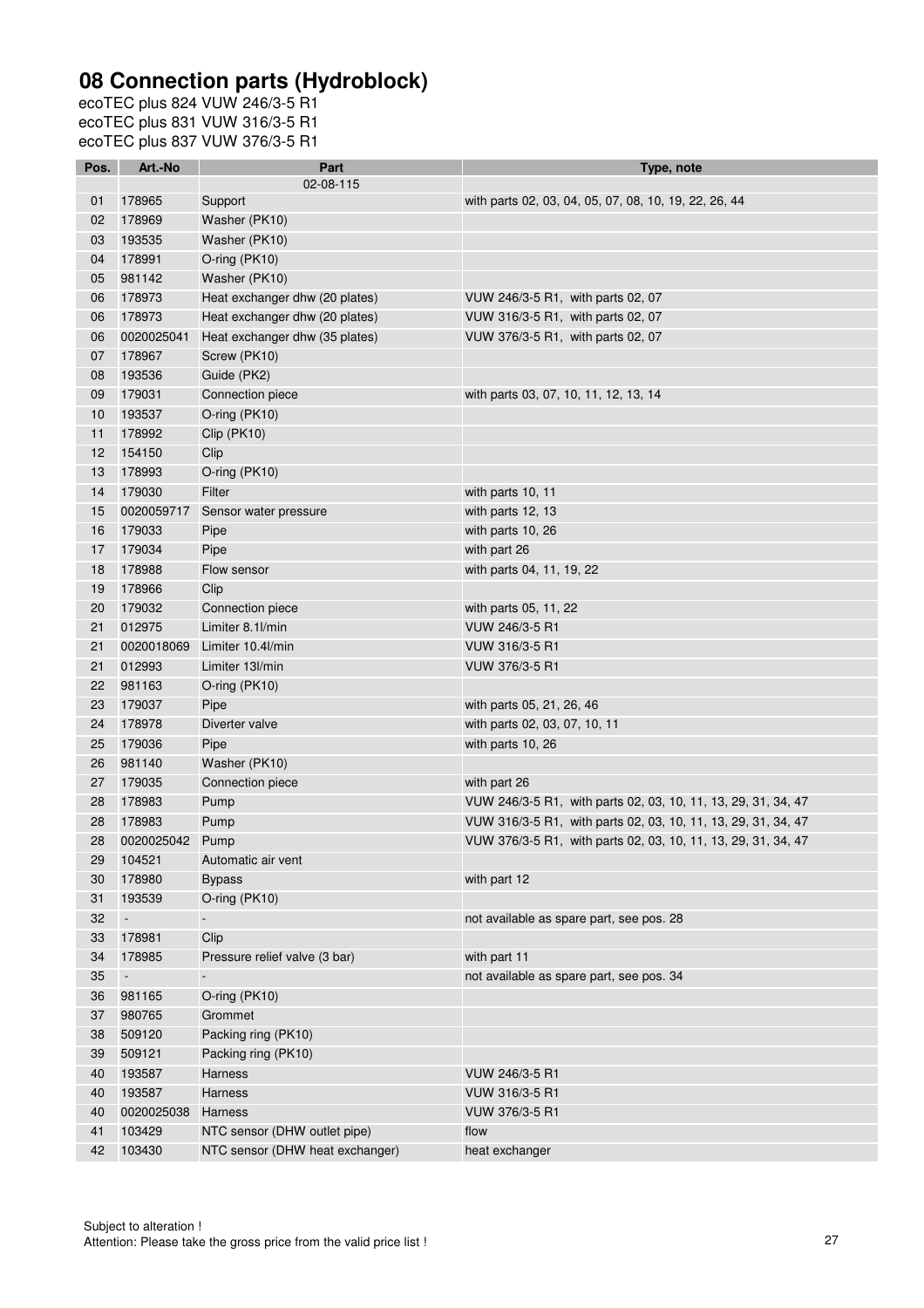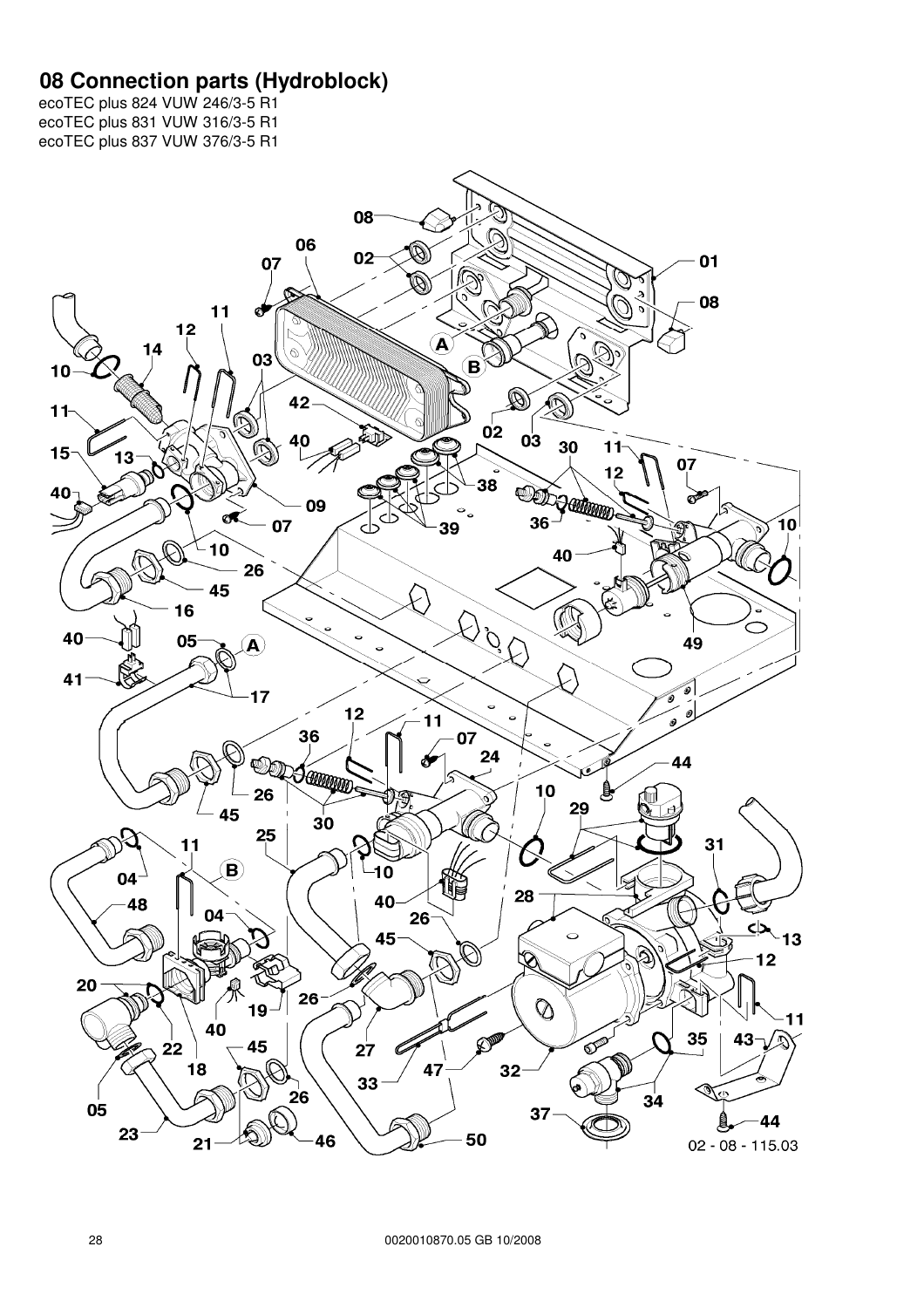| Pos. | Art.-No                  | Part                      | Type, note    |
|------|--------------------------|---------------------------|---------------|
|      |                          | 02-08-115                 |               |
| 43   | 178984                   | Support                   |               |
| 44   | 235715                   | Tapping screw ISO 7049    |               |
| 45   | 193598                   | Nut (PK4)                 |               |
| 46   | 074514                   | Filter                    |               |
| 47   | 235756                   | Tapping screw (ST 4,8x19) |               |
| 48   | $\overline{\phantom{a}}$ |                           | not necessary |
| 49   |                          |                           | not necessary |
| 50   | $\overline{\phantom{a}}$ |                           | not necessary |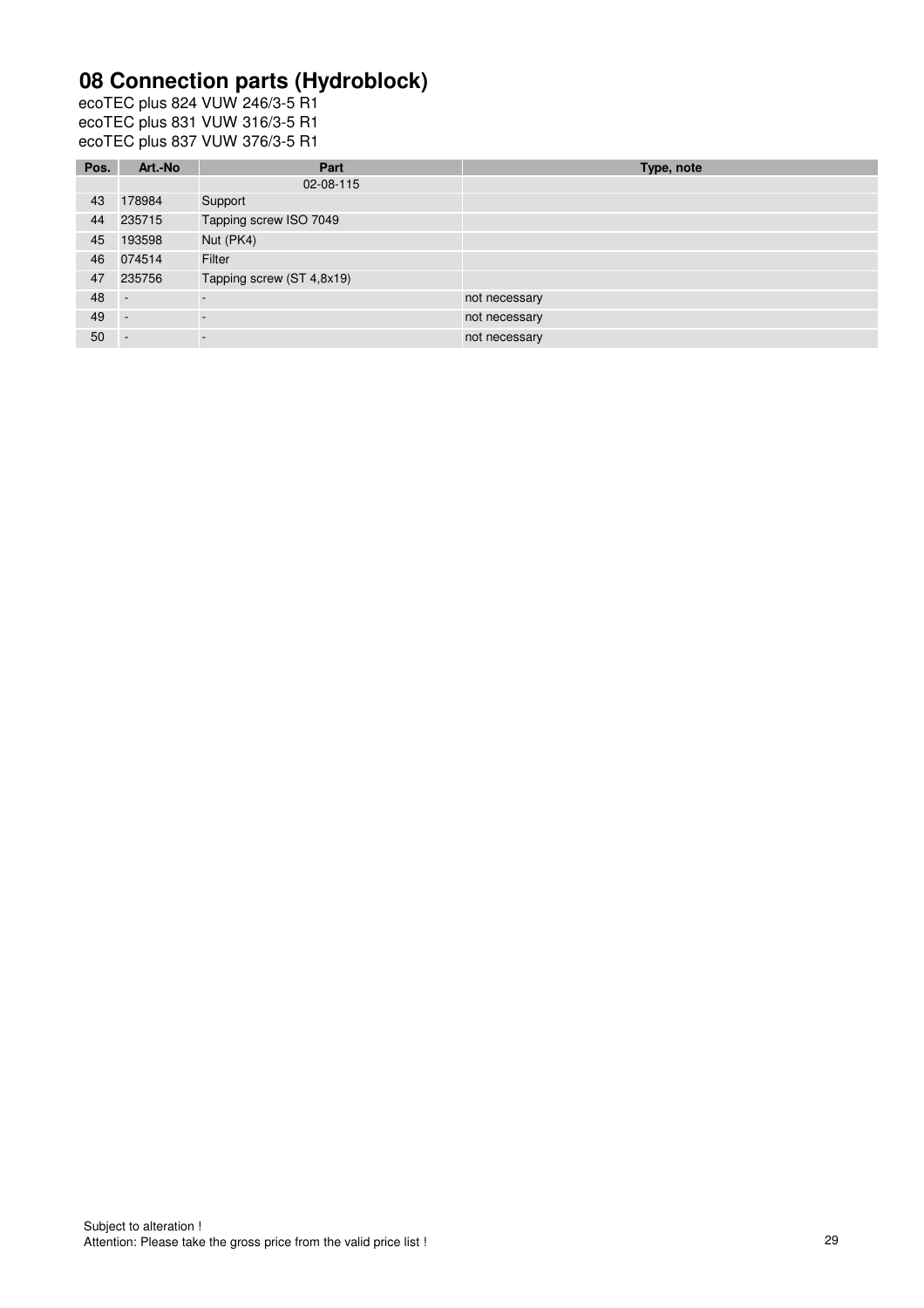#### **08a Connection parts**

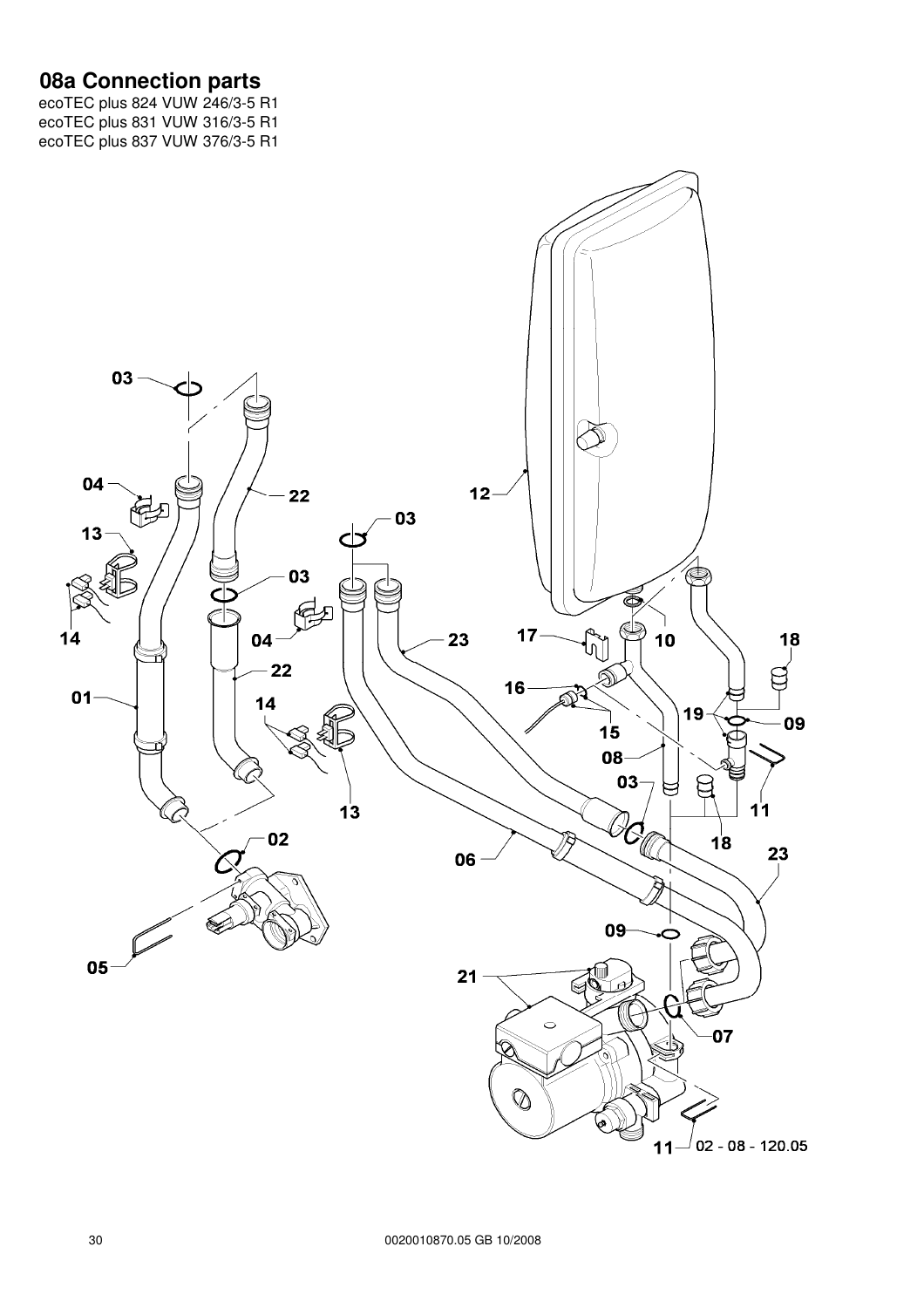## **08a Connection parts**

| Pos. | Art.-No                     | Part                           | Type, note                                                   |
|------|-----------------------------|--------------------------------|--------------------------------------------------------------|
|      |                             | 02-08-120                      |                                                              |
| 01   | $\overline{\phantom{a}}$    | ÷,                             | VUW 246/3-5 R1, 180946 no longer available, see pict. no. 22 |
| 01   | $\sim$                      | $\overline{a}$                 | VUW 316/3-5 R1, 180946 no longer available, see pict. no. 22 |
| 01   | $\overline{\phantom{a}}$    | $\overline{a}$                 | VUW 376/3-5 R1, 180947 no longer available, see pict. no. 22 |
| 02   | 193537                      | O-ring (PK10)                  |                                                              |
| 03   | 103415                      | O-ring (PK10)                  |                                                              |
| 04   | 103417                      | Clip (PK10)                    |                                                              |
| 05   | 178992                      | Clip (PK10)                    |                                                              |
| 06   | $\Box$                      |                                | 180948 no longer available, see pict. no. 23                 |
| 07   | 193539                      | O-ring (PK10)                  |                                                              |
| 08   | $\mathcal{L}_{\mathcal{A}}$ |                                | no longer available, see pict. no. 19                        |
| 09   | 178993                      | O-ring (PK10)                  |                                                              |
| 10   | 981149                      | Washer (PK10)                  |                                                              |
| 11   | 154150                      | Clip                           |                                                              |
| 12   | 181051                      | <b>Expansion vessel</b>        | 10 Liter                                                     |
| 13   | 193592                      | Sensor NTC (CH flow/CH return) |                                                              |
| 14   | 193586                      | <b>Harness</b>                 | VUW 246/3-5 R1                                               |
| 14   | 193586                      | <b>Harness</b>                 | VUW 316/3-5 R1                                               |
| 14   | 0020025036                  | Harness                        | VUW 376/3-5 R1                                               |
| 15   | 180982                      | Pressure gauge                 |                                                              |
| 16   | 981155                      | O-ring (PK10)                  |                                                              |
| 17   | 085751                      | Pressure gauge clip            |                                                              |
| 18   | $\sim$                      |                                | not necessary                                                |
| 19   | 0020025045                  | Connection tube                | with parts 10, 11, 16, 17                                    |
| 20   | $\overline{\phantom{a}}$    |                                | not necessary                                                |
| 21   | 178983                      | Pump                           | VUW 246/3-5 R1                                               |
| 21   | 178983                      | Pump                           | VUW 316/3-5 R1                                               |
| 21   | 0020025042                  | Pump                           | VUW 376/3-5 R1                                               |
| 22   |                             | 0020068956 Connection tube     | VUW 246/3-5 R1, with parts 02, 03                            |
| 22   | 0020068956                  | Connection tube                | VUW 316/3-5 R1, with parts 02, 03                            |
| 22   | 0020068957                  | Connection tube                | VUW 376/3-5 R1, with parts 02, 03                            |
| 23   |                             | 0020068958 Connection tube     | with parts 02, 07                                            |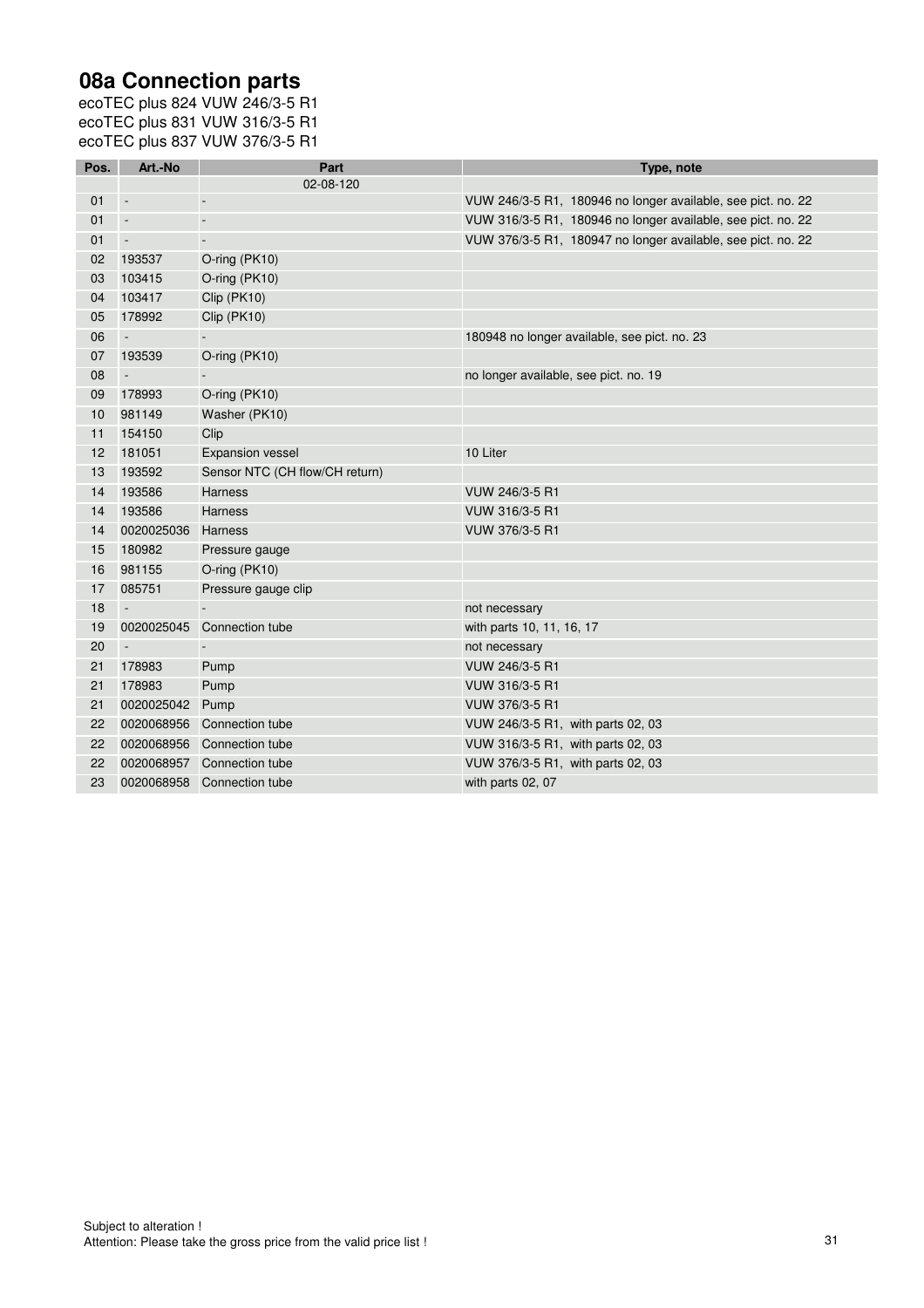#### **08b Connection parts (Acc.)**



 $02 - 08 - 125.01$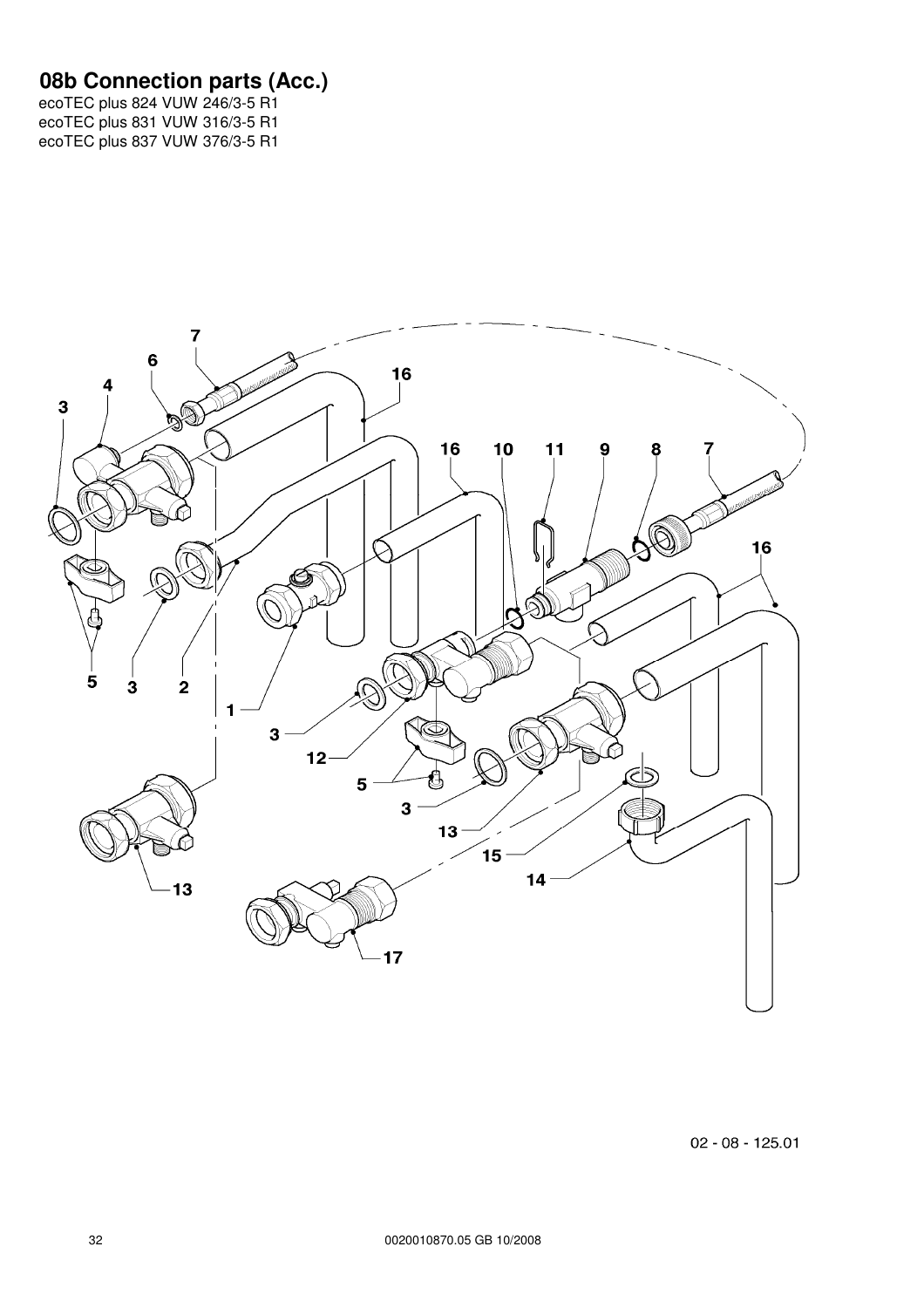## **08b Connection parts (Acc.)**

| Pos. | Art.-No                  | Part                    | Type, note                  |
|------|--------------------------|-------------------------|-----------------------------|
|      |                          | 02-08-125               |                             |
| 01   | 082782                   | Gas shut-off valve      | VUW 246/3-5 R1              |
| 01   | 082782                   | Gas shut-off valve      | VUW 316/3-5 R1              |
| 01   | 082794                   | Gas shut-off valve 36kW | VUW 376/3-5 R1              |
| 02   | 0020010290               | Pipe                    | with part 03                |
| 03   | 981140                   | Washer (PK10)           |                             |
| 04   | 0020010291               | Service cock            | with parts 03, 05, 06       |
| 05   | 0020010292               | Handle (PK2)            |                             |
| 06   | 981146                   | Washer (PK10)           |                             |
| 07   | 0020010293               | Flexible tube           | with parts 06, 08           |
| 08   | 981165                   | O-ring (PK10)           |                             |
| 09   | 0020010294               | Valve                   | with parts 08, 10, 11       |
| 10   | 981154                   | O-ring (PK10)           |                             |
| 11   | 154150                   | Clip                    |                             |
| 12   | 0020010295               | Valve                   | with parts 03, 05, 10, 11   |
| 13   | 0020010296               | Service cock            | with part 03                |
| 14   | 0020010297               | Pipe                    | with part 15                |
| 15   | 0020010298               | Washer (PK10)           |                             |
| 16   | $\overline{\phantom{a}}$ |                         | not available as spare part |
| 17   |                          |                         | not necessary               |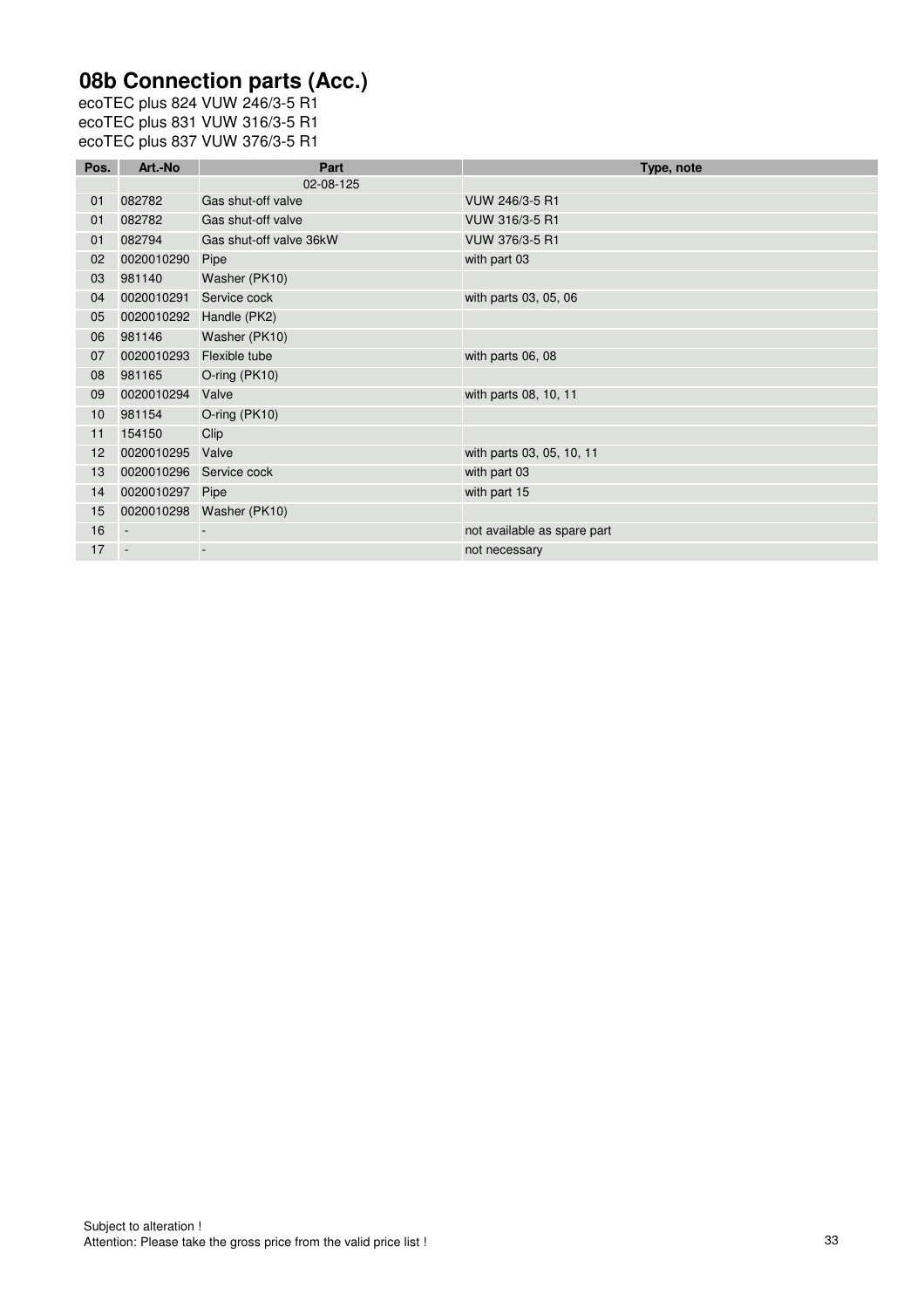#### **12 Control box (until 08/07)**

ecoTEC plus 824 VUW 246/3-5 R1 ecoTEC plus 831 VUW 316/3-5 R1 ecoTEC plus 837 VUW 376/3-5 R1



02 - 12 - 046.02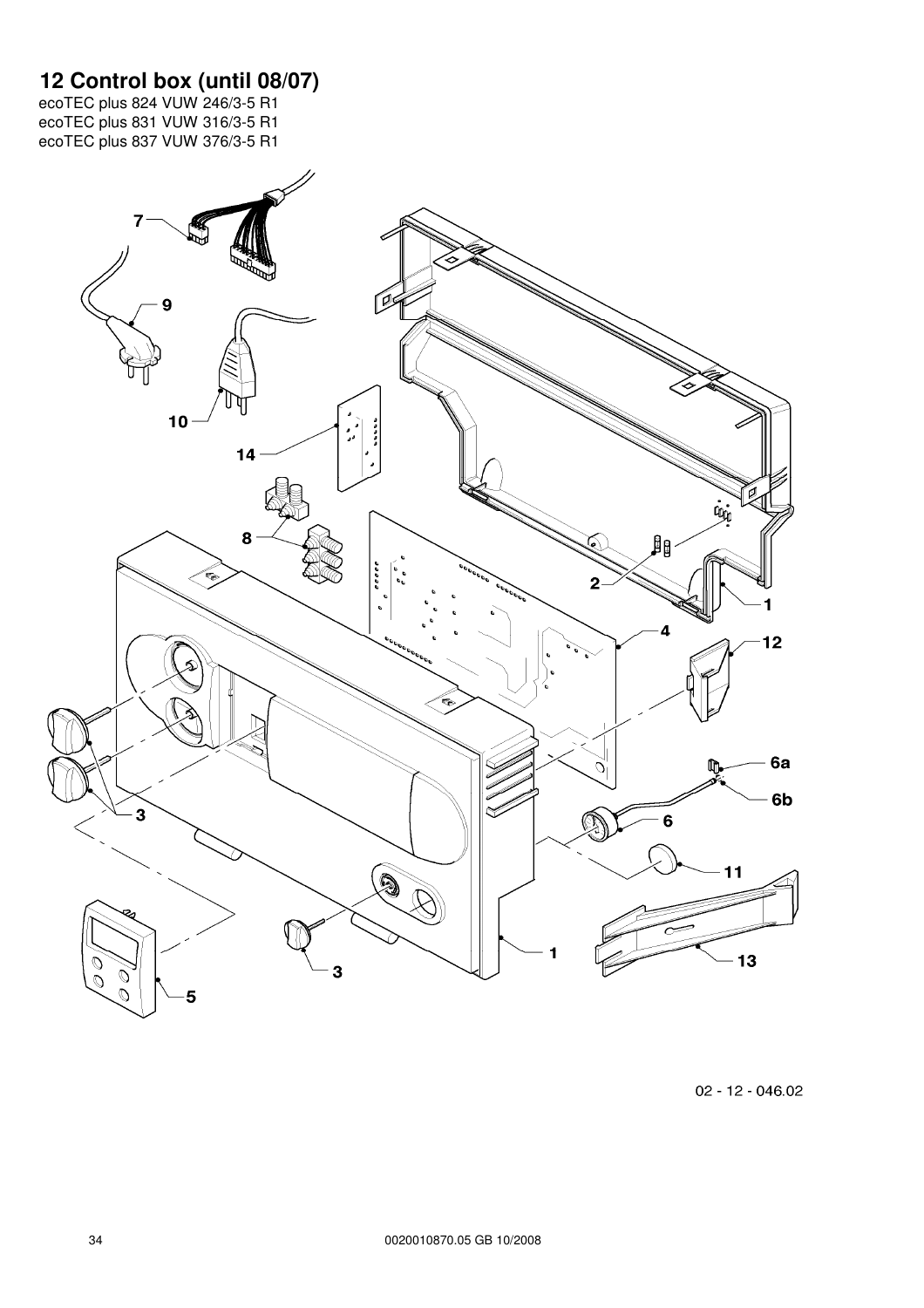# **12 Control box (until 08/07)**

ecoTEC plus 824 VUW 246/3-5 R1 ecoTEC plus 831 VUW 316/3-5 R1 ecoTEC plus 837 VUW 376/3-5 R1

| Pos.            | Art.-No                  | Part                     | Type, note                |
|-----------------|--------------------------|--------------------------|---------------------------|
|                 |                          | 02-12-046                |                           |
| 01              | 193582                   | Casing                   | with parts 02, 03         |
| 02              | 251955                   | Fuse 2.0A T (PK10)       | 2.0 AT                    |
| 03              | 117319                   | Knobs grey (PK3)         |                           |
| 04              | 0020052093               | <b>Printed circuit</b>   | with part 02              |
| 05              | 0020056561               | Display (grey)           |                           |
| 06              | 180982                   | Pressure gauge           |                           |
| 06a             | 085751                   | Pressure gauge clip      |                           |
| 06 <sub>b</sub> | 981155                   | O-ring (PK10)            |                           |
| 07              | 193586                   | <b>Harness</b>           | VUW 246/3-5 R1, appliance |
| 07              | 193586                   | <b>Harness</b>           | VUW 316/3-5 R1, appliance |
| 07              | 0020025036               | <b>Harness</b>           | VUW 376/3-5 R1, appliance |
| 07              | 193587                   | <b>Harness</b>           | VUW 246/3-5 R1, hydraulik |
| 07              | 193587                   | <b>Harness</b>           | VUW 316/3-5 R1, hydraulik |
| 07              | 0020025038               | <b>Harness</b>           | VUW 376/3-5 R1, hydraulik |
| 08              | 078533                   | Cable fixation           |                           |
| 09              | $\overline{\phantom{a}}$ | $\overline{\phantom{a}}$ | not necessary             |
| 10              | $\overline{\phantom{a}}$ | ÷,                       | not necessary             |
| 11              | $\overline{\phantom{a}}$ | $\overline{a}$           | not necessary             |
| 12              | 193583                   | Support                  | VUW 246/3-5 R1            |
| 12              | 193584                   | Support                  | VUW 316/3-5 R1            |
| 12              | 193585                   | Support                  | VUW 376/3-5 R1            |
| 13              | $\overline{\phantom{a}}$ | $\overline{\phantom{a}}$ | not necessary             |
| 14              | $\overline{\phantom{a}}$ | $\overline{a}$           | not necessary             |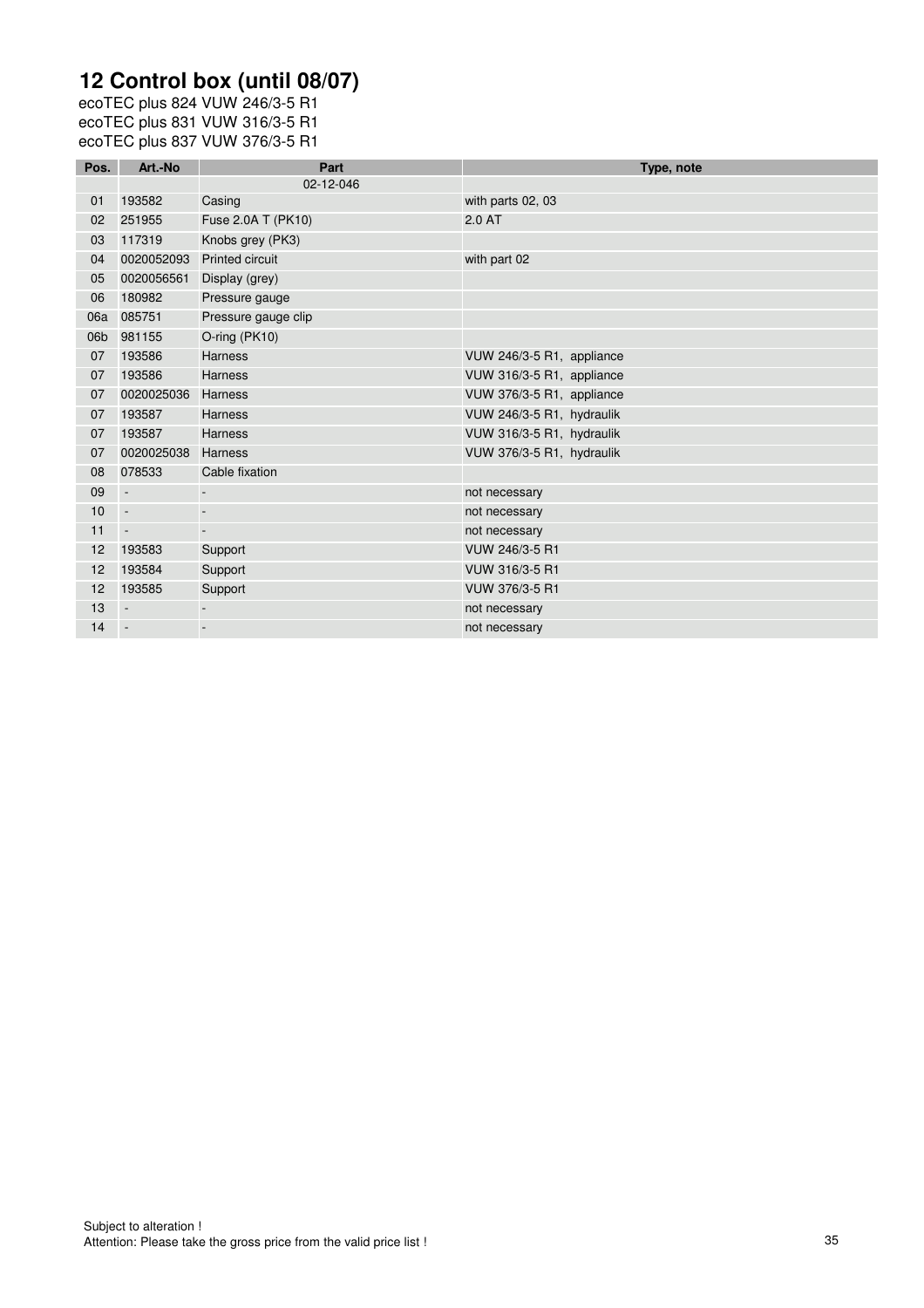#### **12a Control panel (from 09/07)**

ecoTEC plus 824 VUW 246/3-5 R1 ecoTEC plus 831 VUW 316/3-5 R1 ecoTEC plus 837 VUW 376/3-5 R1



02 - 12 - 048.02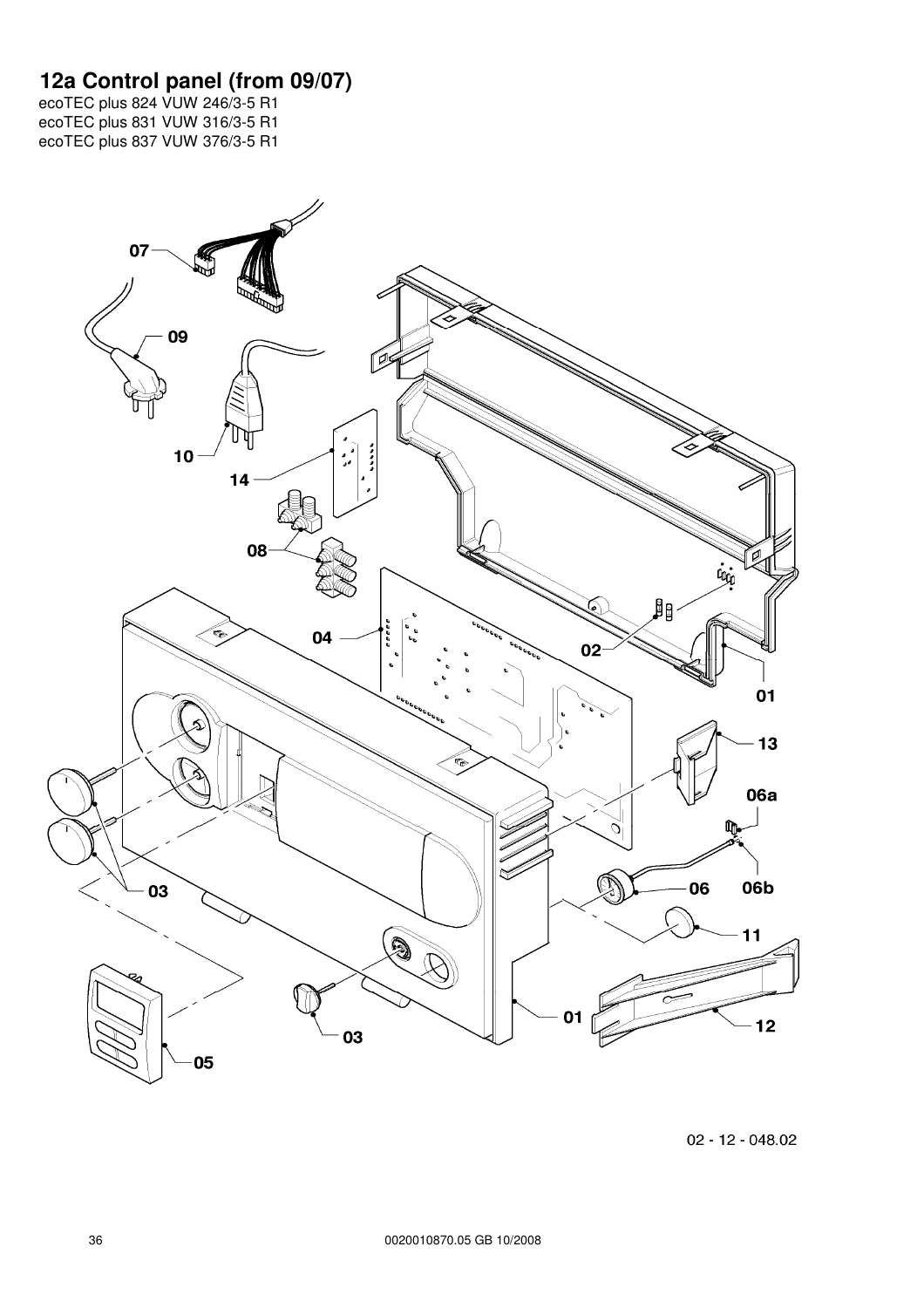# **12a Control panel (from 09/07)**

ecoTEC plus 824 VUW 246/3-5 R1 ecoTEC plus 831 VUW 316/3-5 R1 ecoTEC plus 837 VUW 376/3-5 R1

| Pos. | Art.-No                  | Part                       | Type, note                |
|------|--------------------------|----------------------------|---------------------------|
|      |                          | 02-12-048                  |                           |
| 01   | 0020041164               | Casing (Performance, grey) | with parts 02, 03         |
| 02   | 251955                   | Fuse 2.0A T (PK10)         | 2.0 AT                    |
| 03   | 0020048969               | Knobs grey (PK3)           |                           |
| 04   | 0020052093               | <b>Printed circuit</b>     | with part 02              |
| 05   | 0020056561               | Display (grey)             |                           |
| 06   | 180982                   | Pressure gauge             |                           |
| 06a  | 085751                   | Pressure gauge clip        |                           |
| 06b  | 981155                   | O-ring (PK10)              |                           |
| 07   | 193586                   | <b>Harness</b>             | VUW 246/3-5 R1, appliance |
| 07   | 193586                   | <b>Harness</b>             | VUW 316/3-5 R1, appliance |
| 07   | 0020025036               | <b>Harness</b>             | VUW 376/3-5 R1, appliance |
| 07   | 193587                   | <b>Harness</b>             | VUW 246/3-5 R1, hydraulik |
| 07   | 193587                   | <b>Harness</b>             | VUW 316/3-5 R1, hydraulik |
| 07   | 0020025038               | <b>Harness</b>             | VUW 376/3-5 R1, hydraulik |
| 08   | 078533                   | Cable fixation             |                           |
| 09   | $\overline{\phantom{a}}$ |                            | not necessary             |
| 10   | $\sim$                   |                            | not necessary             |
| 11   | $\sim$                   | $\overline{\phantom{a}}$   | not necessary             |
| 12   | $\sim$                   | $\overline{a}$             | not necessary             |
| 13   | 193583                   | Support                    | VUW 246/3-5 R1            |
| 13   | 193584                   | Support                    | VUW 316/3-5 R1            |
| 13   | 193585                   | Support                    | VUW 376/3-5 R1            |
| 14   | $\sim$                   |                            | not necessary             |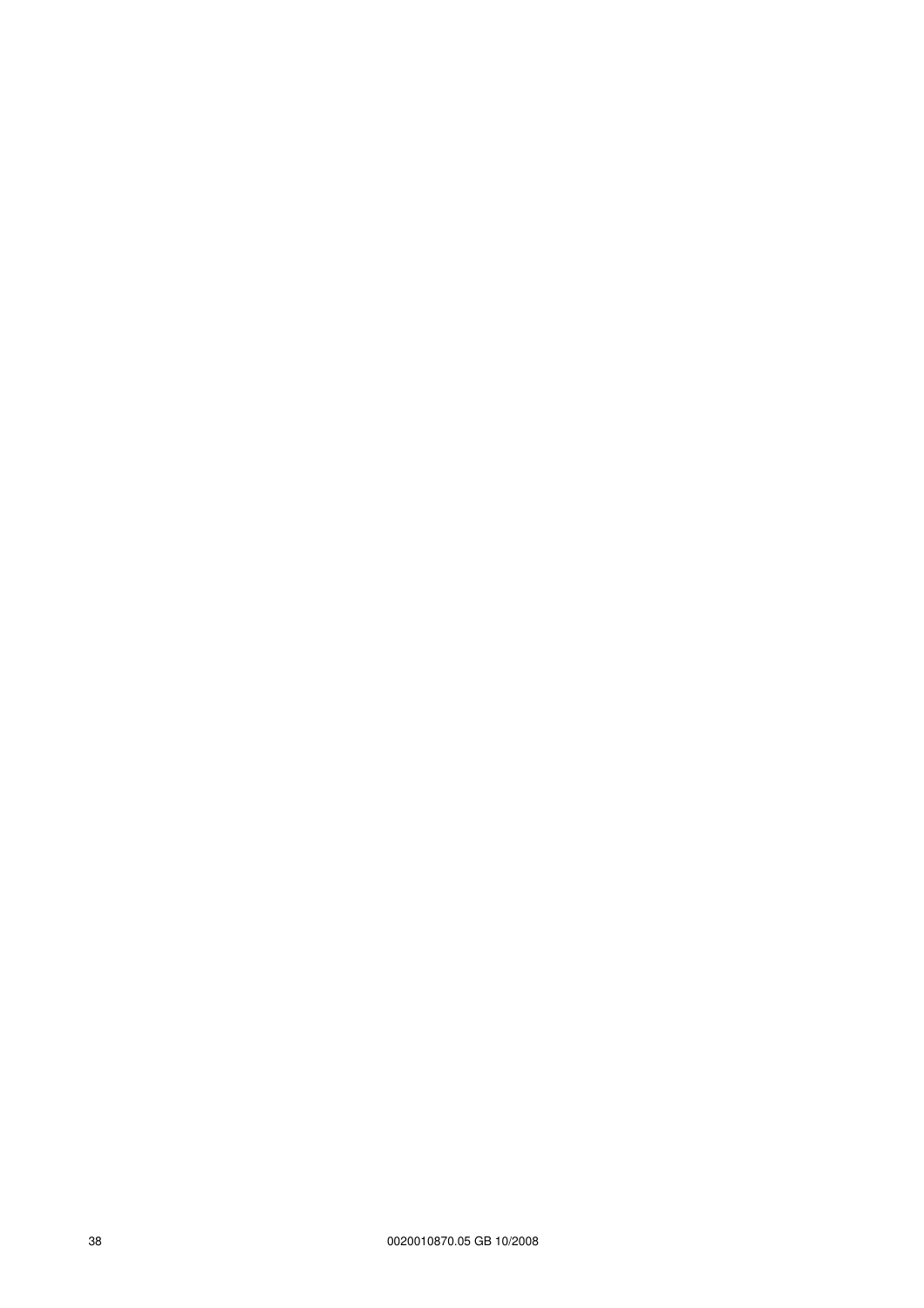### **General view of sheet**

ecoTEC plus 612 VU 126/3-5, ecoTEC plus 615 VU 156/3-5 ecoTEC plus 618 VU 186/3-5, ecoTEC plus 624 VU 246/3-5 ecoTEC plus 630 VU 306/3-5



 $02 - 00 - 077.04$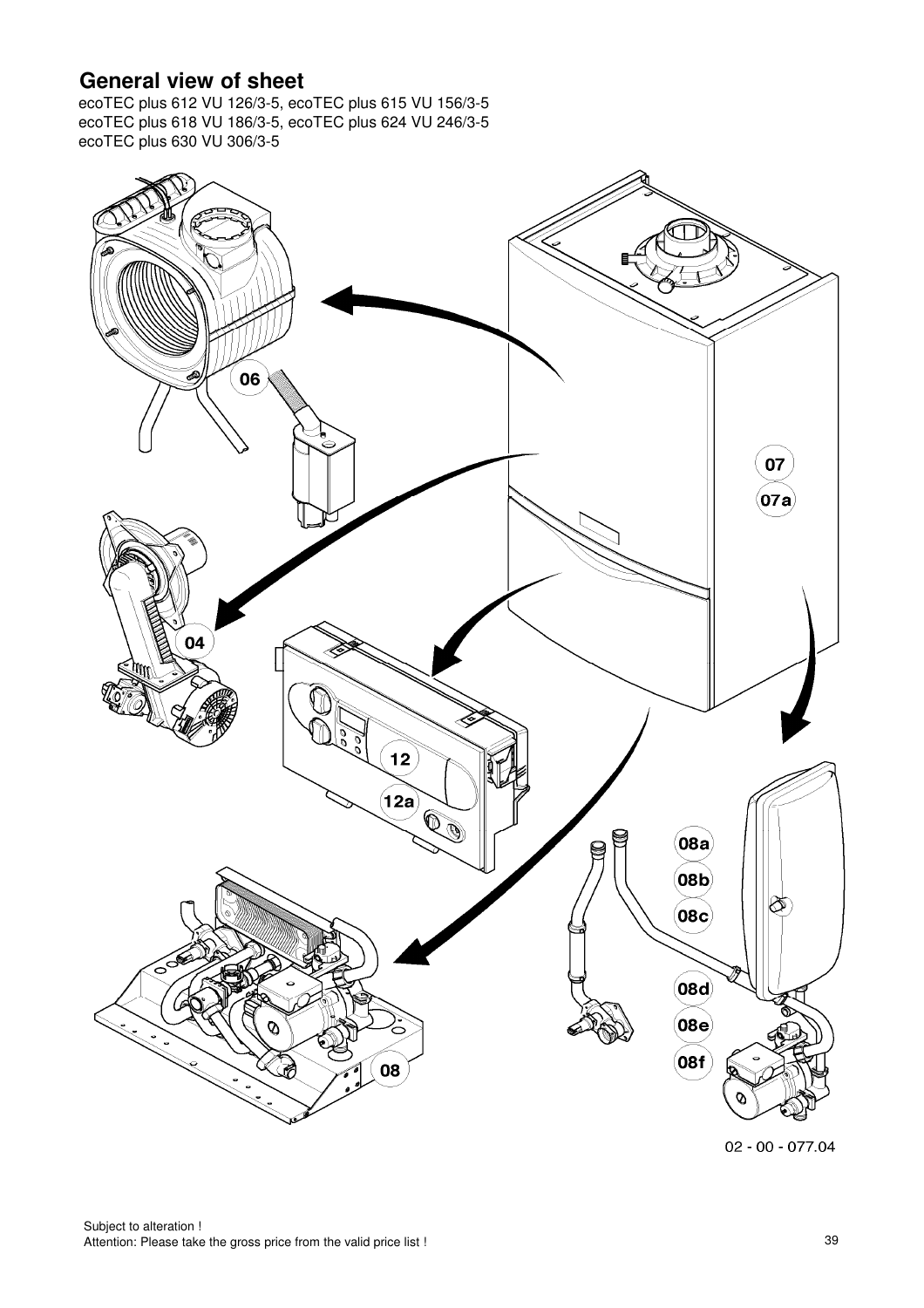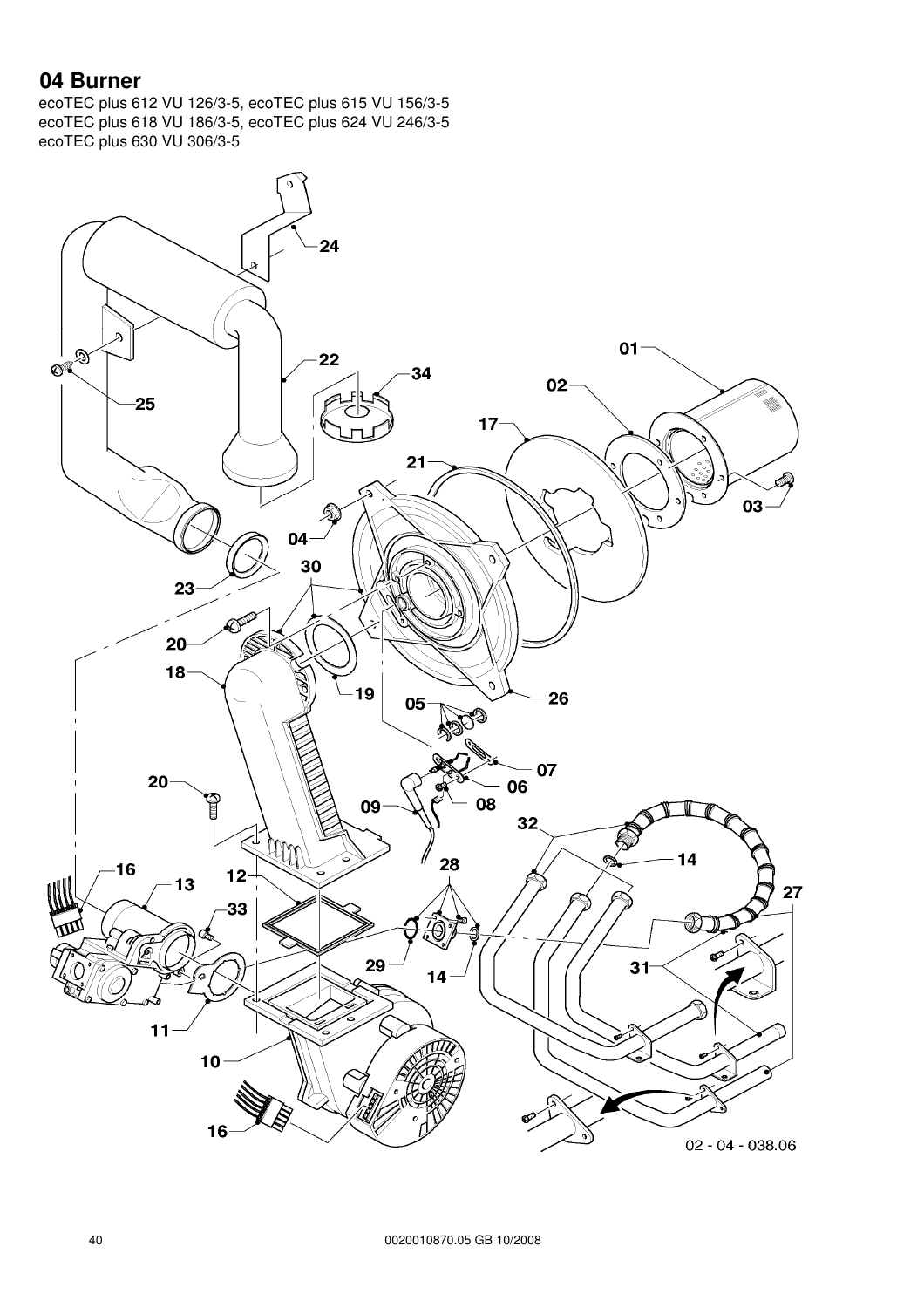| Pos.            | Art.-No                  | Part                          | Type, note                                              |
|-----------------|--------------------------|-------------------------------|---------------------------------------------------------|
|                 |                          | 02-04-038                     |                                                         |
| 00              | 0020010641               | <b>Conversion set</b>         | $H \rightarrow P$ (not shown)                           |
| 00              | 0020010642               | Conversion set                | $P \rightarrow H$ (not shown)                           |
| 01              | 048943                   | <b>Burner</b>                 | VU 126/3-5, with parts 02, 03                           |
| 01              | 048943                   | <b>Burner</b>                 | VU 156/3-5, with parts 02, 03                           |
| 01              | 049324                   | <b>Burner</b>                 | VU 186/3-5, with parts 02, 03                           |
| 01              | 049345                   | <b>Burner</b>                 | VU 246/3-5, with parts 02, 03                           |
| 01              | 050430                   | <b>Burner</b>                 | VU 306/3-5, with parts 02, 03                           |
| 02 <sub>2</sub> | 981103                   | Sealing ring                  |                                                         |
| 03              | 105900                   | Screw (PK10)                  |                                                         |
| 04              | 0020026537               | Nut M6 (PK5)                  |                                                         |
| 05              | 161245                   | Inspection glass              |                                                         |
| 06              | 090709                   | Ignition/monitoring electrode |                                                         |
| 07              | 980961                   | Gasket electrode              |                                                         |
| 08              | 118883                   | Flat head screw ISO 7045      |                                                         |
| 09              | 193590                   | Ignition cable                |                                                         |
| 10              | 193593                   | Fan                           | with parts 11, 12                                       |
| 11              | 981104                   | Gasket                        |                                                         |
| 12              | 193594                   | Packing ring                  |                                                         |
| 13              | 053488                   | Gas section                   | VU 126/3-5, with parts 11, 14, 29                       |
| 13              | 053488                   | Gas section                   | VU 156/3-5, with parts 11, 14, 29                       |
| 13              | 053470                   | Gas section                   | VU 186/3-5, with parts 11, 14, 29                       |
| 13              | 053471                   | Gas section                   | VU 246/3-5, with parts 11, 14, 29                       |
| 13              | 053500                   | Gas section                   | VU 306/3-5, with parts 11, 14, 29                       |
| 14              | 981142                   | Washer (PK10)                 |                                                         |
| 16              | 193586                   | <b>Harness</b>                | VU 126/3-5                                              |
| 16              | 193586                   | Harness                       | VU 156/3-5                                              |
| 16              | 193586                   | Harness                       | VU 186/3-5                                              |
| 16              | 193586                   | <b>Harness</b>                | VU 246/3-5                                              |
| 16              | 0020025036               | Harness                       | VU 306/3-5                                              |
| 17              | 193595                   | Insulation                    | with parts 02, 03                                       |
| 18              | $\overline{\phantom{a}}$ | $\overline{a}$                | not available as spare part, see pos. 30                |
| 19              | 981107                   | Packing ring                  |                                                         |
| 20              | 193597                   | Screw (PK10)                  |                                                         |
| 21              | 0020038679               | Sealing gasket                |                                                         |
| 22              | 193599                   | Air inlet duct                | VU 126/3-5, with part 23                                |
| 22              | 193599                   | Air inlet duct                | VU 156/3-5, with part 23                                |
| 22              | 193599                   | Air inlet duct                | VU 186/3-5, with part 23                                |
| 22              | 103404                   | Air inlet duct                | VU 246/3-5, with part 23                                |
| 22              | 103404                   | Air inlet duct                | VU 306/3-5, with part 23                                |
| 23              | 981111                   | Packing ring                  |                                                         |
| 24              | 103405                   | Support                       |                                                         |
| 25              | 235756                   | Tapping screw (ST 4,8x19)     |                                                         |
| 26              | $\Box$                   |                               |                                                         |
| 27              | 180945                   | Gas pipe                      | not available as spare part, see pos. 30                |
|                 |                          |                               | with part 28                                            |
| 28              | 0020010868               | Adaptor piece (gas valve)     |                                                         |
| 29              | 982319                   | O-ring                        |                                                         |
| 30              | 0020010867               | Flange (set)                  | with parts 02 - 05, 07, 08, 12, 14, 17 - 19, 20, 21, 26 |
| 31              | $\overline{\phantom{a}}$ |                               | not necessary                                           |
| 32              | $\Box$                   |                               | not necessary                                           |
| 33              | 509685                   | Screw (PK10)                  |                                                         |
| 34              | $\overline{\phantom{a}}$ | $\overline{\phantom{a}}$      | not necessary                                           |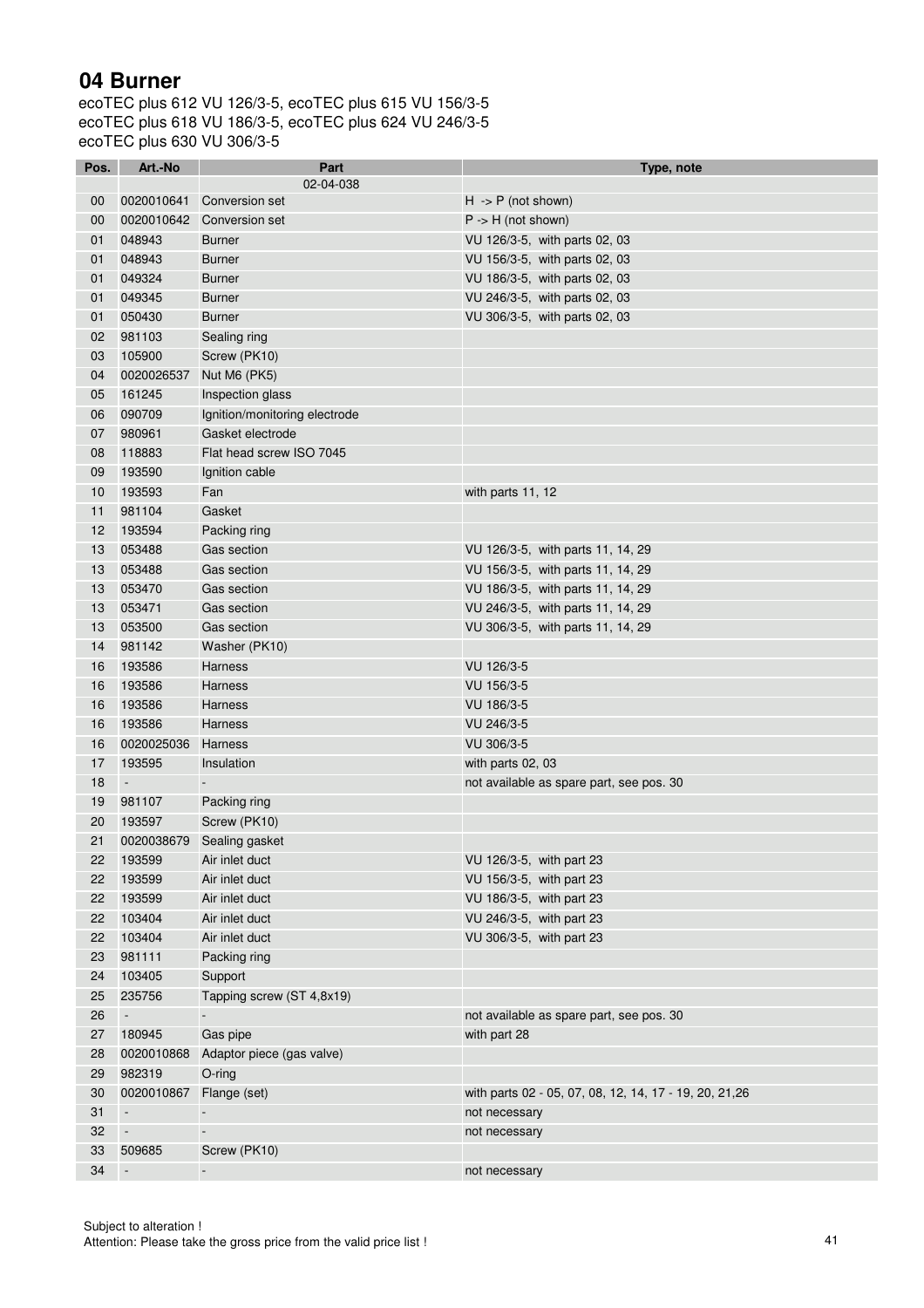#### **06 Heat exchanger**

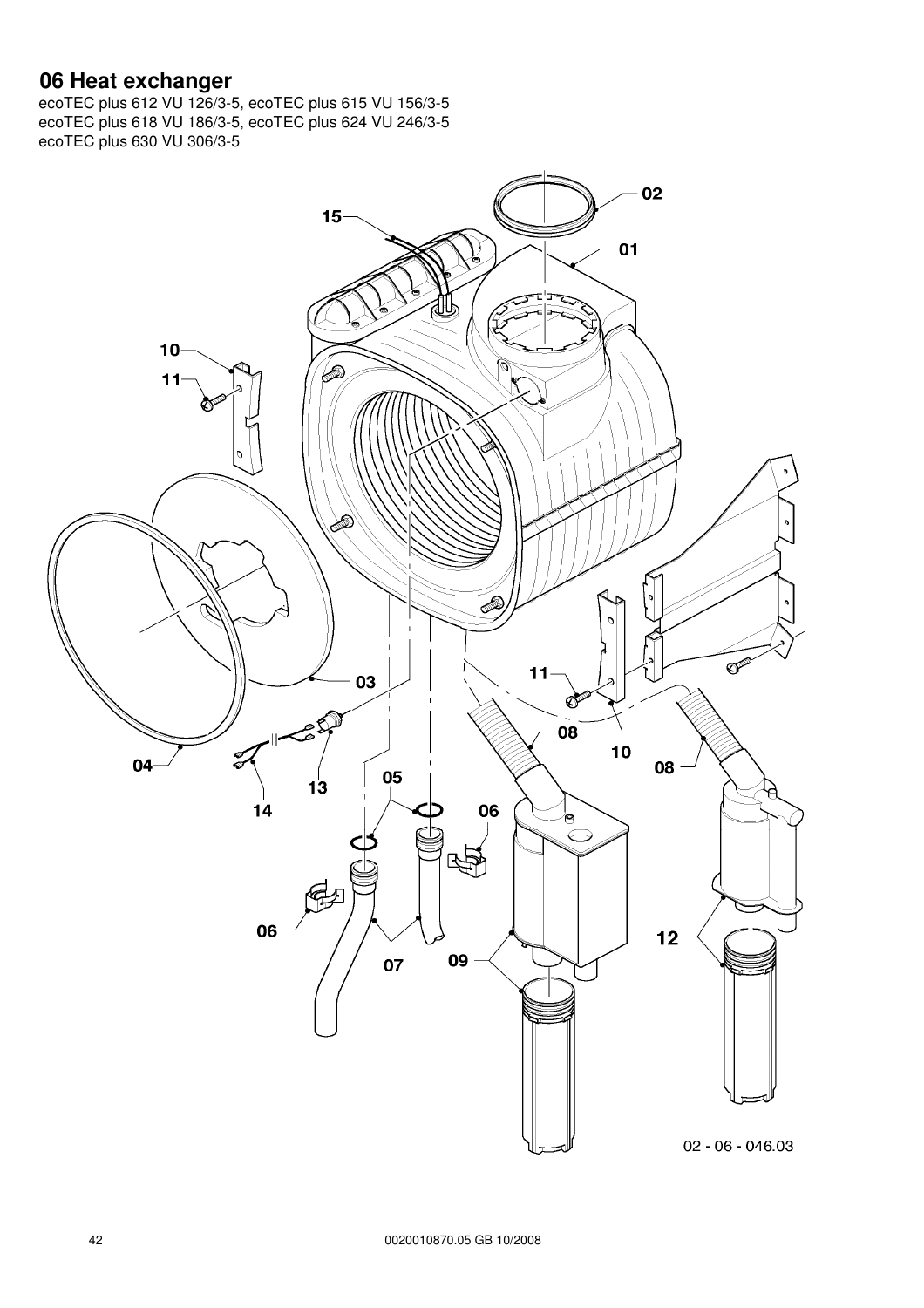### **06 Heat exchanger**

| Pos. | Art.-No                  | Part                     | Type, note                                |
|------|--------------------------|--------------------------|-------------------------------------------|
|      |                          | 02-06-046                |                                           |
| 01   | 103409                   | Heat exchanger           | VU 126/3-5, with parts 02, 03, 04, 05, 06 |
| 01   | 103409                   | Heat exchanger           | VU 156/3-5, with parts 02, 03, 04, 05, 06 |
| 01   | 103409                   | Heat exchanger           | VU 186/3-5, with parts 02, 03, 04, 05, 06 |
| 01   | 103411                   | Heat exchanger           | VU 246/3-5, with parts 02, 03, 04, 05, 06 |
| 01   | 103412                   | Heat exchanger           | VU 306/3-5, with parts 02, 03, 04, 05, 06 |
| 01   | 210779                   | Insulation               | for heat exchanger, not shown             |
| 02   | 981227                   | Gasket                   |                                           |
| 03   | 193595                   | Insulation               |                                           |
| 04   | 0020038679               | Sealing gasket           |                                           |
| 05   | 103415                   | O-ring (PK10)            |                                           |
| 06   | 103417                   | Clip (PK10)              |                                           |
| 07   | $\overline{\phantom{a}}$ |                          | see main component 08a                    |
| 08   | $\sim$                   |                          | not available as spare part, see pos. 09  |
| 09   | 180985                   | Siphonic condensate trap | with part 08                              |
| 10   | 180989                   | Support (PK2)            | with part 11                              |
| 11   | 178968                   | Screw (PK10)             |                                           |
| 12   | $\overline{\phantom{a}}$ |                          | not necessary                             |
| 13   | $\blacksquare$           |                          | not necessary                             |
| 14   | $\overline{\phantom{a}}$ |                          | not necessary                             |
| 15   | 0020052332               | Cable tree (harness)     |                                           |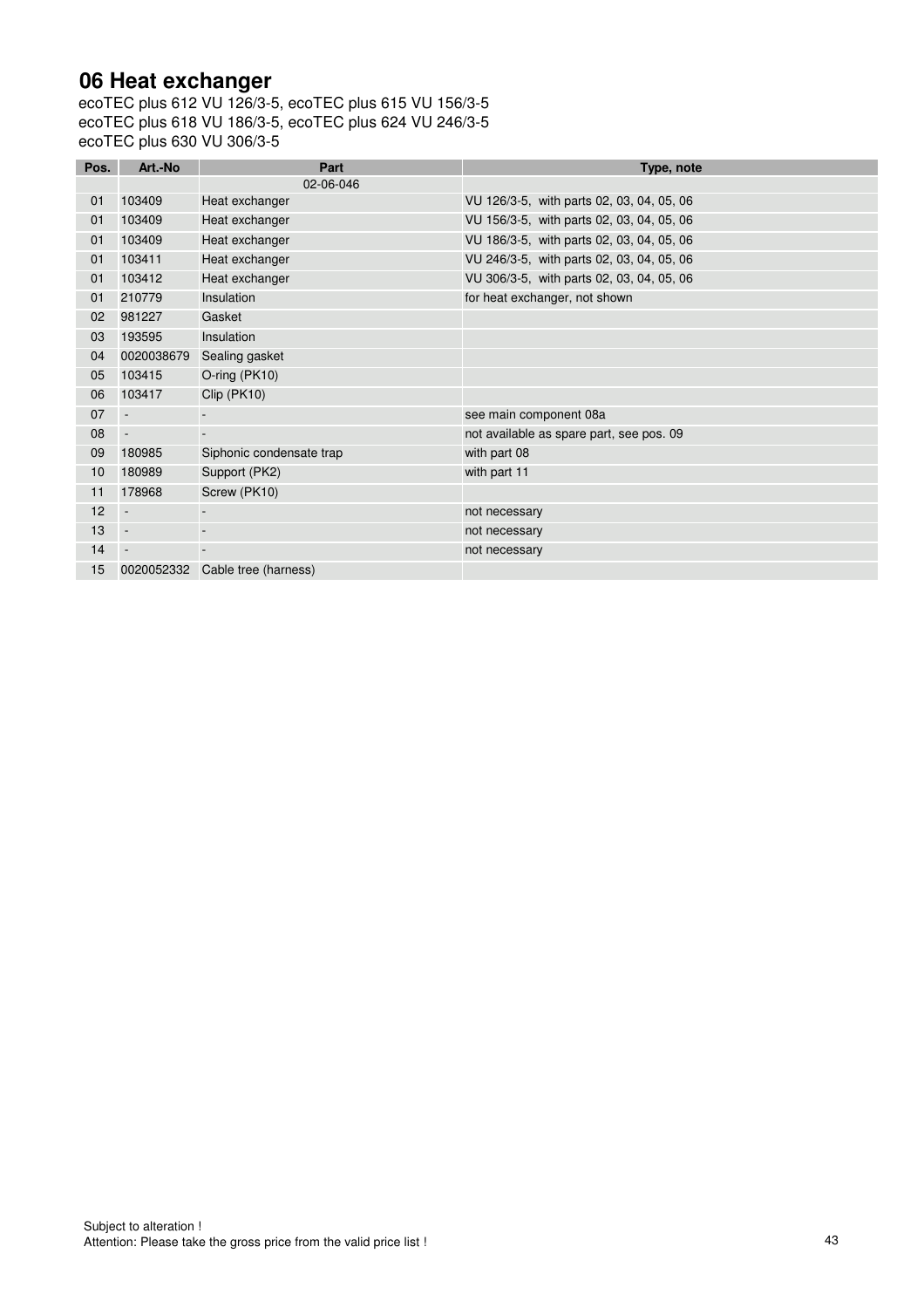## **07 Casing parts**

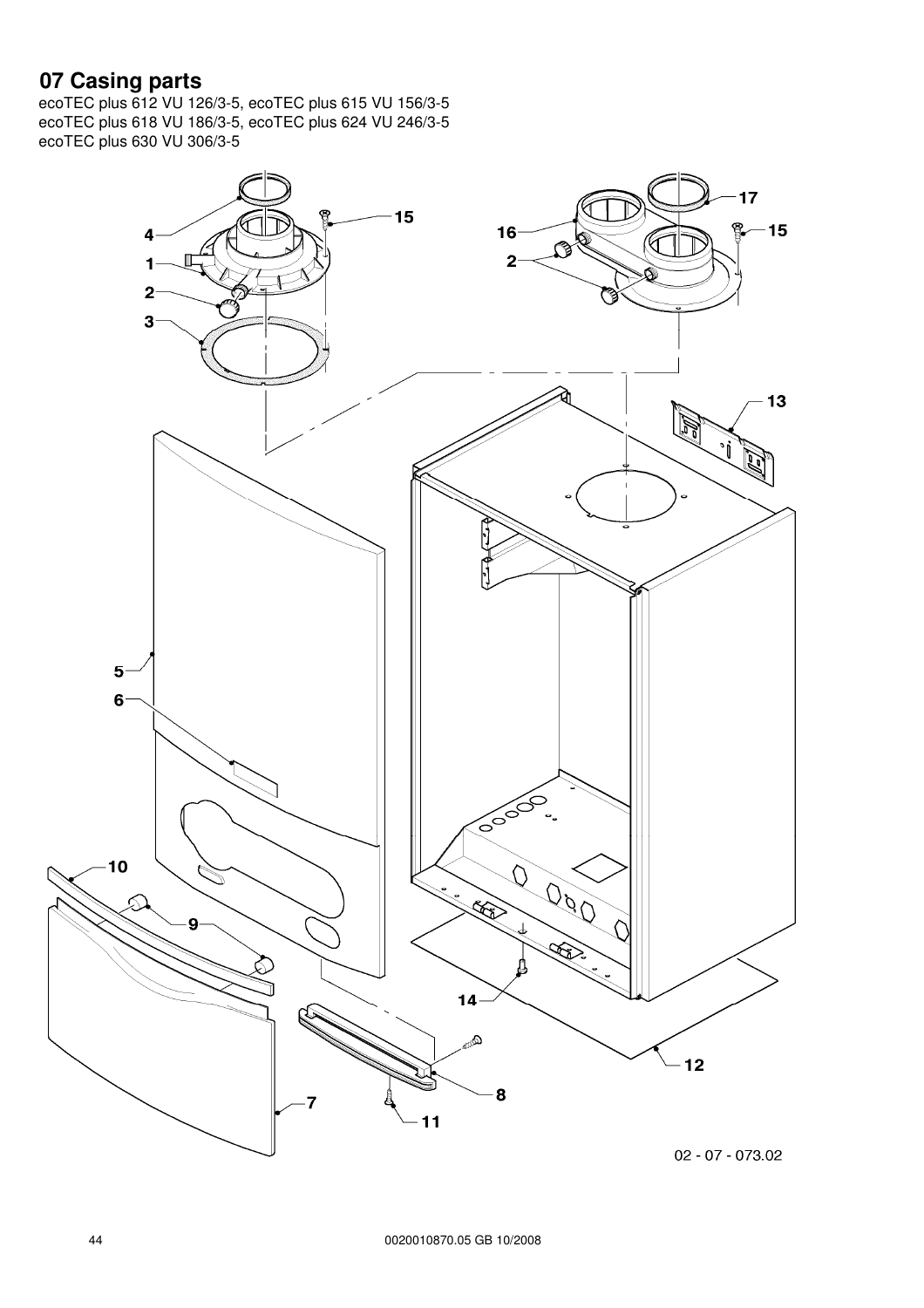## **07 Casing parts**

| Pos. | Art.-No                  | Part                | Type, note                                    |
|------|--------------------------|---------------------|-----------------------------------------------|
|      |                          | 02-07-073           |                                               |
| 01   | 180932                   | Flue adapter 60/100 | with parts 02, 03, 04                         |
| 02   | 147392                   | Cap (PK5)           |                                               |
| 03   | 981232                   | Gasket              |                                               |
| 04   | 981233                   | Packing ring        |                                               |
| 05   | 180935                   | Covering            | VU 126/3-5, with parts 06, 07, 08, 09, 10, 11 |
| 05   | 180935                   | Covering            | VU 156/3-5, with parts 06, 07, 08, 09, 10, 11 |
| 05   | 180935                   | Covering            | VU 186/3-5, with parts 06, 07, 08, 09, 10, 11 |
| 05   | 180935                   | Covering            | VU 246/3-5, with parts 06, 07, 08, 09, 10, 11 |
| 05   | 180936                   | Covering            | VU 306/3-5, with parts 06, 07, 08, 09, 10, 11 |
| 06   | 118096                   | Badge               |                                               |
| 07   | 180940                   | Cover               | with parts 09, 10, 11                         |
| 08   | 180944                   | Hinge               | with part 11                                  |
| 09   | 180941                   | Magnet (PK2)        |                                               |
| 10   | 180942                   | Handle (white)      |                                               |
| 11   | 193538                   | Screw (PK10)        |                                               |
| 12   | 180988                   | Cover               |                                               |
| 13   | 180987                   | Support             |                                               |
| 14   | 105839                   | Screw (PK10)        |                                               |
| 15   | 500046                   | Screw               |                                               |
| 16   | $\overline{\phantom{a}}$ |                     | not necessary                                 |
| 17   |                          |                     | not necessary                                 |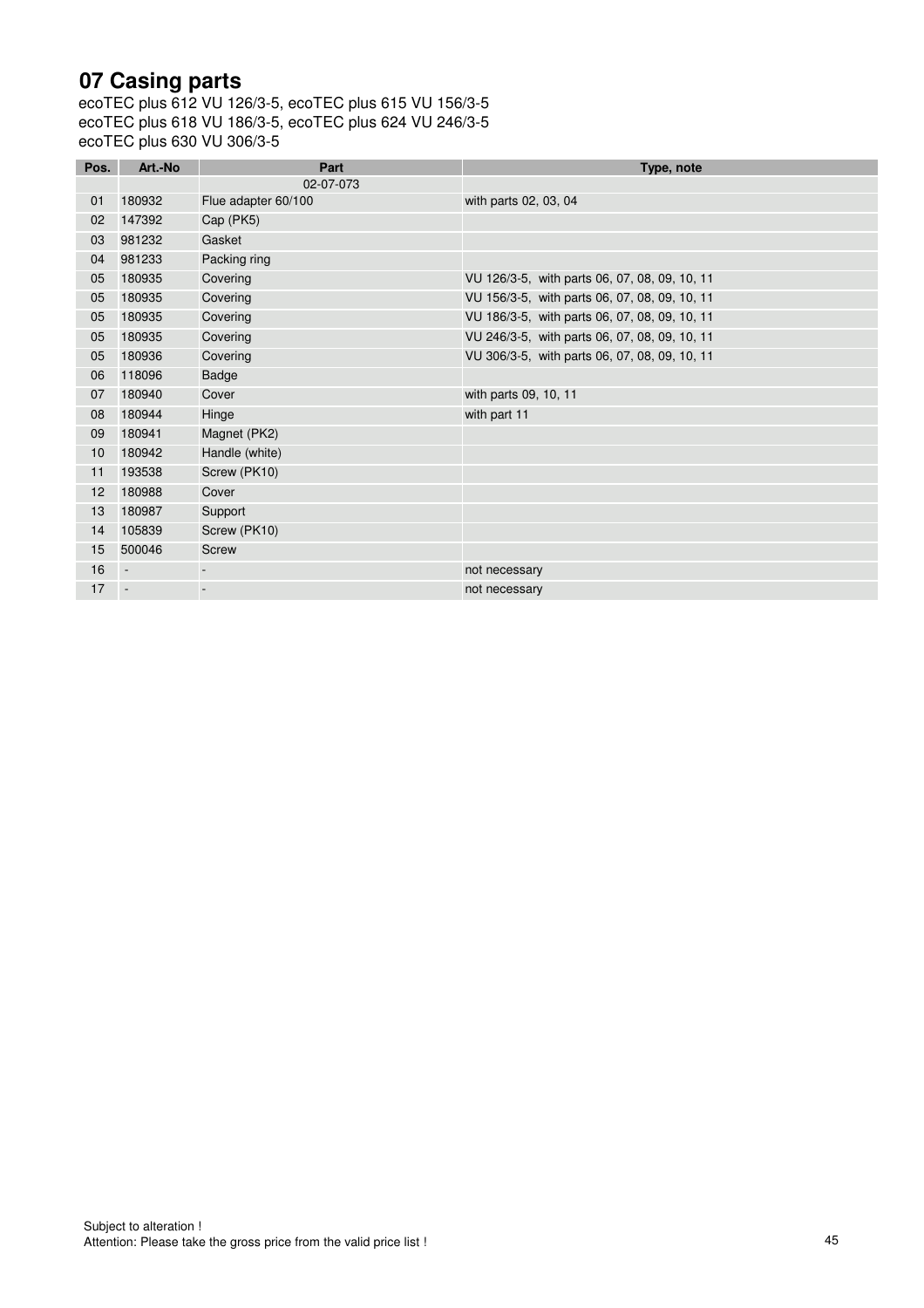#### **08 Connection parts (Hydroblock)**

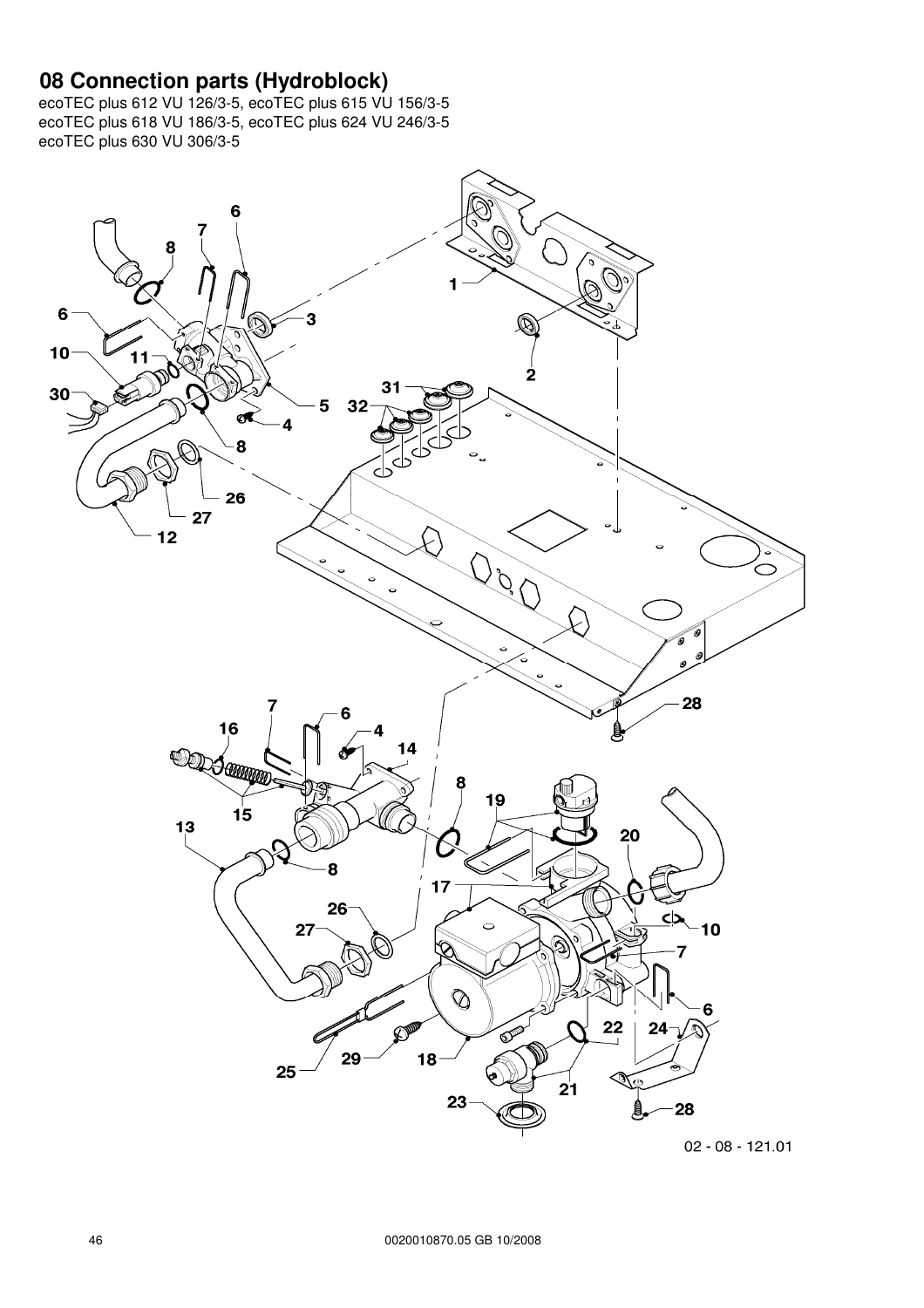## **08 Connection parts (Hydroblock)**

| Pos. | Art.-No    | Part                          | Type, note                                |
|------|------------|-------------------------------|-------------------------------------------|
|      |            | 02-08-121                     |                                           |
| 01   | 509142     | Support                       | with parts 02, 03, 07, 08, 26, 28         |
| 02   | 178969     | Washer (PK10)                 |                                           |
| 03   | 193535     | Washer (PK10)                 |                                           |
| 04   | 178967     | Screw (PK10)                  |                                           |
| 05   | 509143     | Connection piece              | with parts 03, 04, 06, 07, 08             |
| 06   | 178992     | Clip (PK10)                   |                                           |
| 07   | 154150     | Clip                          |                                           |
| 08   | 193537     | O-ring (PK10)                 |                                           |
| 10   | 0020059717 | Sensor water pressure         | with parts 06, 11                         |
| 11   | 178993     | O-ring (PK10)                 |                                           |
| 12   | 179033     | Pipe                          | with parts 08, 26                         |
| 13   | 180999     | Pipe                          | with parts 08, 26                         |
| 14   | 509119     | Connection piece              | with parts 02, 04, 06, 08, 15             |
| 15   | 178980     | <b>Bypass</b>                 | with part 07                              |
| 16   | 193539     | O-ring (PK10)                 |                                           |
| 17   | 178983     | Pump                          | with parts 02, 06, 08, 10, 19, 20, 21, 29 |
| 18   | $\Box$     |                               | not available as spare part, see pos. 17  |
| 19   | 104521     | Automatic air vent            |                                           |
| 20   | 193539     | O-ring (PK10)                 |                                           |
| 21   | 178985     | Pressure relief valve (3 bar) | with part 06                              |
| 22   | $\Box$     |                               | not available as spare part, see pos. 21  |
| 23   | 980765     | Grommet                       |                                           |
| 24   | 178984     | Support                       |                                           |
| 25   | 178981     | Clip                          |                                           |
| 26   | 981140     | Washer (PK10)                 |                                           |
| 27   | 193598     | Nut (PK4)                     |                                           |
| 28   | 235715     | Tapping screw ISO 7049        |                                           |
| 29   | 235756     | Tapping screw (ST 4,8x19)     |                                           |
| 30   | 193589     | <b>Harness</b>                | VU 126/3-5                                |
| 30   | 193589     | Harness                       | VU 156/3-5                                |
| 30   | 193589     | Harness                       | VU 186/3-5                                |
| 30   | 193589     | Harness                       | VU 246/3-5                                |
| 30   | 193589     | <b>Harness</b>                | VU 306/3-5                                |
| 31   | 509120     | Packing ring (PK10)           |                                           |
| 32   | 509121     | Packing ring (PK10)           |                                           |
|      |            |                               |                                           |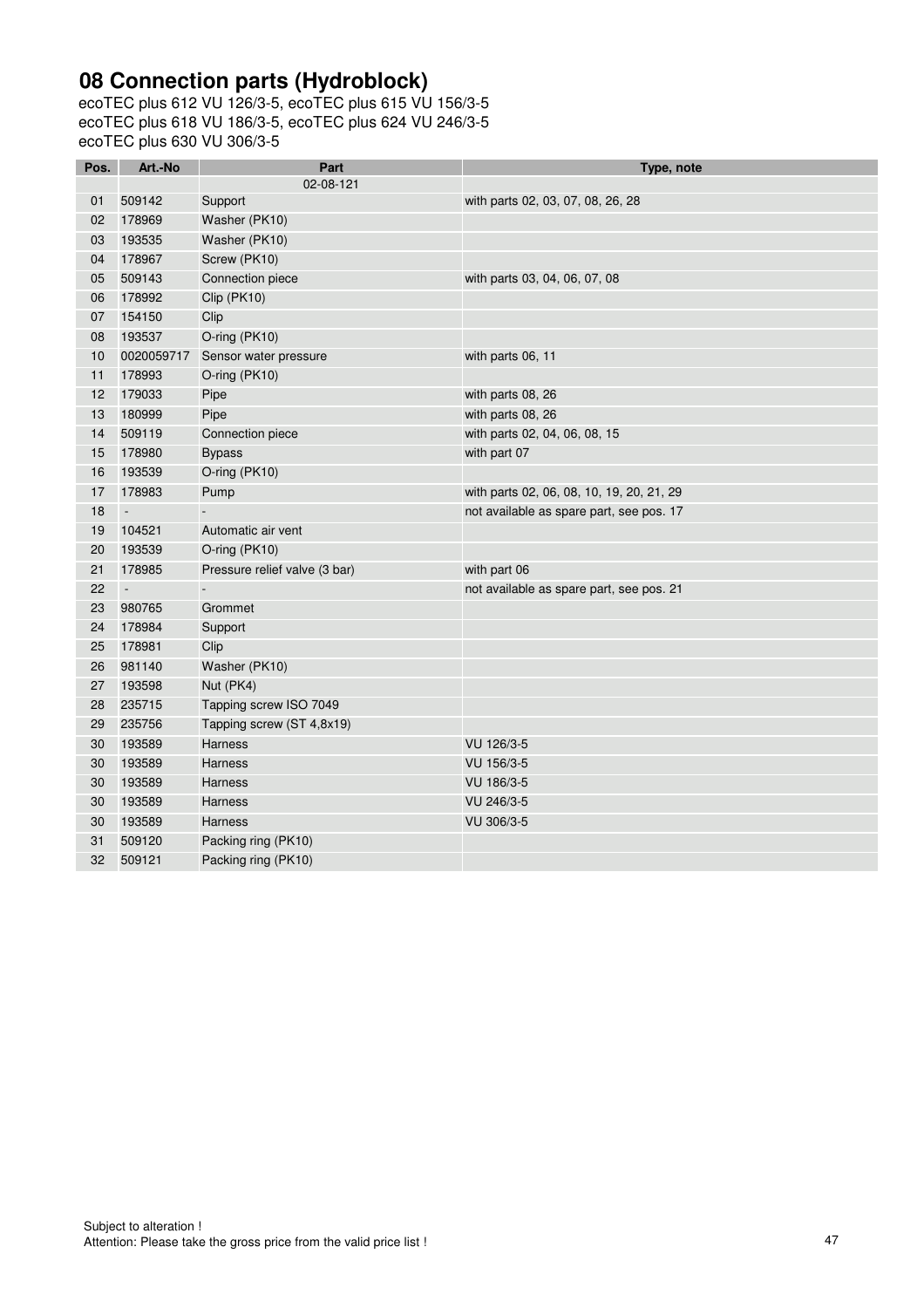#### **08a Connection parts**

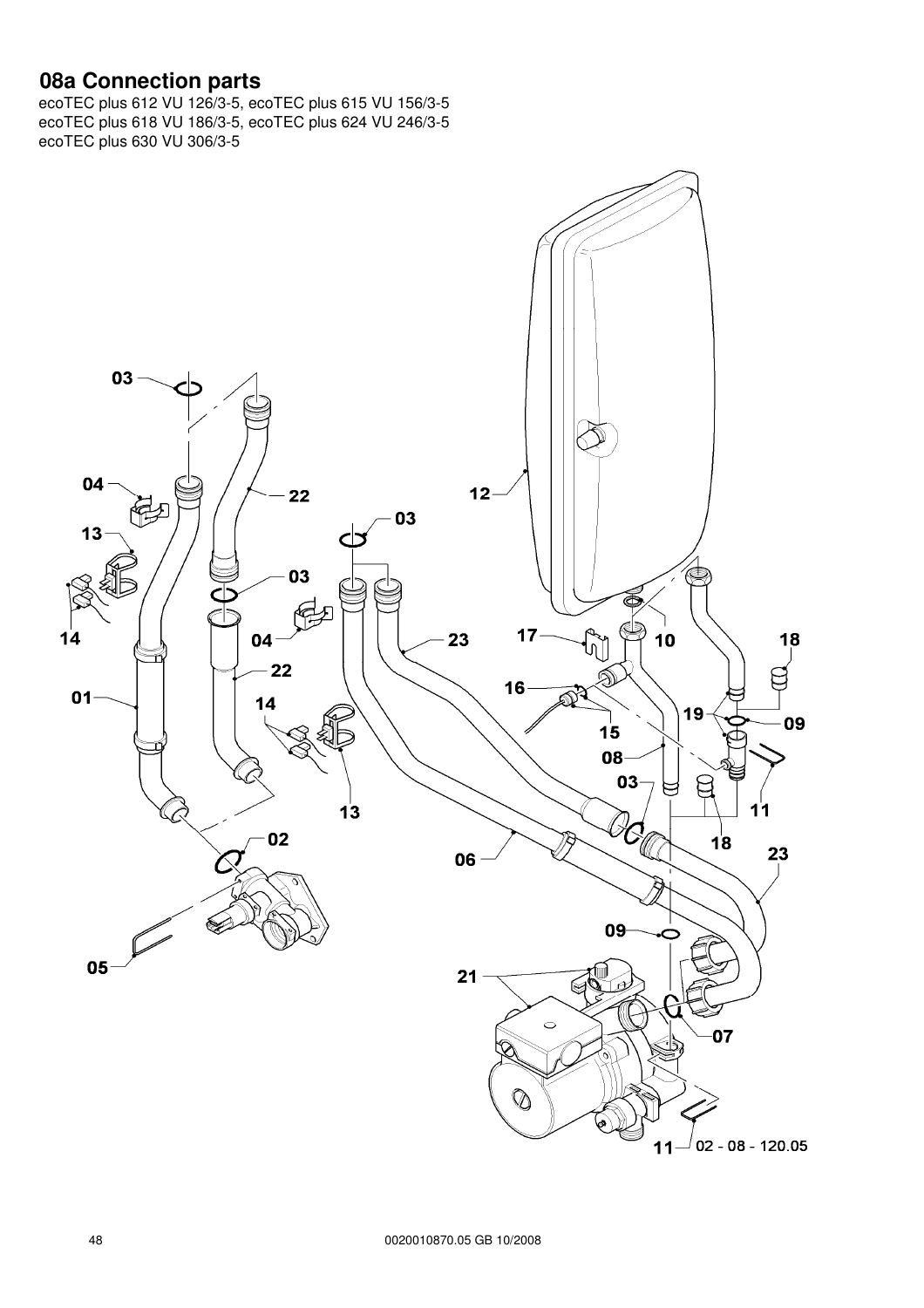## **08a Connection parts**

| Pos. | Art.-No                  | Part                           | Type, note                                               |
|------|--------------------------|--------------------------------|----------------------------------------------------------|
|      |                          | 02-08-120                      |                                                          |
| 01   | $\overline{\phantom{a}}$ | ÷,                             | VU 126/3-5, 180946 no longer available, see pict. no. 22 |
| 01   | $\Box$                   | $\overline{a}$                 | VU 156/3-5, 180946 no longer available, see pict. no. 22 |
| 01   | $\overline{\phantom{a}}$ | $\blacksquare$                 | VU 186/3-5, 180946 no longer available, see pict. no. 22 |
| 01   | $\overline{\phantom{a}}$ | $\overline{\phantom{a}}$       | VU 246/3-5, 180946 no longer available, see pict. no. 22 |
| 01   | $\overline{\phantom{a}}$ | $\frac{1}{2}$                  | VU 306/3-5, 180947 no longer available, see pict. no. 22 |
| 02   | 193537                   | O-ring (PK10)                  |                                                          |
| 03   | 103415                   | O-ring (PK10)                  |                                                          |
| 04   | 103417                   | Clip (PK10)                    |                                                          |
| 05   | 178992                   | Clip (PK10)                    |                                                          |
| 06   | $\Box$                   | $\overline{\phantom{a}}$       | 180948 no longer available, see pict. no. 23             |
| 07   | 193539                   | O-ring (PK10)                  |                                                          |
| 08   | $\Box$                   |                                | no longer available, see pict. no. 19                    |
| 09   | 178993                   | O-ring (PK10)                  |                                                          |
| 10   | 981149                   | Washer (PK10)                  |                                                          |
| 11   | 154150                   | Clip                           |                                                          |
| 12   | 181051                   | <b>Expansion vessel</b>        | 10 Liter                                                 |
| 13   | 193592                   | Sensor NTC (CH flow/CH return) |                                                          |
| 14   | 193586                   | <b>Harness</b>                 | VU 126/3-5                                               |
| 14   | 193586                   | <b>Harness</b>                 | VU 156/3-5                                               |
| 14   | 193586                   | <b>Harness</b>                 | VU 186/3-5                                               |
| 14   | 193586                   | <b>Harness</b>                 | VU 246/3-5                                               |
| 14   | 0020025036               | <b>Harness</b>                 | VU 306/3-5                                               |
| 15   | 180982                   | Pressure gauge                 |                                                          |
| 16   | 981155                   | O-ring (PK10)                  |                                                          |
| 17   | 085751                   | Pressure gauge clip            |                                                          |
| 18   |                          |                                | with parts 16, 17                                        |
| 19   | 0020025045               | Connection tube                | with parts 10, 11, 16, 17                                |
| 20   | $\overline{\phantom{a}}$ |                                | not necessary                                            |
| 21   | 178983                   | Pump                           |                                                          |
| 22   | 0020068956               | Connection tube                | VU 126/3-5, with parts 02, 03                            |
| 22   | 0020068956               | Connection tube                | VU 156/3-5, with parts 02, 03                            |
| 22   | 0020068956               | Connection tube                | VU 186/3-5, with parts 02, 03                            |
| 22   | 0020068956               | Connection tube                | VU 246/3-5, with parts 02, 03                            |
| 22   | 0020068957               | Connection tube                | VU 306/3-5, with parts 02, 03                            |
| 23   |                          | 0020068958 Connection tube     | with parts 02, 07                                        |
|      |                          |                                |                                                          |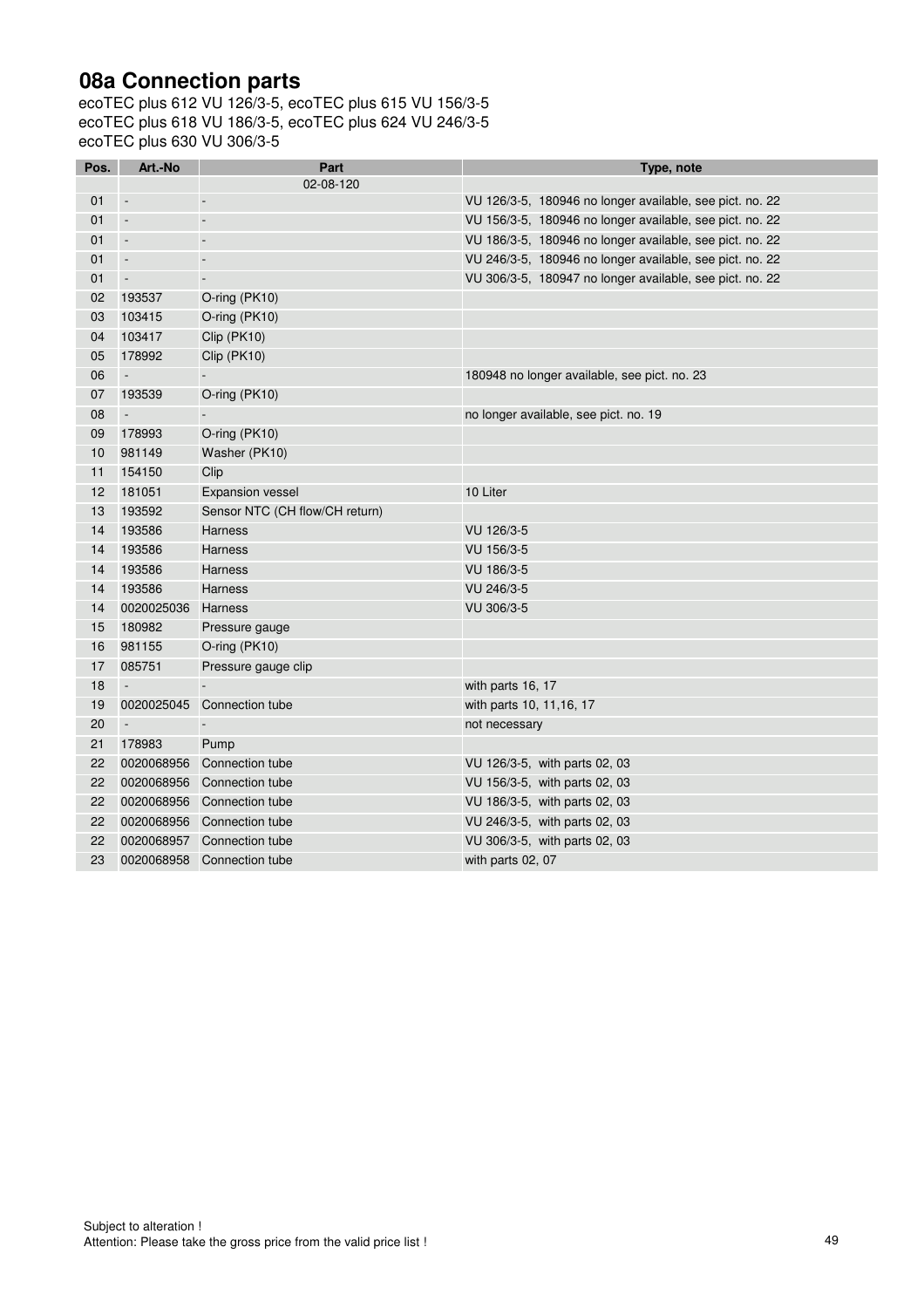#### **08b Connection parts (Acc.)**



 $02 - 08 - 125.01$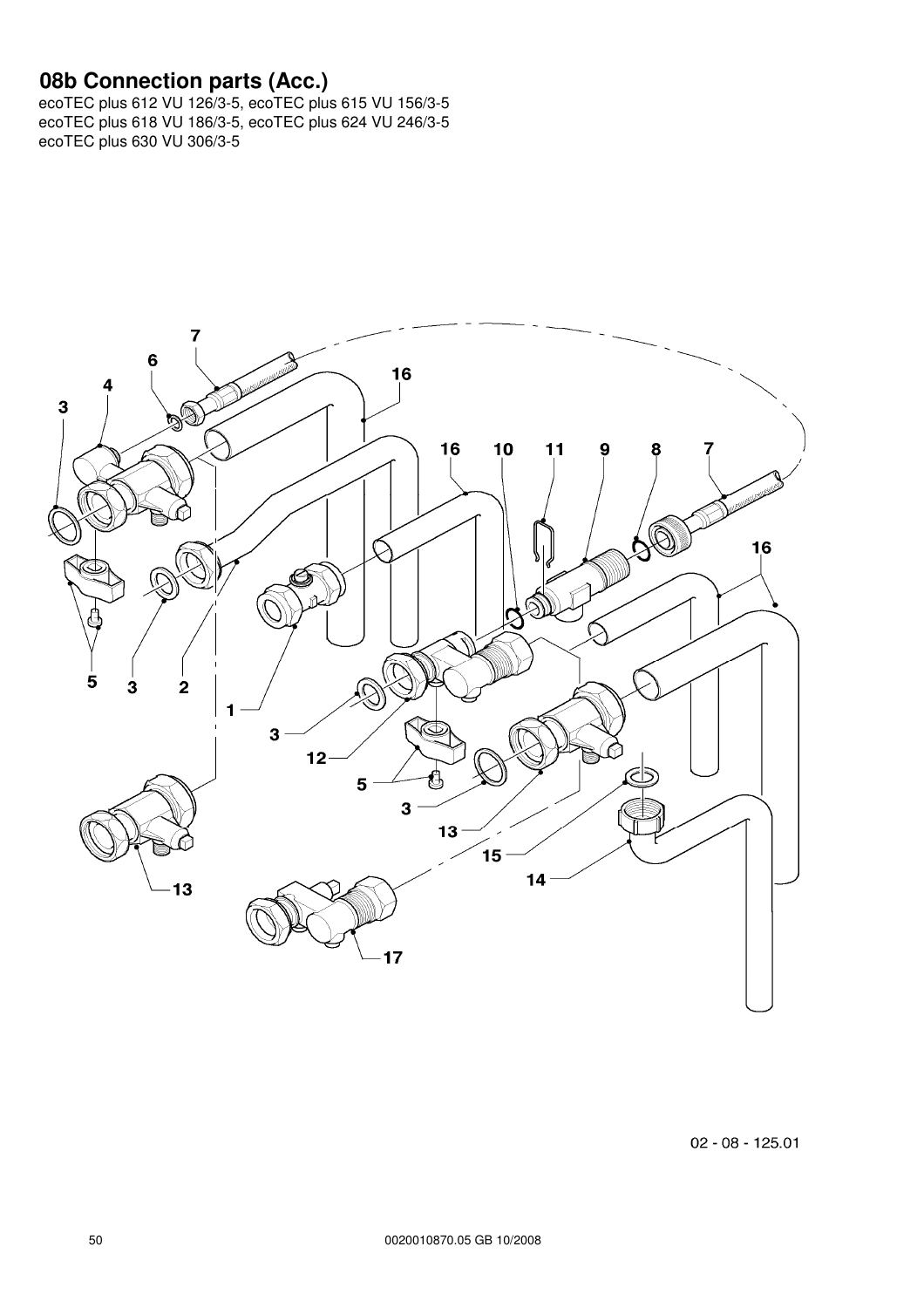# **08b Connection parts (Acc.)**

| Pos. | Art.-No                  | Part               | Type, note                  |
|------|--------------------------|--------------------|-----------------------------|
|      |                          | 02-08-125          |                             |
| 01   | 082782                   | Gas shut-off valve |                             |
| 02   |                          |                    | not necessary               |
| 03   | 981140                   | Washer (PK10)      |                             |
| 04   | $\overline{\phantom{a}}$ |                    | not necessary, see pos. 13  |
| 05   | $\overline{\phantom{a}}$ |                    | not necessary               |
| 06   | $\overline{\phantom{a}}$ |                    | not necessary               |
| 07   | $\overline{\phantom{a}}$ |                    | not necessary               |
| 08   | $\overline{\phantom{a}}$ |                    | not necessary               |
| 09   | $\overline{\phantom{a}}$ |                    | not necessary               |
| 10   | $\overline{\phantom{a}}$ |                    | not necessary               |
| 11   | $\overline{\phantom{a}}$ |                    | not necessary               |
| 12   |                          |                    | not necessary               |
| 13   | 0020010296               | Service cock       | with part 03                |
| 14   | 0020010297 Pipe          |                    | with part 15                |
| 15   | 0020010298               | Washer (PK10)      |                             |
| 16   | $\sim$                   |                    | not available as spare part |
| 17   | $\overline{\phantom{a}}$ |                    | not necessary               |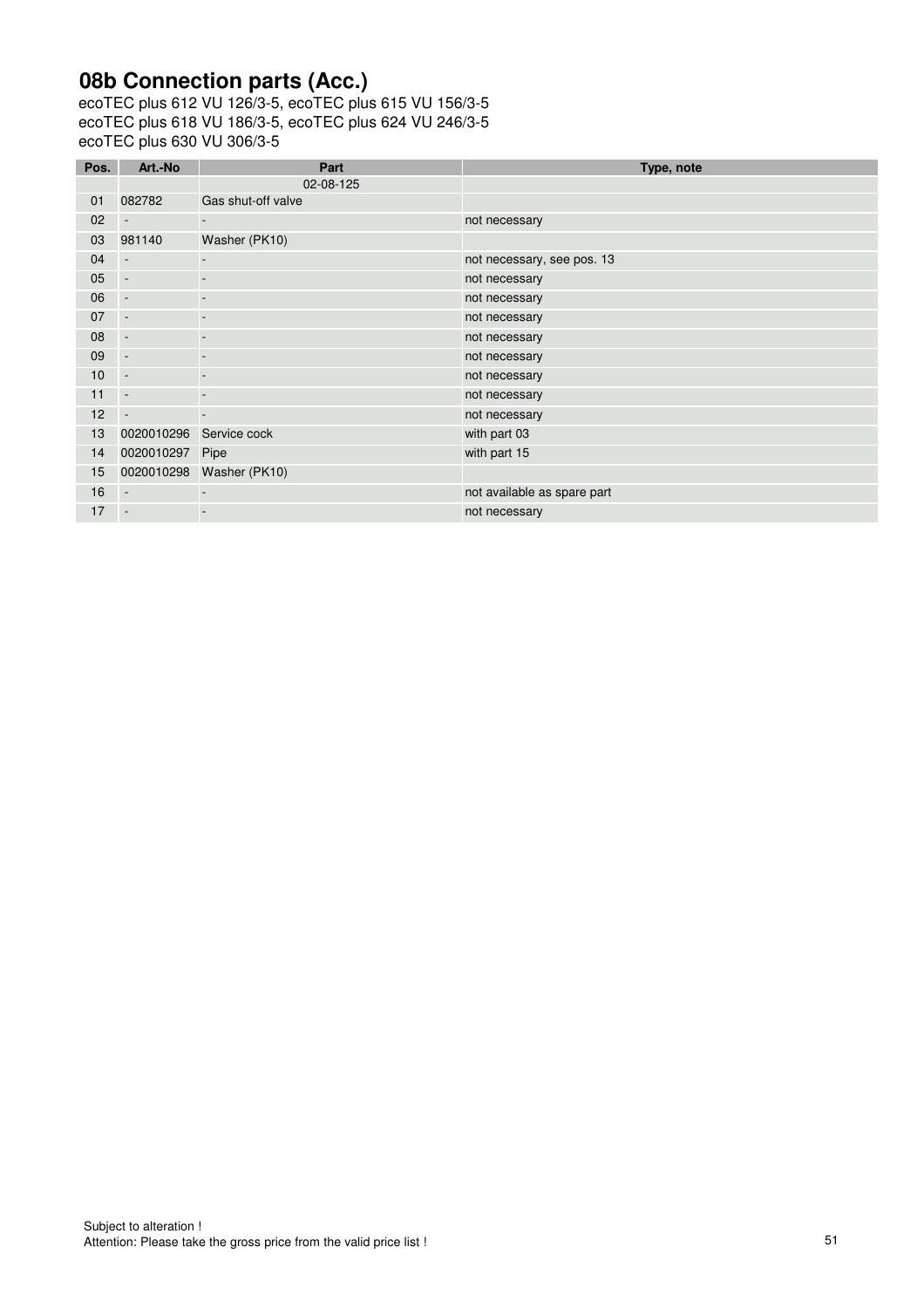# **12 Control box**

ecoTEC plus 612 VU 126/3-5, ecoTEC plus 615 VU 156/3-5 ecoTEC plus 618 VU 186/3-5, ecoTEC plus 624 VU 246/3-5 ecoTEC plus 630 VU 306/3-5



02 - 12 - 046.02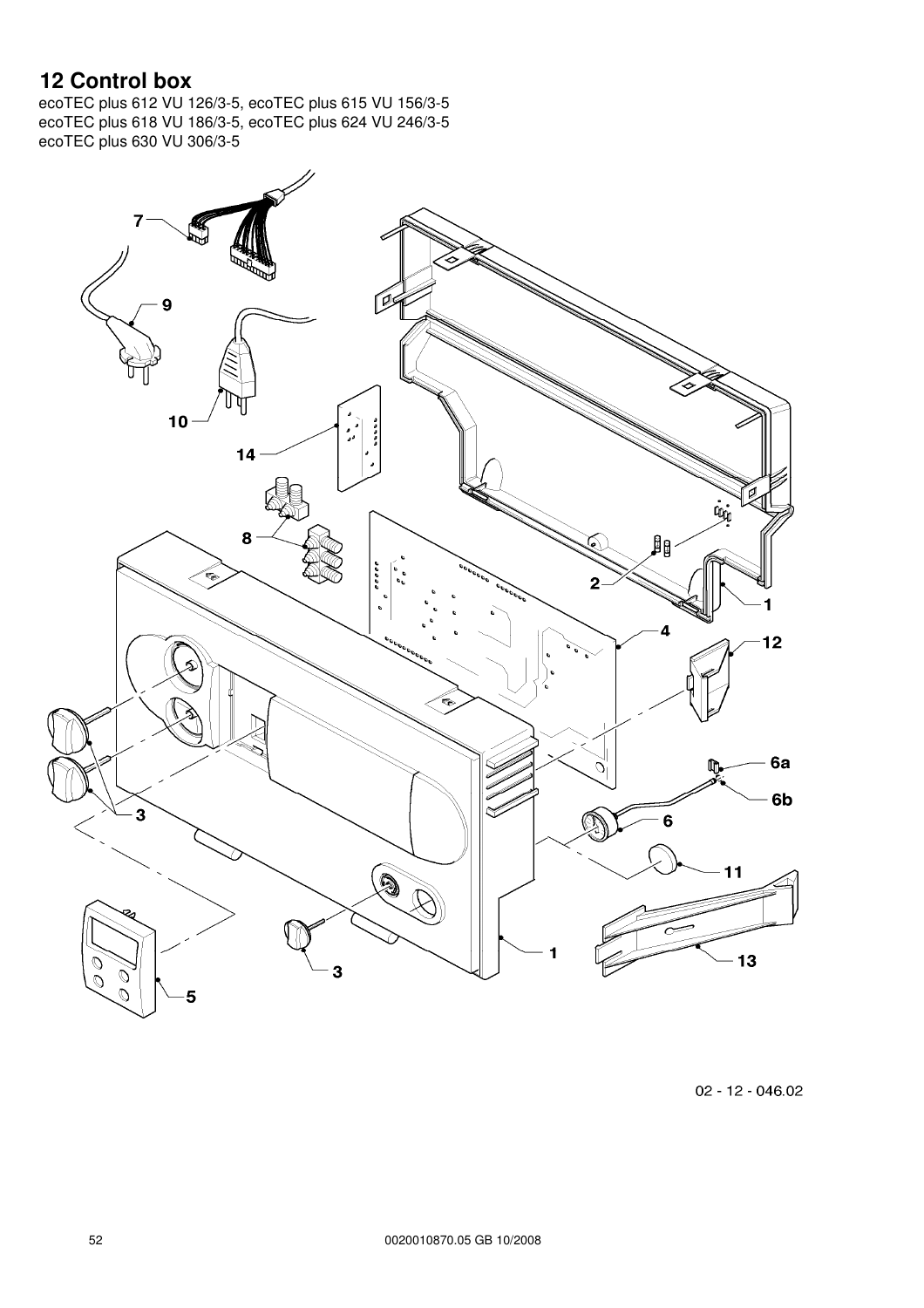## **12 Control box**

| Pos. | Art.-No                     | Part                     | Type, note            |
|------|-----------------------------|--------------------------|-----------------------|
|      |                             | 02-12-046                |                       |
| 01   | 193582                      | Casing                   | with parts 02, 03     |
| 02   | 251955                      | Fuse 2.0A T (PK10)       | 2.0 AT                |
| 03   | 117319                      | Knobs grey (PK3)         |                       |
| 04   | 0020052093                  | <b>Printed circuit</b>   | with part 02          |
| 05   | 0020056561                  | Display (grey)           |                       |
| 06   | 180982                      | Pressure gauge           |                       |
| 06a  | 085751                      | Pressure gauge clip      |                       |
| 06b  | 981155                      | O-ring (PK10)            |                       |
| 07   | 193586                      | <b>Harness</b>           | VU 126/3-5, appliance |
| 07   | 193586                      | <b>Harness</b>           | VU 156/3-5, appliance |
| 07   | 193586                      | <b>Harness</b>           | VU 186/3-5, appliance |
| 07   | 193586                      | <b>Harness</b>           | VU 246/3-5, appliance |
| 07   | 0020025036                  | Harness                  | VU 306/3-5, appliance |
| 07   | 0020025036                  | <b>Harness</b>           | VU 376/3-5, appliance |
| 07   | 193589                      | <b>Harness</b>           | VU 126/3-5, hydraulik |
| 07   | 193589                      | Harness                  | VU 156/3-5, hydraulik |
| 07   | 193589                      | <b>Harness</b>           | VU 186/3-5, hydraulik |
| 07   | 193589                      | <b>Harness</b>           | VU 246/3-5, hydraulik |
| 07   | 193589                      | Harness                  | VU 306/3-5, hydraulik |
| 08   | 078533                      | Cable fixation           |                       |
| 09   | $\Box$                      | ÷                        | not necessary         |
| 10   | $\sim$                      | $\overline{\phantom{a}}$ | not necessary         |
| 11   | $\mathcal{L}_{\mathcal{A}}$ | $\overline{\phantom{a}}$ | not necessary         |
| 12   | 193583                      | Support                  | VU 126/3-5            |
| 12   | 193583                      | Support                  | VU 156/3-5            |
| 12   | 193583                      | Support                  | VU 186/3-5            |
| 12   | 193583                      | Support                  | VU 246/3-5            |
| 12   | 193584                      | Support                  | VU 306/3-5            |
| 13   | $\sim$                      |                          | not necessary         |
| 14   | $\overline{\phantom{a}}$    | $\Box$                   | not necessary         |
|      |                             |                          |                       |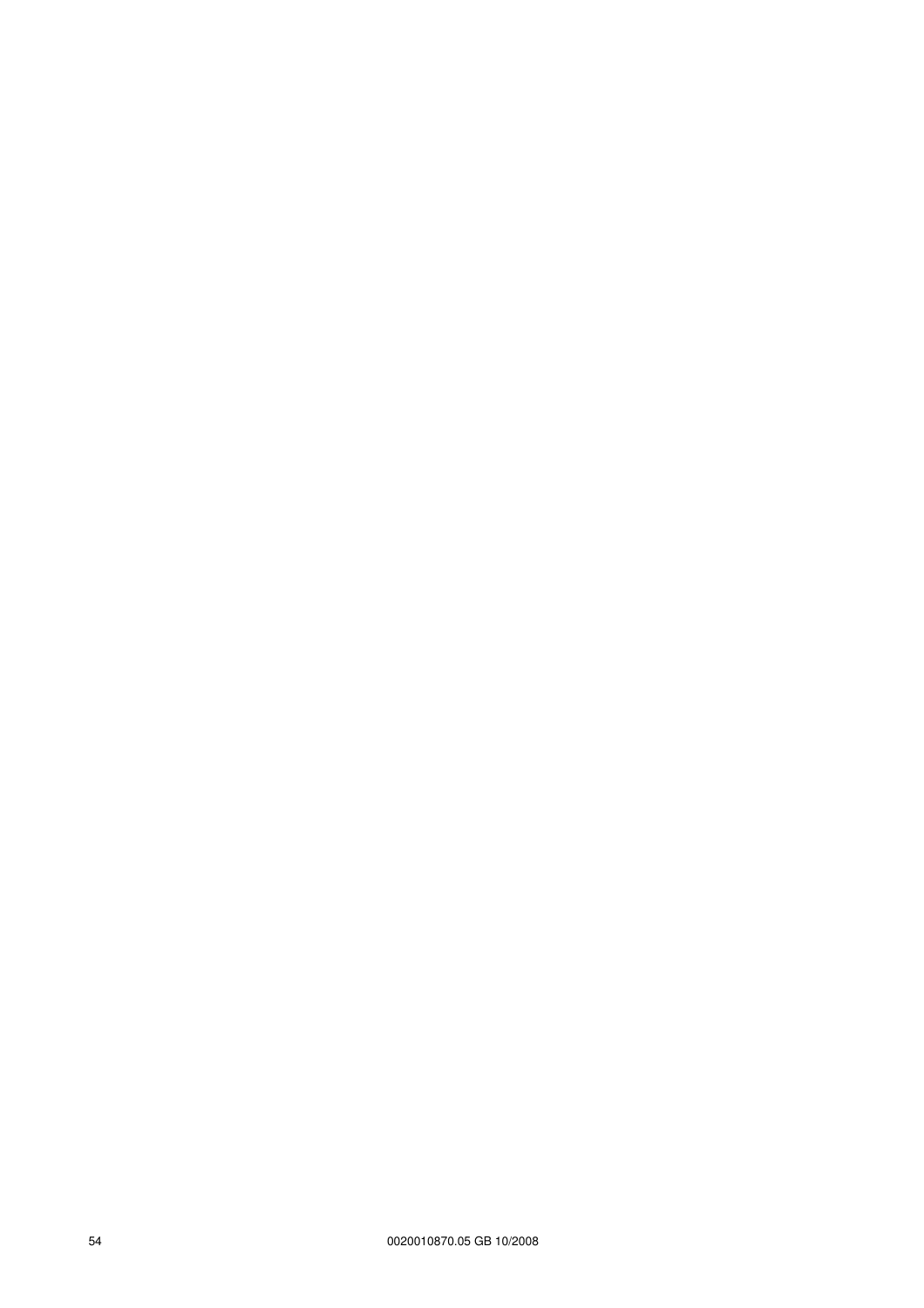### **General view of sheet**

ecoTEC plus 612 VU 126/3-5 R1, ecoTEC plus 615 VU 156/3-5 R1 ecoTEC plus 618 VU 186/3-5 R1, ecoTEC plus 624 VU 246/3-5 R1 ecoTEC plus 630 VU 306/3-5 R1, ecoTEC plus 637 VU 376/3-5 R1



 $02 - 00 - 077.04$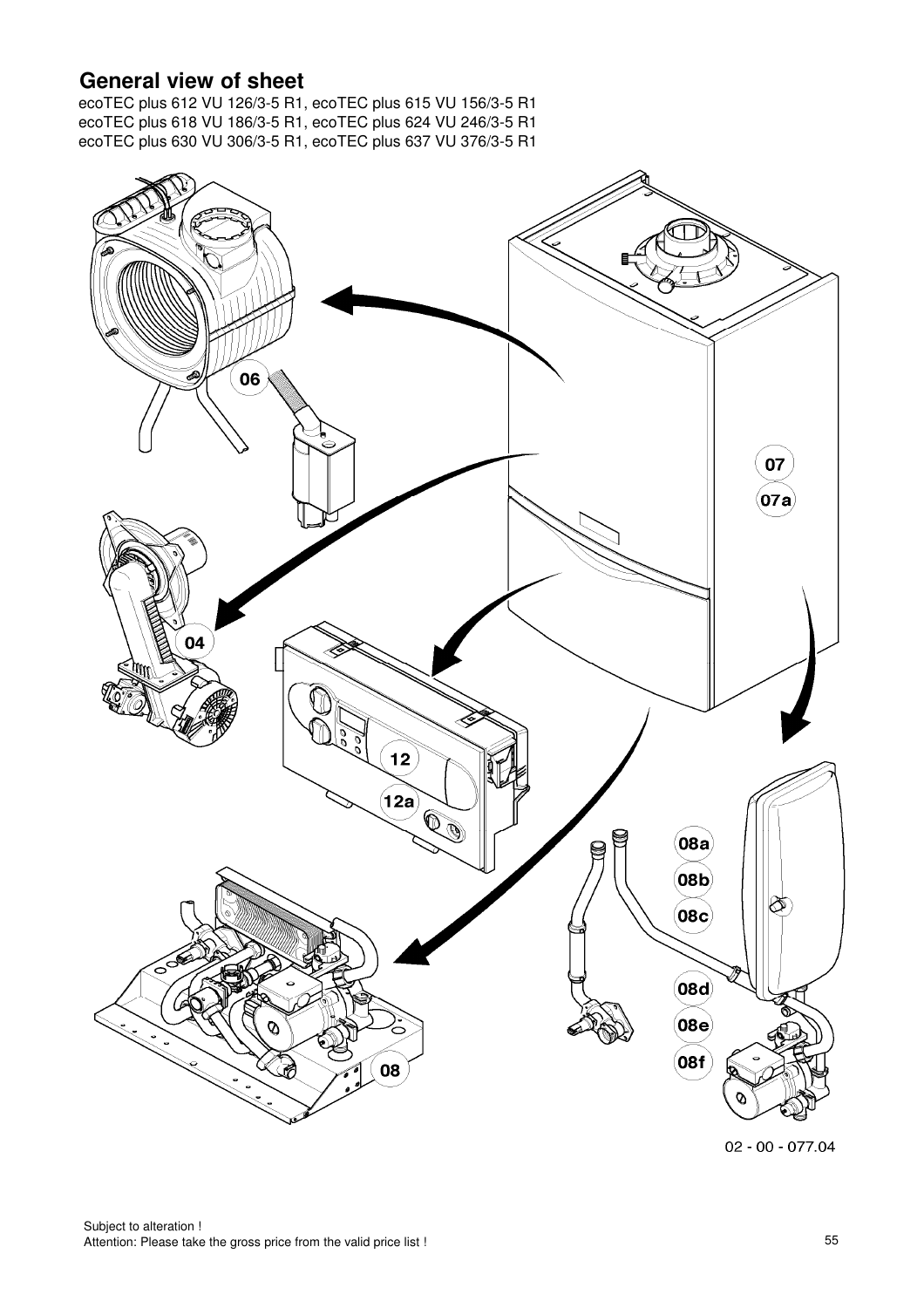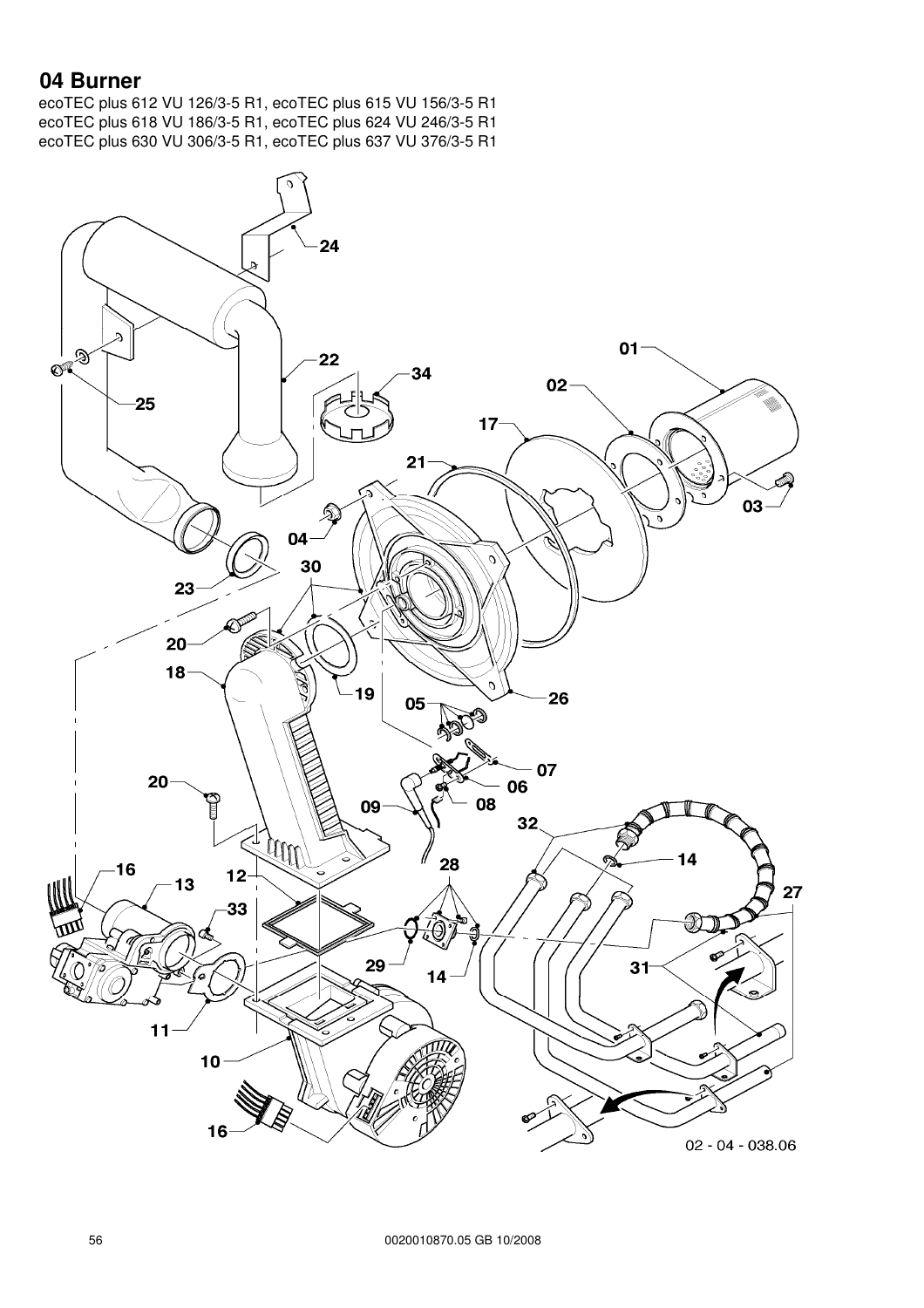| Pos.              | Art.-No    | Part                          | Type, note                               |
|-------------------|------------|-------------------------------|------------------------------------------|
|                   |            | 02-04-038                     |                                          |
| 00                | 0020010641 | Conversion set                | $H \rightarrow P$ (not shown)            |
| $00\,$            | 0020010642 | Conversion set                | $P \rightarrow H$ (not shown)            |
| 01                | 048943     | <b>Burner</b>                 | VU 126/3-5 R1, with parts 02, 03         |
| 01                | 048943     | <b>Burner</b>                 | VU 156/3-5 R1, with parts 02, 03         |
| 01                | 049324     | <b>Burner</b>                 | VU 186/3-5 R1, with parts 02, 03         |
| 01                | 049345     | <b>Burner</b>                 | VU 246/3-5 R1, with parts 02, 03         |
| 01                | 050430     | <b>Burner</b>                 | VU 306/3-5 R1, with parts 02, 03         |
| 01                | 050430     | <b>Burner</b>                 | VU 376/3-5 R1, with parts 02, 03         |
| 02                | 981103     | Sealing ring                  |                                          |
| 03                | 105900     | Screw (PK10)                  |                                          |
| 04                | 0020026537 | Nut M6 (PK5)                  |                                          |
| 05                | 161245     | Inspection glass              |                                          |
| 06                | 090709     | Ignition/monitoring electrode |                                          |
| 07                | 980961     | Gasket electrode              |                                          |
| 08                | 118883     | Flat head screw ISO 7045      |                                          |
| 09                | 193590     | Ignition cable                |                                          |
| 10                | 193593     | Fan                           | with parts 11, 12                        |
| 11                | 981104     | Gasket                        |                                          |
| $12 \overline{ }$ | 193594     | Packing ring                  |                                          |
| 13                | 053488     | Gas section                   | VU 126/3-5 R1, with parts 11, 14, 29     |
| 13                | 053488     | Gas section                   | VU 156/3-5 R1, with parts 11, 14, 29     |
| 13                | 053470     | Gas section                   | VU 186/3-5 R1, with parts 11, 14, 29     |
| 13                | 053471     | Gas section                   | VU 246/3-5 R1, with parts 11, 14, 29     |
| 13                | 053500     | Gas section                   | VU 306/3-5 R1, with parts 11, 14, 29     |
| 13                | 053500     | Gas section                   | VU 376/3-5 R1, with parts 11, 14, 29     |
| 14                | 981142     | Washer (PK10)                 |                                          |
| 16                | 193586     | Harness                       | VU 126/3-5 R1                            |
| 16                | 193586     | <b>Harness</b>                | VU 156/3-5 R1                            |
| 16                | 193586     | Harness                       | VU 186/3-5 R1                            |
| 16                | 193586     | <b>Harness</b>                | VU 246/3-5 R1                            |
| 16                | 0020025036 | Harness                       | VU 306/3-5 R1                            |
| 16                | 0020025036 | Harness                       | VU 376/3-5 R1                            |
| 17                | 193595     | Insulation                    | with parts 02, 03                        |
| 18                | $\Box$     | $\blacksquare$                | not available as spare part, see pos. 30 |
| 19                | 981107     | Packing ring                  |                                          |
| 20                | 193597     | Screw (PK10)                  |                                          |
| 21                | 0020038679 | Sealing gasket                |                                          |
| 22                | 193599     | Air inlet duct                | VU 126/3-5 R1, with part 23              |
| 22                | 193599     | Air inlet duct                | VU 156/3-5 R1, with part 23              |
| 22                | 193599     | Air inlet duct                | VU 186/3-5 R1, with part 23              |
| 22                | 103404     | Air inlet duct                | VU 246/3-5 R1, with part 23              |
| 22                | 103404     | Air inlet duct                | VU 306/3-5 R1, with part 23              |
| 22                | 0020025039 | Air inlet duct                | VU 376/3-5 R1, with part 23              |
| 23                | 981111     | Packing ring                  |                                          |
| 24                | 103405     | Support                       |                                          |
| 25                | 235756     | Tapping screw (ST 4,8x19)     |                                          |
| 26                | $\Box$     |                               | not available as spare part, see pos. 30 |
| 27                | 180945     | Gas pipe                      | until 01/07 (with part 28)               |
| 28                | 0020010868 | Adaptor piece (gas valve)     |                                          |
| 29                | 982319     | O-ring                        |                                          |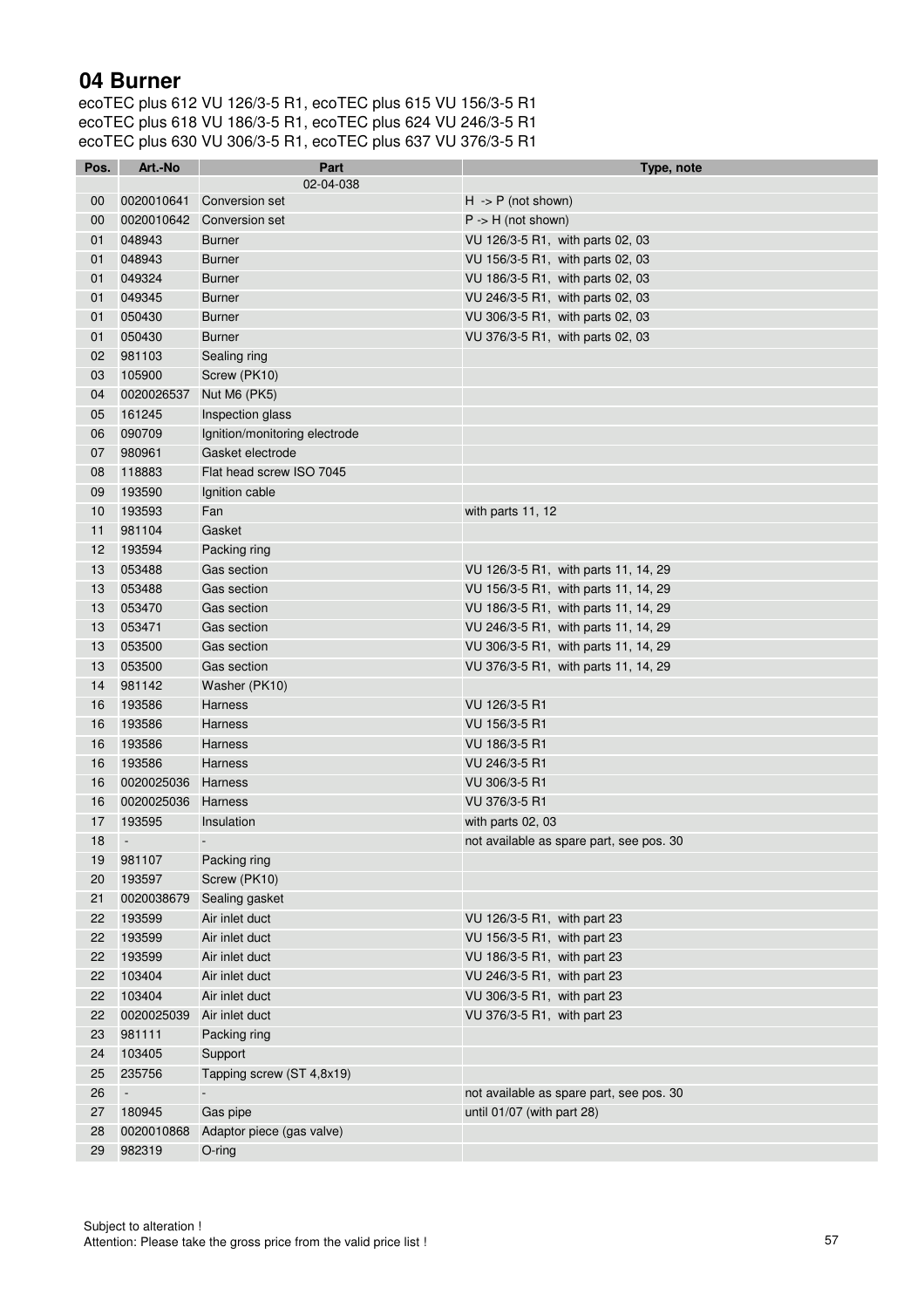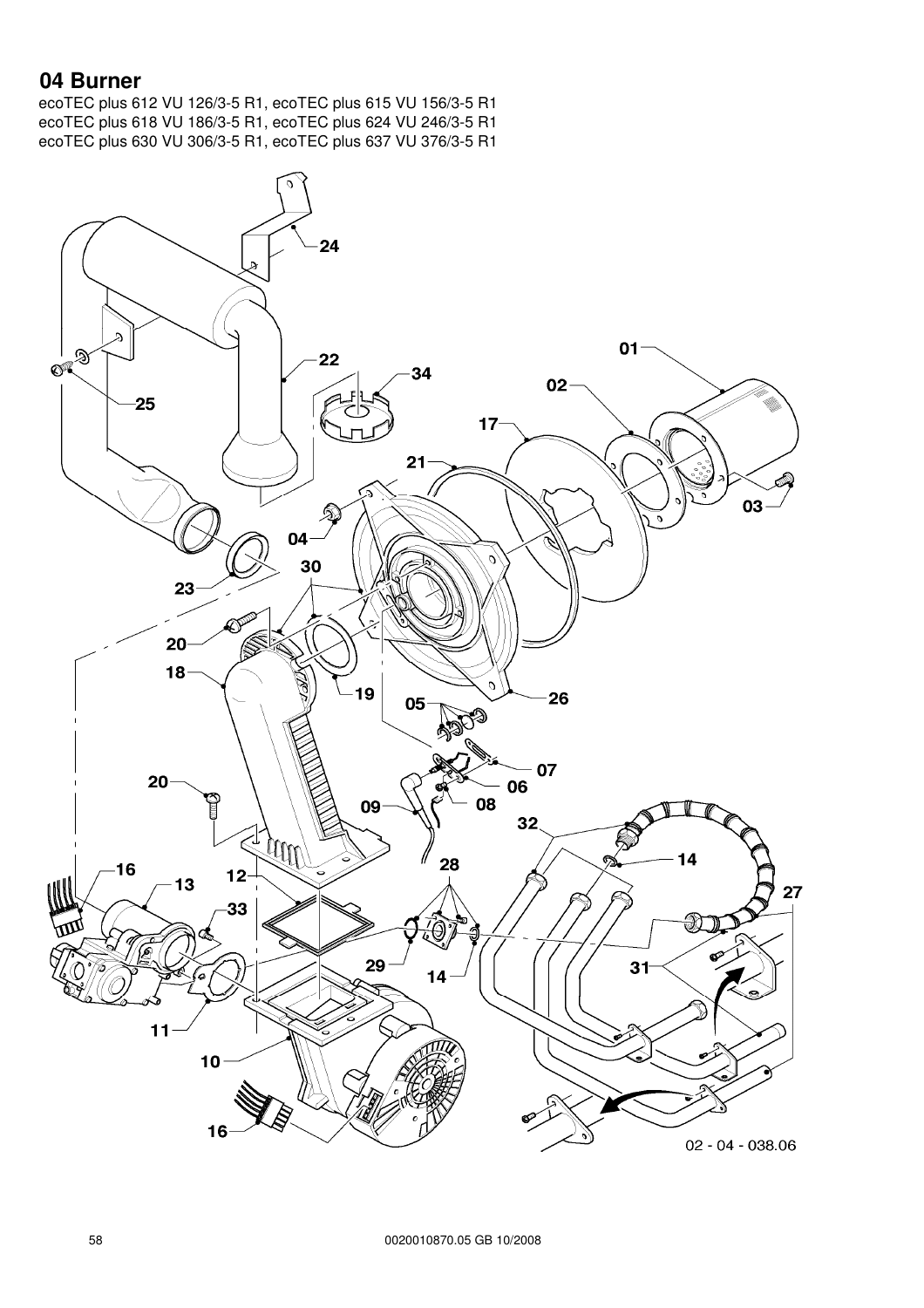| Pos. | Art.-No                 | Part         | Type, note                                              |
|------|-------------------------|--------------|---------------------------------------------------------|
|      |                         | 02-04-038    |                                                         |
| 30   | 0020010867 Flange (set) |              | with parts 02 - 05, 07, 08, 12, 14, 17 - 19, 20, 21, 26 |
| 31   | 0020046863 Gas pipe     |              | from $02/07$ (with part 28)                             |
| 32   |                         |              | not necessary                                           |
| 33   | 509685                  | Screw (PK10) |                                                         |
| 34   |                         |              | not necessary                                           |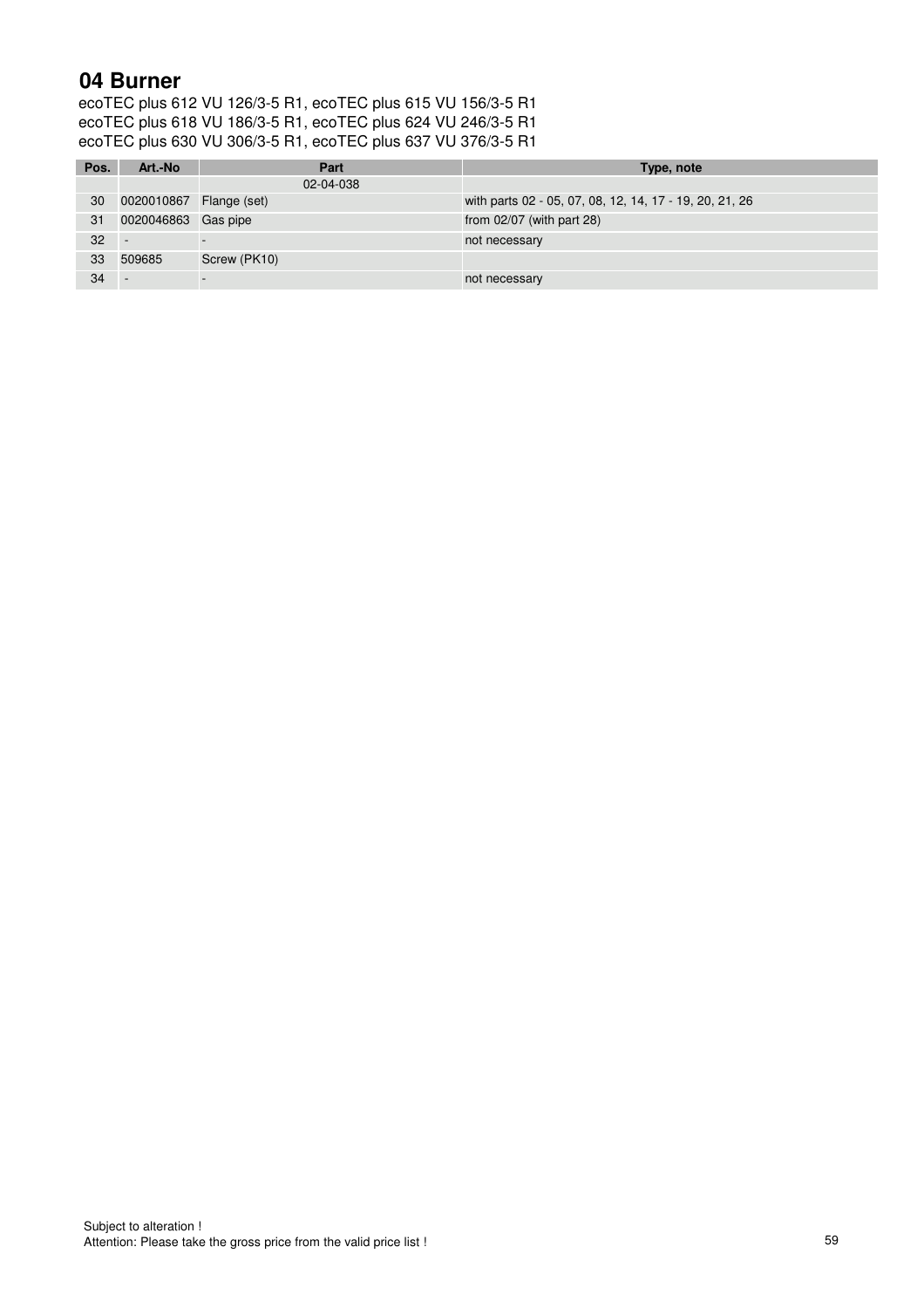#### **06 Heat exchanger**

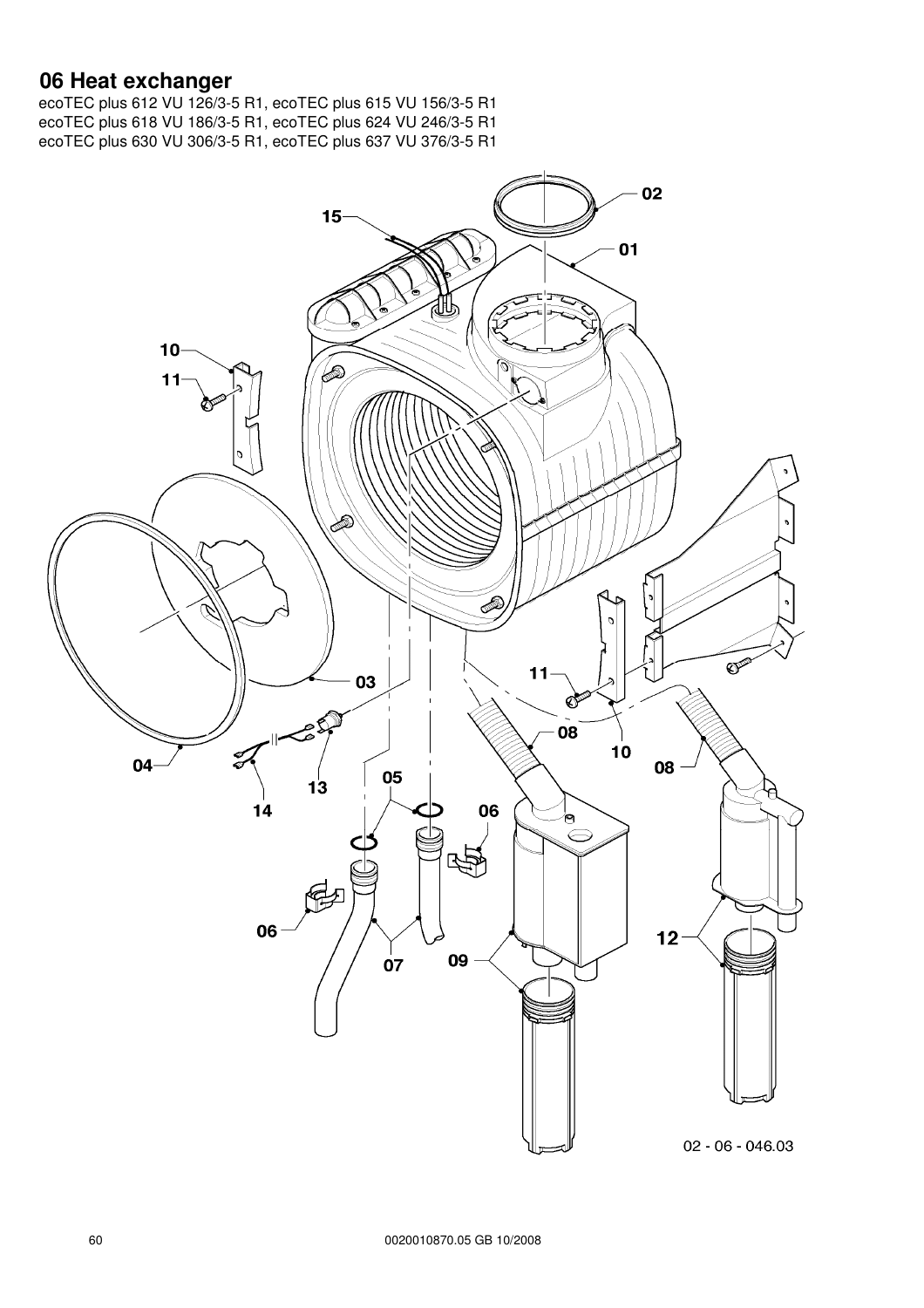### **06 Heat exchanger**

| Pos. | Art.-No        | Part                     | Type, note                                   |
|------|----------------|--------------------------|----------------------------------------------|
|      |                | 02-06-046                |                                              |
| 01   | 0020018181     | Heat exchanger           | VU 126/3-5 R1, with parts 02, 03, 04, 05, 06 |
| 01   | 0020018181     | Heat exchanger           | VU 156/3-5 R1, with parts 02, 03, 04, 05, 06 |
| 01   | 0020018181     | Heat exchanger           | VU 186/3-5 R1, with parts 02, 03, 04, 05, 06 |
| 01   | 0020018182     | Heat exchanger           | VU 246/3-5 R1, with parts 02, 03, 04, 05, 06 |
| 01   | 0020018183     | Heat exchanger           | VU 306/3-5 R1, with parts 02, 03, 04, 05, 06 |
| 01   | 0020025040     | Heat exchanger           | VU 376/3-5 R1, with parts 02, 03, 04, 05, 06 |
| 01   | 210779         | Insulation               | for heat exchanger, not shown                |
| 02   | 981227         | Gasket                   |                                              |
| 03   | 193595         | Insulation               |                                              |
| 04   | 0020038679     | Sealing gasket           |                                              |
| 05   | 103415         | O-ring (PK10)            |                                              |
| 06   | 103417         | Clip (PK10)              |                                              |
| 07   |                |                          | see main component 08a                       |
| 08   | $\blacksquare$ | $\overline{a}$           | not available as spare part, see pos. 09     |
| 09   | 180985         | Siphonic condensate trap | with part 08                                 |
| 10   | 180989         | Support (PK2)            | with part 11                                 |
| 11   | 178968         | Screw (PK10)             |                                              |
| 12   | $\blacksquare$ |                          | not necessary                                |
| 13   |                |                          | not necessary                                |
| 14   | $\blacksquare$ | $\overline{\phantom{a}}$ | not necessary                                |
| 15   | 0020052332     | Cable tree (harness)     |                                              |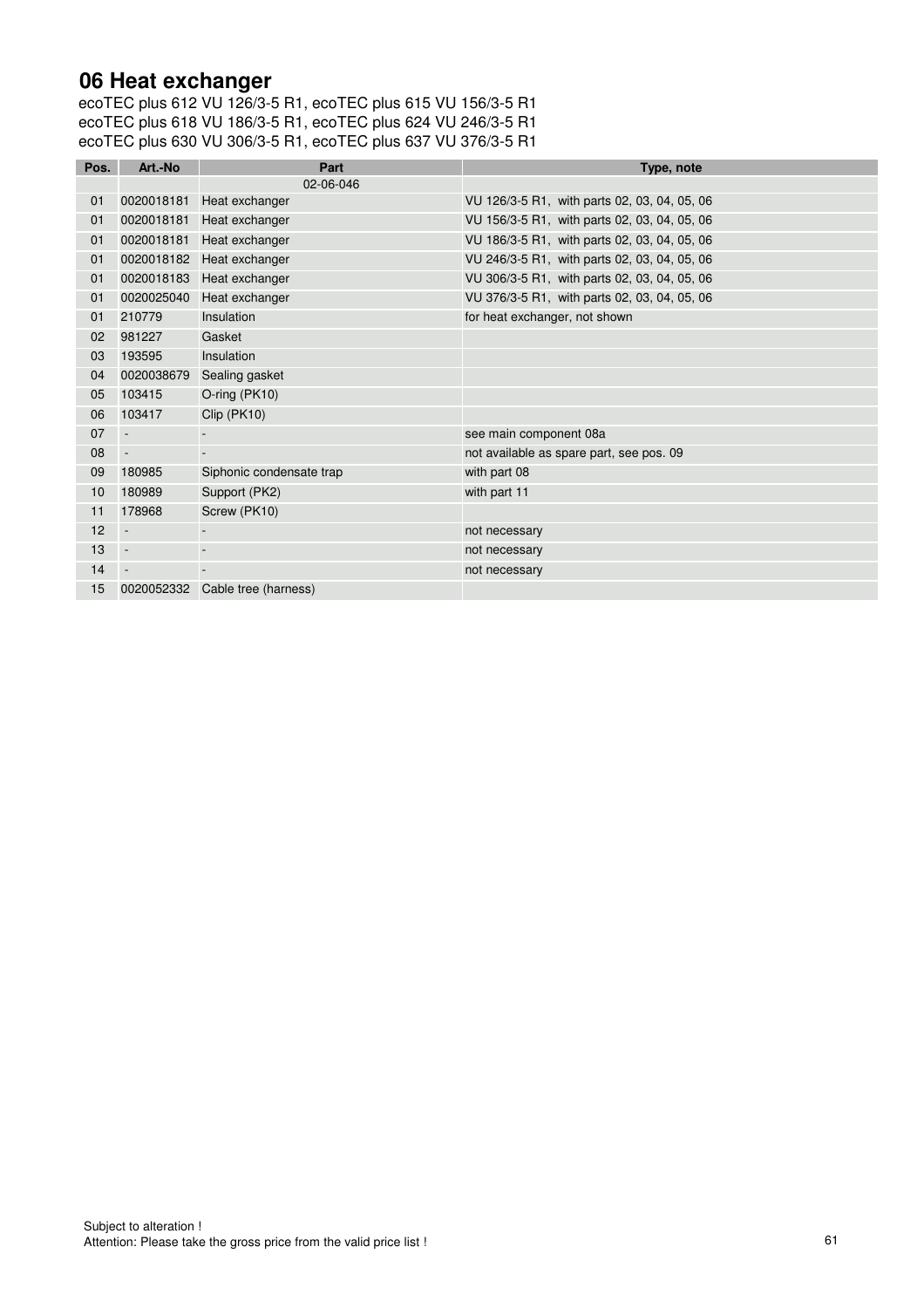### **07 Casing parts**

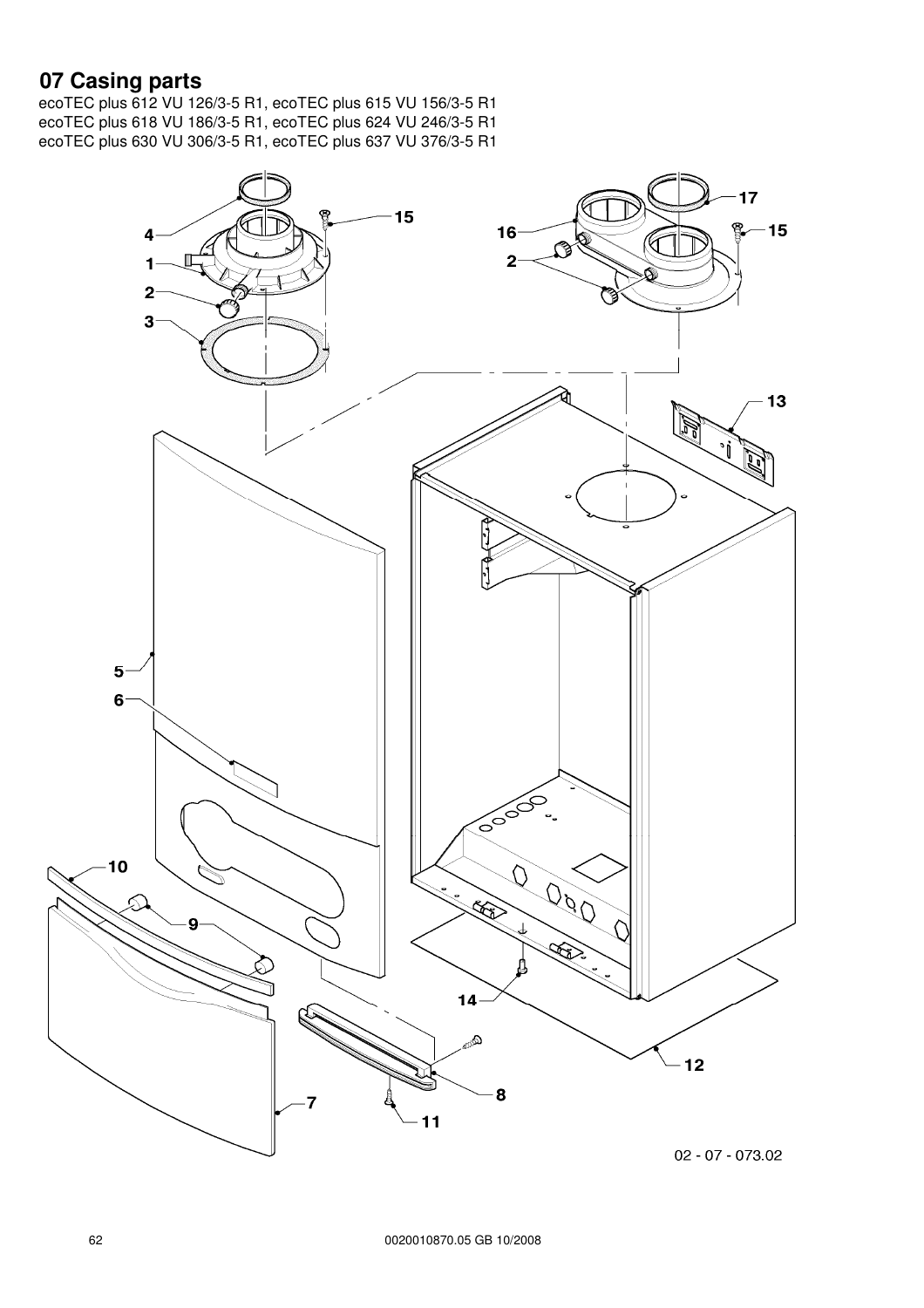## **07 Casing parts**

| Pos. | Art.-No                  | Part                | Type, note                                       |
|------|--------------------------|---------------------|--------------------------------------------------|
|      |                          | 02-07-073           |                                                  |
| 01   | 180932                   | Flue adapter 60/100 | with parts 02, 03, 04                            |
| 02   | 147392                   | Cap (PK5)           |                                                  |
| 03   | 981232                   | Gasket              |                                                  |
| 04   | 981233                   | Packing ring        |                                                  |
| 05   | 180935                   | Covering            | VU 126/3-5 R1, with parts 06, 07, 08, 09, 10, 11 |
| 05   | 180935                   | Covering            | VU 156/3-5 R1, with parts 06, 07, 08, 09, 10, 11 |
| 05   | 180935                   | Covering            | VU 186/3-5 R1, with parts 06, 07, 08, 09, 10, 11 |
| 05   | 180935                   | Covering            | VU 246/3-5 R1, with parts 06, 07, 08, 09, 10, 11 |
| 05   | 180936                   | Covering            | VU 306/3-5 R1, with parts 06, 07, 08, 09, 10, 11 |
| 05   | 180937                   | Covering            | VU 376/3-5 R1, with parts 06, 07, 08, 09, 10, 11 |
| 06   | 118096                   | <b>Badge</b>        |                                                  |
| 07   | 180940                   | Cover               | with parts 09, 10, 11                            |
| 08   | 180944                   | Hinge               | with part 11                                     |
| 09   | 180941                   | Magnet (PK2)        |                                                  |
| 10   | 180942                   | Handle (white)      |                                                  |
| 11   | 193538                   | Screw (PK10)        |                                                  |
| 12   | 180988                   | Cover               |                                                  |
| 13   | 180987                   | Support             |                                                  |
| 14   | 105839                   | Screw (PK10)        |                                                  |
| 15   | 500046                   | <b>Screw</b>        |                                                  |
| 16   | $\overline{\phantom{a}}$ |                     | not necessary                                    |
| 17   | $\sim$                   |                     | not necessary                                    |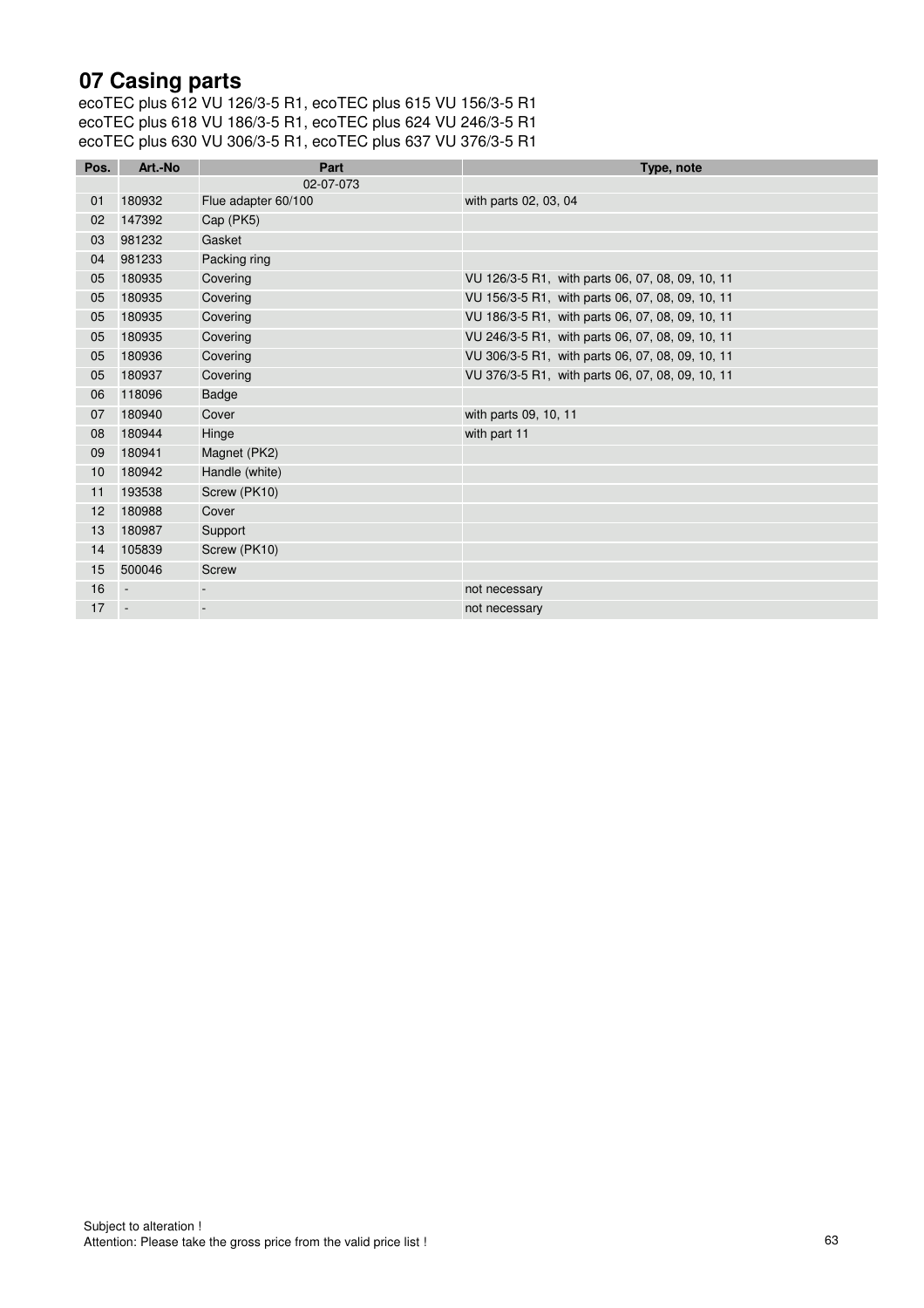#### **08 Connection parts (Hydroblock)**

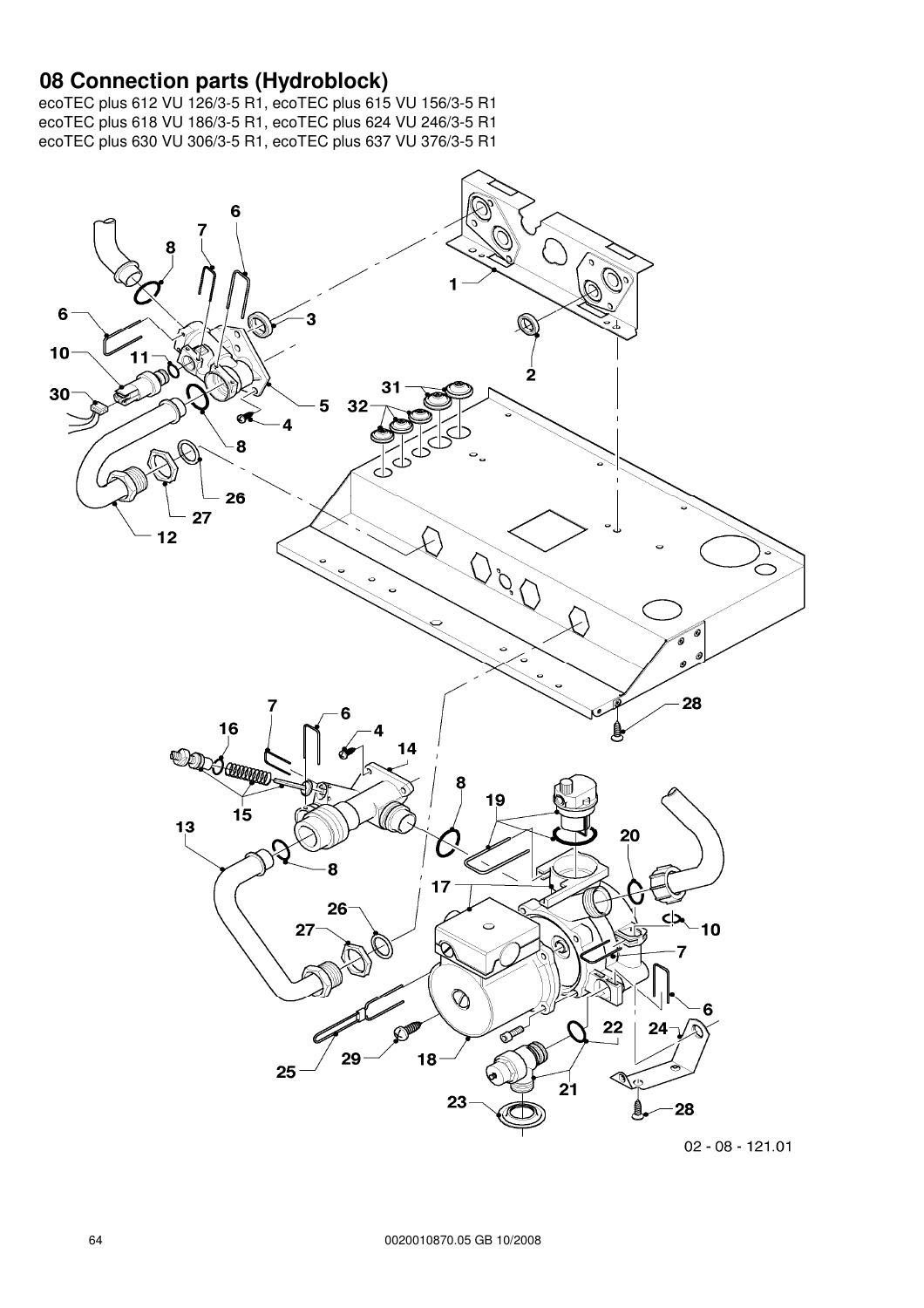## **08 Connection parts (Hydroblock)**

| Pos. | Art.-No                  | Part                          | Type, note                                               |
|------|--------------------------|-------------------------------|----------------------------------------------------------|
|      |                          | 02-08-121                     |                                                          |
| 01   | 509142                   | Support                       | with parts 02, 03, 07, 08, 26, 28                        |
| 02   | 178969                   | Washer (PK10)                 |                                                          |
| 03   | 193535                   | Washer (PK10)                 |                                                          |
| 04   | 178967                   | Screw (PK10)                  |                                                          |
| 05   | 509143                   | Connection piece              | with parts 03, 04, 06, 07, 08                            |
| 06   | 178992                   | Clip (PK10)                   |                                                          |
| 07   | 154150                   | Clip                          |                                                          |
| 08   | 193537                   | O-ring (PK10)                 |                                                          |
| 10   | 0020059717               | Sensor water pressure         | with parts 06, 11                                        |
| 11   | 178993                   | O-ring (PK10)                 |                                                          |
| 12   | 179033                   | Pipe                          | with parts 08, 26                                        |
| 13   | 180999                   | Pipe                          | with parts 08, 26                                        |
| 14   | 509119                   | Connection piece              | with parts 02, 04, 06, 08, 15                            |
| 15   | 178980                   | <b>Bypass</b>                 | with part 07                                             |
| 16   | 193539                   | O-ring (PK10)                 |                                                          |
| 17   | 178983                   | Pump                          | VU 126/3-5 R1, with parts 02, 06, 08, 10, 19, 20, 21, 29 |
| 17   | 178983                   | Pump                          | VU 156/3-5 R1, with parts 02, 06, 08, 10, 19, 20, 21, 29 |
| 17   | 178983                   | Pump                          | VU 186/3-5 R1, with parts 02, 06, 08, 10, 19, 20, 21, 29 |
| 17   | 178983                   | Pump                          | VU 246/3-5 R1, with parts 02, 06, 08, 10, 19, 20, 21, 29 |
| 17   | 178983                   | Pump                          | VU 306/3-5 R1, with parts 02, 06, 08, 10, 19, 20, 21, 29 |
| 17   | 0020025042 Pump          |                               | VU 376/3-5 R1, with parts 02, 06, 08, 10, 19, 20, 21, 29 |
| 18   | $\overline{\phantom{a}}$ |                               | not available as spare part, see pos. 17                 |
| 19   | 104521                   | Automatic air vent            |                                                          |
| 20   | 193539                   | O-ring (PK10)                 |                                                          |
| 21   | 178985                   | Pressure relief valve (3 bar) | with part 06                                             |
| 22   | $\Box$                   | $\blacksquare$                | not available as spare part, see pos. 21                 |
| 23   | 980765                   | Grommet                       |                                                          |
| 24   | 178984                   | Support                       |                                                          |
| 25   | 178981                   | Clip                          |                                                          |
| 26   | 981140                   | Washer (PK10)                 |                                                          |
| 27   | 193598                   | Nut (PK4)                     |                                                          |
| 28   | 235715                   | Tapping screw ISO 7049        |                                                          |
| 29   | 235756                   | Tapping screw (ST 4,8x19)     |                                                          |
| 30   | 193589                   | Harness                       | VU 126/3-5 R1                                            |
| 30   | 193589                   | Harness                       | VU 156/3-5 R1                                            |
| 30   | 193589                   | Harness                       | VU 186/3-5 R1                                            |
| 30   | 193589                   | Harness                       | VU 246/3-5 R1                                            |
| 30   | 193589                   | Harness                       | VU 306/3-5 R1                                            |
| 30   | 0020025037               | Harness                       | VU 376/3-5 R1                                            |
| 31   | 509120                   | Packing ring (PK10)           |                                                          |
| 32   | 509121                   | Packing ring (PK10)           |                                                          |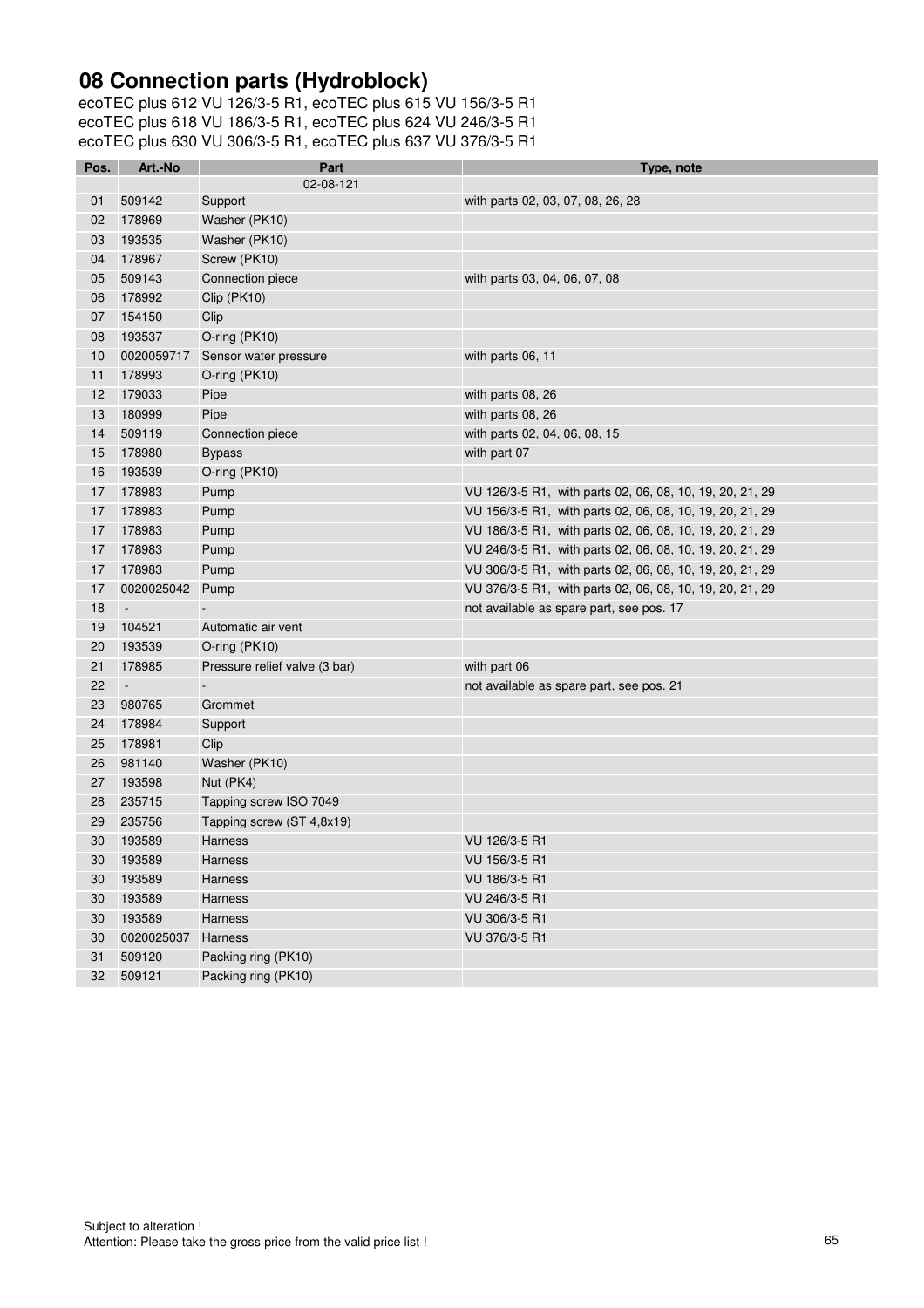#### **08a Connection parts**

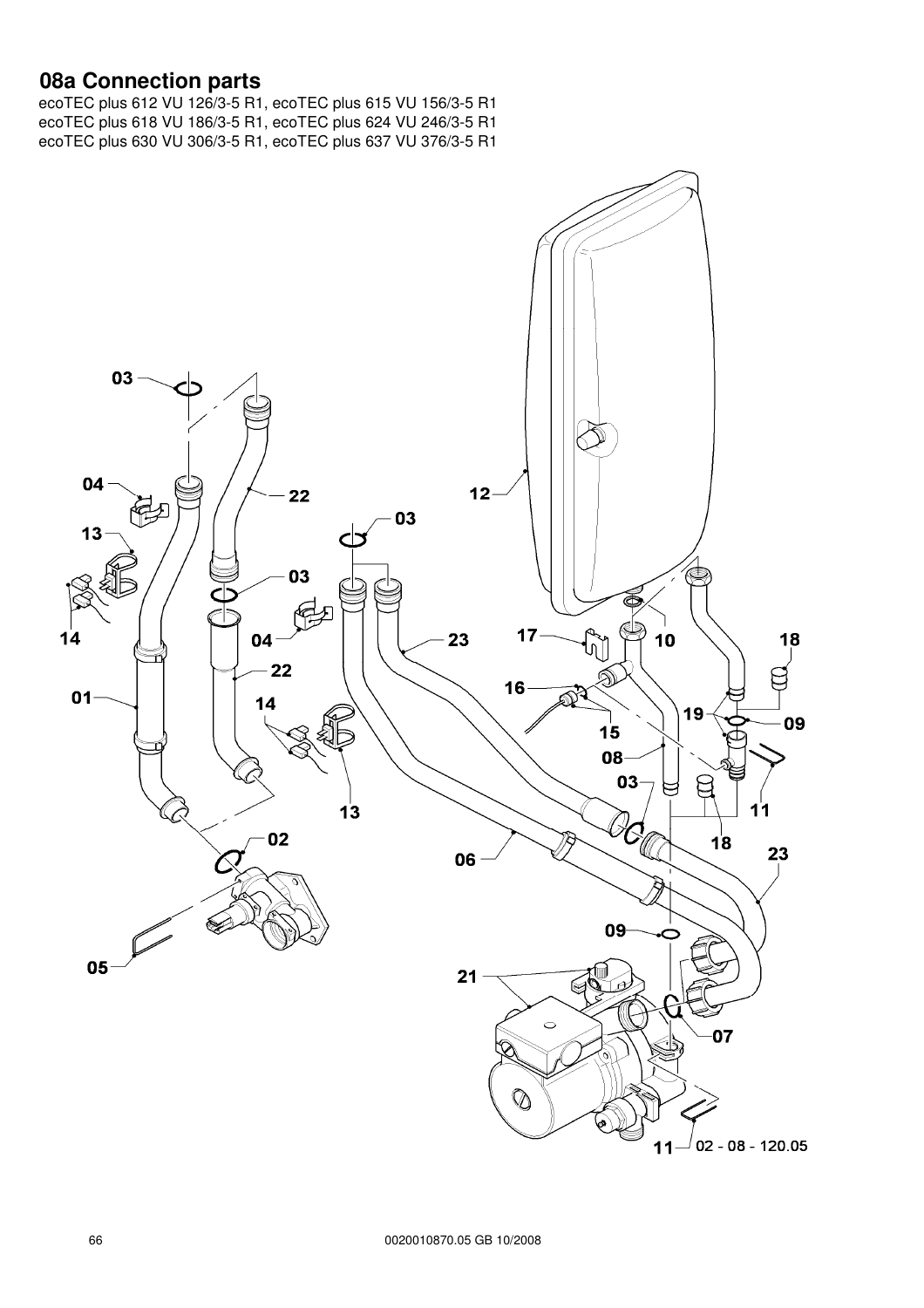### **08a Connection parts**

| Pos. | Art.-No                  | Part                           | Type, note                                                  |
|------|--------------------------|--------------------------------|-------------------------------------------------------------|
|      |                          | 02-08-120                      |                                                             |
| 01   | $\overline{\phantom{a}}$ | $\blacksquare$                 | VU 126/3-5 R1, 180946 no longer available, see pict. no. 22 |
| 01   | $\overline{\phantom{a}}$ | $\Box$                         | VU 156/3-5 R1, 180946 no longer available, see pict. no. 22 |
| 01   | $\overline{\phantom{a}}$ | $\overline{\phantom{a}}$       | VU 186/3-5 R1, 180946 no longer available, see pict. no. 22 |
| 01   | $\overline{\phantom{a}}$ | $\blacksquare$                 | VU 246/3-5 R1, 180946 no longer available, see pict. no. 22 |
| 01   | $\overline{\phantom{a}}$ |                                | VU 306/3-5 R1, 180947 no longer available, see pict. no. 22 |
| 02   | 193537                   | O-ring (PK10)                  |                                                             |
| 03   | 103415                   | O-ring (PK10)                  |                                                             |
| 04   | 103417                   | Clip (PK10)                    |                                                             |
| 05   | 178992                   | Clip (PK10)                    |                                                             |
| 06   | $\sim$                   |                                | 180948 no longer available, see pict. no. 23                |
| 07   | 193539                   | O-ring (PK10)                  |                                                             |
| 08   | $\overline{\phantom{a}}$ |                                | no longer available, see pict. no. 19                       |
| 09   | 178993                   | O-ring (PK10)                  |                                                             |
| 10   | 981149                   | Washer (PK10)                  |                                                             |
| 11   | 154150                   | Clip                           |                                                             |
| 12   | 181051                   | <b>Expansion vessel</b>        | 10 Liter                                                    |
| 13   | 193592                   | Sensor NTC (CH flow/CH return) |                                                             |
| 14   | 193586                   | <b>Harness</b>                 | VU 126/3-5 R1                                               |
| 14   | 193586                   | Harness                        | VU 156/3-5 R1                                               |
| 14   | 193586                   | <b>Harness</b>                 | VU 186/3-5 R1                                               |
| 14   | 193586                   | Harness                        | VU 246/3-5 R1                                               |
| 14   | 0020025036               | Harness                        | VU 306/3-5 R1                                               |
| 14   | 0020025036               | Harness                        | VU 376/3-5 R1                                               |
| 15   | 180982                   | Pressure gauge                 |                                                             |
| 16   | 981155                   | O-ring (PK10)                  |                                                             |
| 17   | 085751                   | Pressure gauge clip            |                                                             |
| 18   | $\overline{\phantom{a}}$ |                                | not necessary                                               |
| 19   | 0020025045               | Connection tube                | with parts 10, 11, 16, 17                                   |
| 20   | $\Box$                   |                                | not necessary                                               |
| 21   | 178983                   | Pump                           | VU 126/3-5 R1                                               |
| 21   | 178983                   | Pump                           | VU 156/3-5 R1                                               |
| 21   | 178983                   | Pump                           | VU 186/3-5 R1                                               |
| 21   | 178983                   | Pump                           | VU 246/3-5 R1                                               |
| 21   | 178983                   | Pump                           | VU 306/3-5 R1                                               |
| 21   | 0020025042 Pump          |                                | VU 376/3-5 R1                                               |
| 22   |                          | 0020068956 Connection tube     | VU 126/3-5 R1, with parts 02, 03                            |
| 22   | 0020068956               | Connection tube                | VU 156/3-5 R1, with parts 02, 03                            |
| 22   | 0020068956               | Connection tube                | VU 186/3-5 R1, with parts 02, 03                            |
| 22   | 0020068956               | Connection tube                | VU 246/3-5 R1, with parts 02, 03                            |
| 22   | 0020068957               | Connection tube                | VU 306/3-5 R1, with parts 02, 03                            |
| 23   |                          | 0020068958 Connection tube     | with parts 02, 07                                           |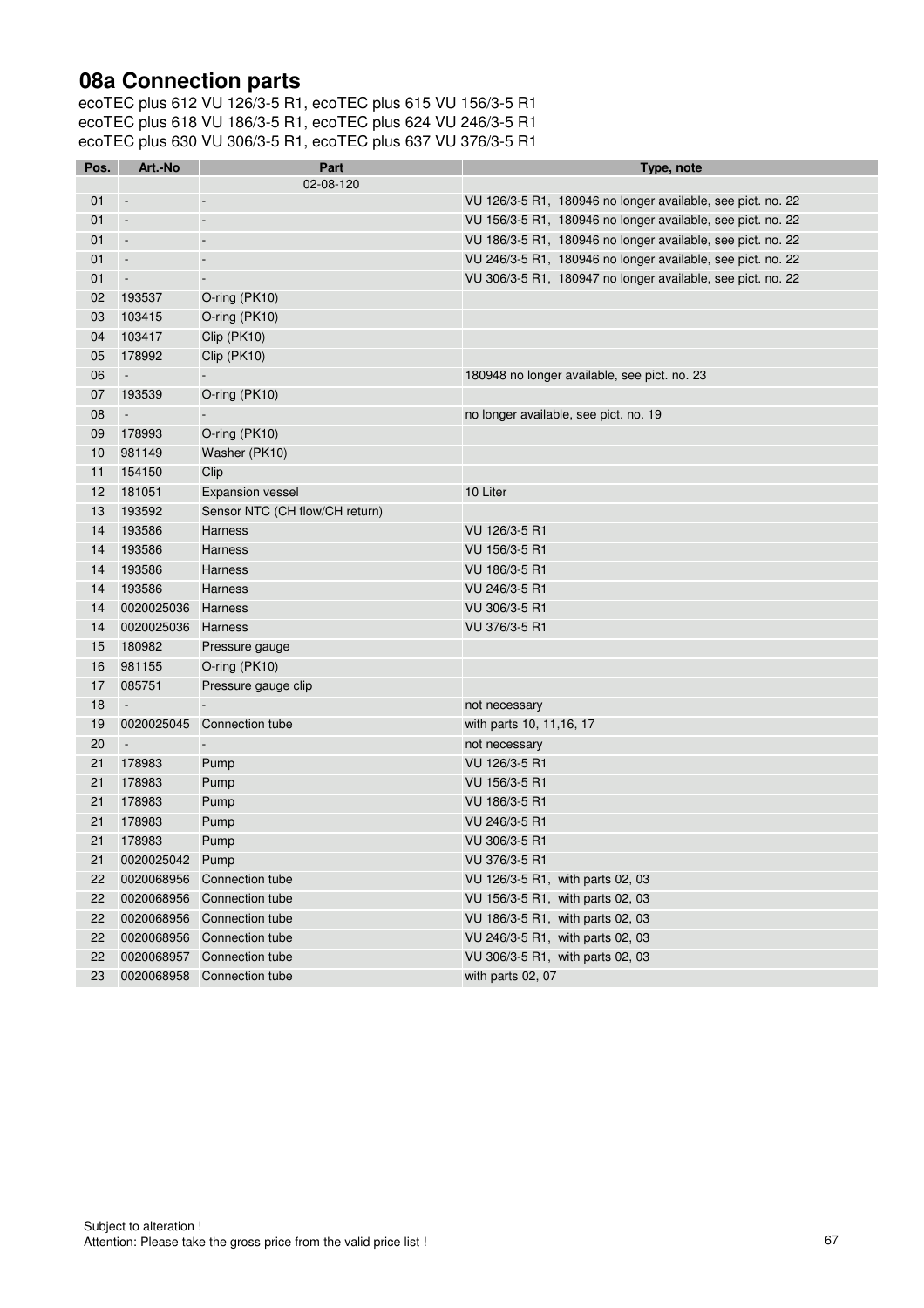#### **08b Connection parts (Acc.)**



 $02 - 08 - 125.01$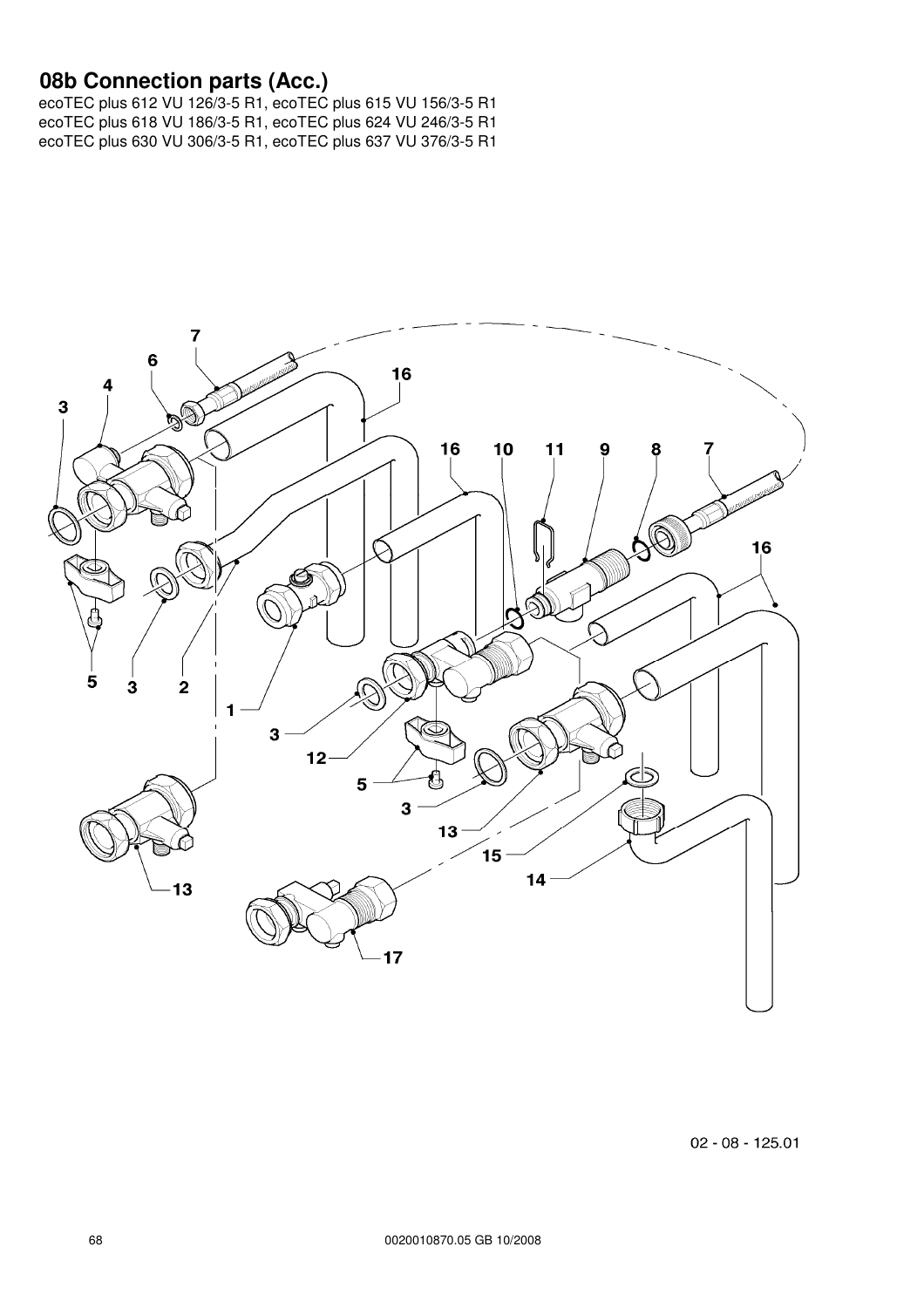# **08b Connection parts (Acc.)**

| Pos. | Art.-No                  | Part                     | Type, note                  |
|------|--------------------------|--------------------------|-----------------------------|
|      |                          | 02-08-125                |                             |
| 01   | 082782                   | Gas shut-off valve       | VU 126/3-5 R1               |
| 01   | 082782                   | Gas shut-off valve       | VU 156/3-5 R1               |
| 01   | 082782                   | Gas shut-off valve       | VU 186/3-5 R1               |
| 01   | 082782                   | Gas shut-off valve       | VU 246/3-5 R1               |
| 01   | 082782                   | Gas shut-off valve       | VU 306/3-5 R1               |
| 01   | 082794                   | Gas shut-off valve 36kW  | VU 376/3-5 R1               |
| 02   | $\overline{\phantom{a}}$ |                          | not necessary               |
| 03   | 981140                   | Washer (PK10)            |                             |
| 04   | $\overline{\phantom{a}}$ | $\overline{\phantom{a}}$ | not necessary, see pos. 13  |
| 05   | $\overline{\phantom{a}}$ | $\overline{\phantom{a}}$ | not necessary               |
| 06   | $\blacksquare$           | $\overline{a}$           | not necessary               |
| 07   | $\overline{\phantom{a}}$ |                          | not necessary               |
| 08   | $\overline{\phantom{a}}$ |                          | not necessary               |
| 09   | $\overline{\phantom{a}}$ | $\overline{\phantom{a}}$ | not necessary               |
| 10   | $\overline{\phantom{a}}$ | $\overline{\phantom{a}}$ | not necessary               |
| 11   | $\overline{\phantom{a}}$ | $\overline{\phantom{a}}$ | not necessary               |
| 12   | $\sim$                   | $\overline{\phantom{a}}$ | not necessary               |
| 13   | 0020010296               | Service cock             | with part 03                |
| 14   | 0020010297               | Pipe                     | with part 15                |
| 15   | 0020010298               | Washer (PK10)            |                             |
| 16   | $\overline{\phantom{a}}$ |                          | not available as spare part |
| 17   | $\sim$                   |                          | not necessary               |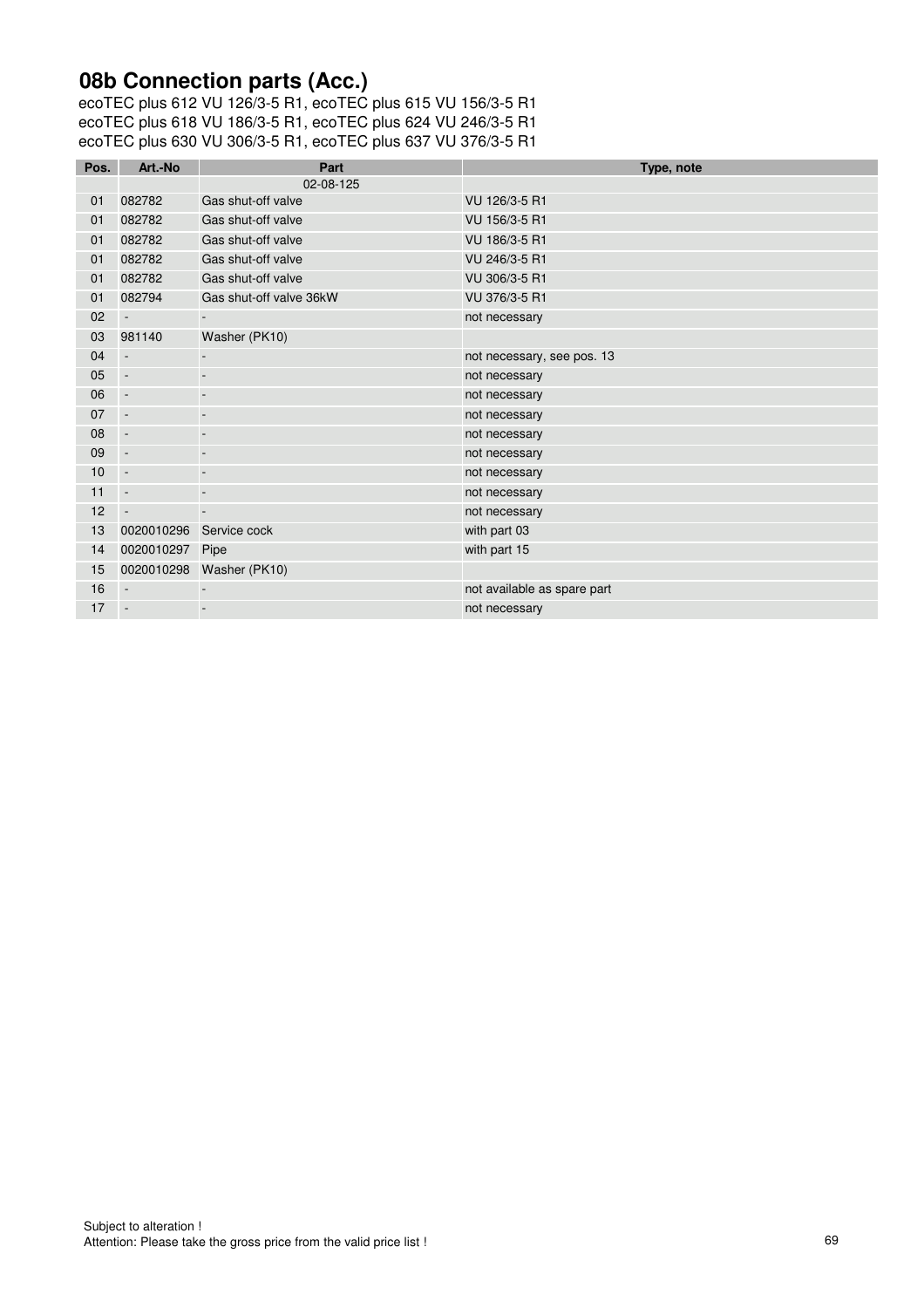#### **12 Control box (until 08/07**

ecoTEC plus 612 VU 126/3-5 R1, ecoTEC plus 615 VU 156/3-5 R1 ecoTEC plus 618 VU 186/3-5 R1, ecoTEC plus 624 VU 246/3-5 R1 ecoTEC plus 630 VU 306/3-5 R1, ecoTEC plus 637 VU 376/3-5 R1



 $02 - 12 - 046.02$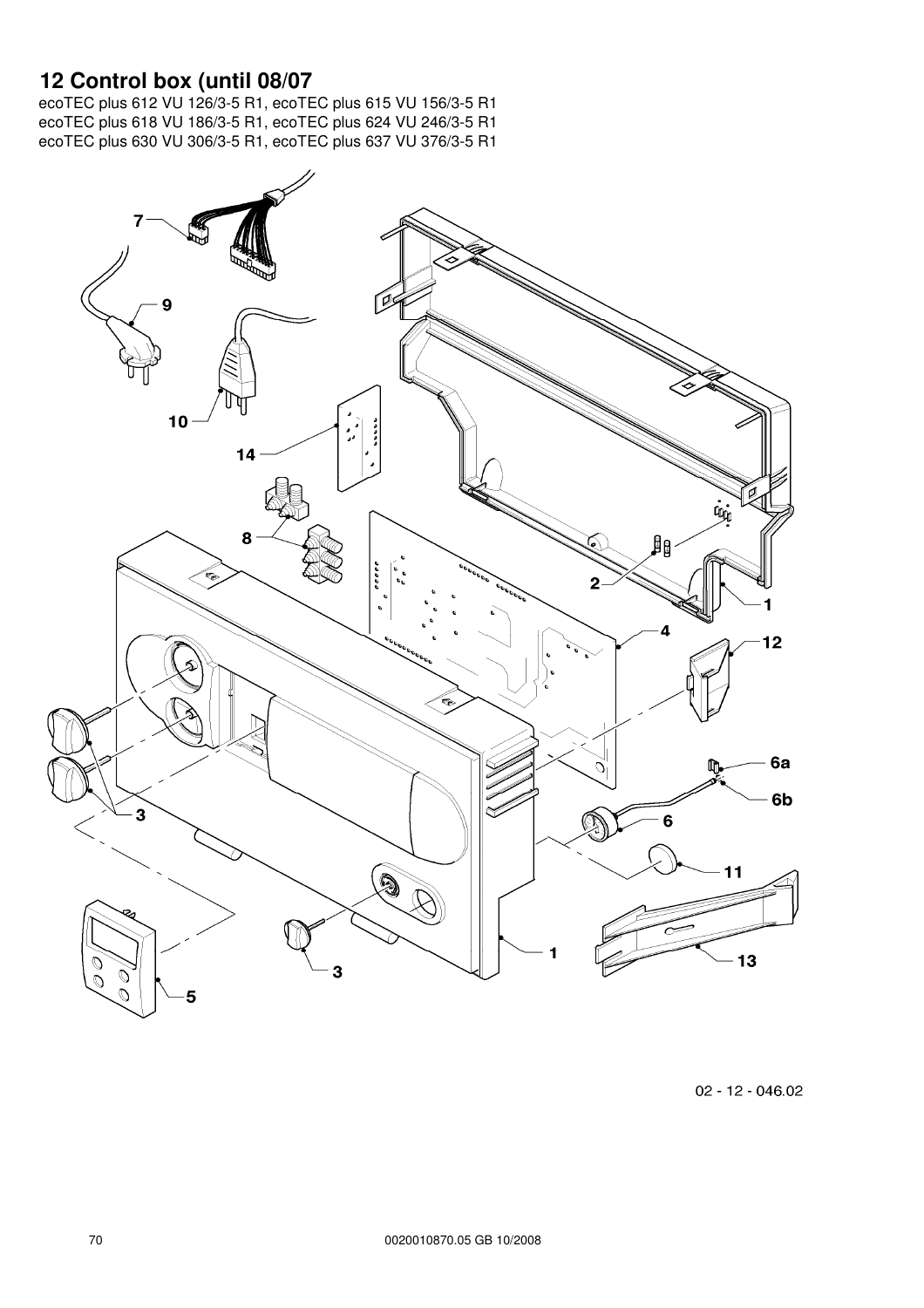## **12 Control box (until 08/07**

ecoTEC plus 612 VU 126/3-5 R1, ecoTEC plus 615 VU 156/3-5 R1 ecoTEC plus 618 VU 186/3-5 R1, ecoTEC plus 624 VU 246/3-5 R1 ecoTEC plus 630 VU 306/3-5 R1, ecoTEC plus 637 VU 376/3-5 R1

| Pos.            | Art.-No                  | Part                   | Type, note               |
|-----------------|--------------------------|------------------------|--------------------------|
|                 |                          | 02-12-046              |                          |
| 01              | 193582                   | Casing                 | with parts 02, 03        |
| 02 <sub>2</sub> | 251955                   | Fuse 2.0A T (PK10)     | 2.0 AT                   |
| 03              | 117319                   | Knobs grey (PK3)       |                          |
| 04              | 0020052093               | <b>Printed circuit</b> | with part 02             |
| 05              | 0020056561               | Display (grey)         |                          |
| 06              | 180982                   | Pressure gauge         |                          |
| 06a             | 085751                   | Pressure gauge clip    |                          |
| 06b             | 981155                   | O-ring (PK10)          |                          |
| 07              | 193586                   | <b>Harness</b>         | VU 126/3-5 R1, appliance |
| 07              | 193586                   | <b>Harness</b>         | VU 156/3-5 R1, appliance |
| 07              | 193586                   | Harness                | VU 186/3-5 R1, appliance |
| 07              | 193586                   | Harness                | VU 246/3-5 R1, appliance |
| 07              | 0020025036               | Harness                | VU 306/3-5 R1, appliance |
| 07              | 0020025036 Harness       |                        | VU 376/3-5 R1, appliance |
| 07              | 193589                   | Harness                | VU 126/3-5 R1, hydraulik |
| 07              | 193589                   | <b>Harness</b>         | VU 156/3-5 R1, hydraulik |
| 07              | 193589                   | <b>Harness</b>         | VU 186/3-5 R1, hydraulik |
| 07              | 193589                   | Harness                | VU 246/3-5 R1, hydraulik |
| 07              | 193589                   | Harness                | VU 306/3-5 R1, hydraulik |
| 07              | 0020025037               | <b>Harness</b>         | VU 376/3-5 R1, hydraulik |
| 08              | 078533                   | Cable fixation         |                          |
| 09              | $\sim$                   | $\overline{a}$         | not necessary            |
| $10$            | $\blacksquare$           | ÷,                     | not necessary            |
| 11              | $\overline{\phantom{a}}$ | $\overline{a}$         | not necessary            |
| 12              | 193583                   | Support                | VU 126/3-5 R1            |
| 12              | 193583                   | Support                | VU 156/3-5 R1            |
| 12              | 193583                   | Support                | VU 186/3-5 R1            |
| 12              | 193583                   | Support                | VU 246/3-5 R1            |
| 12              | 193584                   | Support                | VU 306/3-5 R1            |
| 12              | 193585                   | Support                | VU 376/3-5 R1            |
| 13              | $\overline{\phantom{a}}$ | $\overline{a}$         | not necessary            |
| 14              | $\mathbb{L}$             | $\overline{a}$         | not necessary            |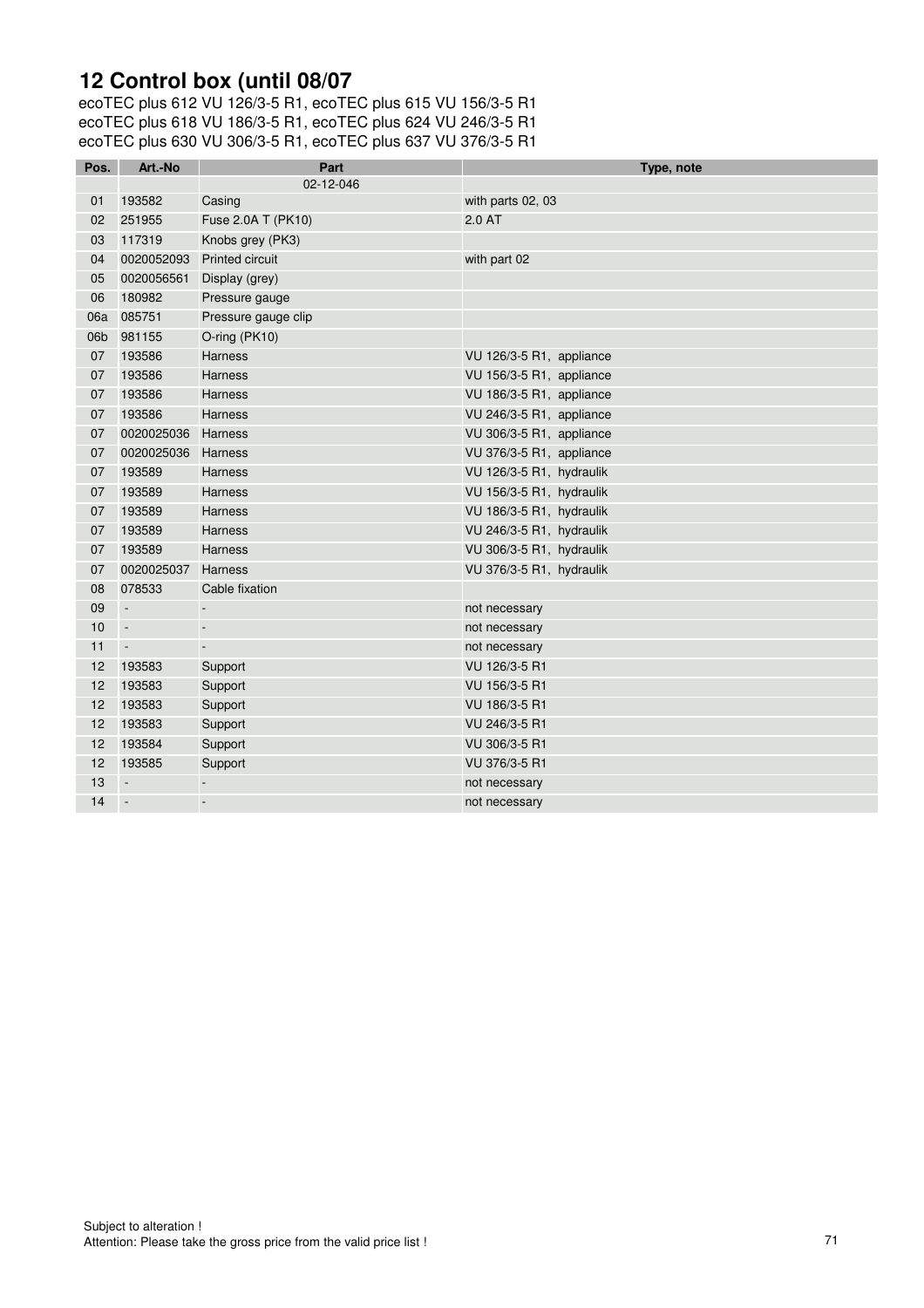## **12a Control panel (from 09/07)**

ecoTEC plus 612 VU 126/3-5 R1, ecoTEC plus 615 VU 156/3-5 R1 ecoTEC plus 618 VU 186/3-5 R1, ecoTEC plus 624 VU 246/3-5 R1 ecoTEC plus 630 VU 306/3-5 R1, ecoTEC plus 637 VU 376/3-5 R1



02 - 12 - 048.02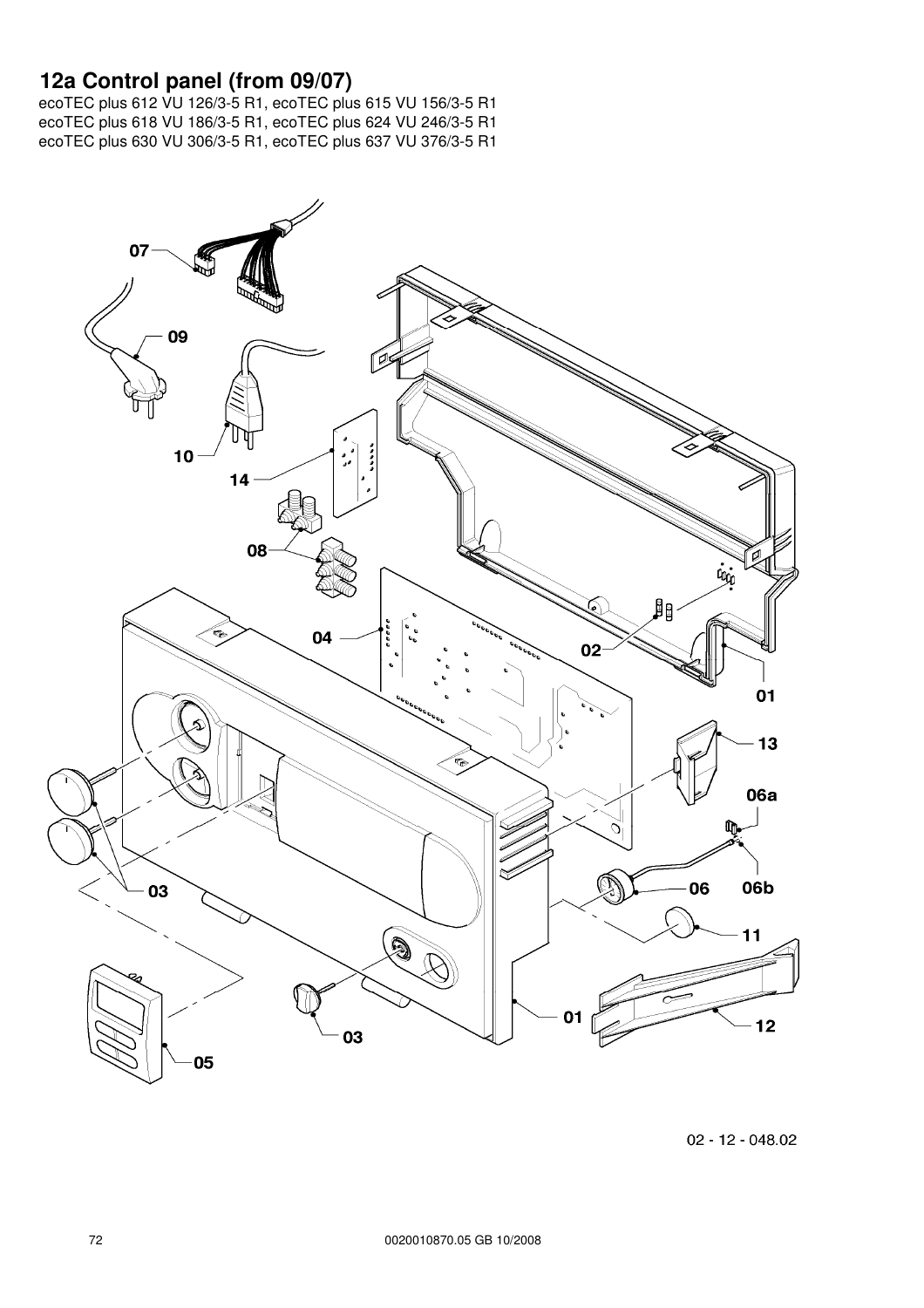## **12a Control panel (from 09/07)**

ecoTEC plus 612 VU 126/3-5 R1, ecoTEC plus 615 VU 156/3-5 R1 ecoTEC plus 618 VU 186/3-5 R1, ecoTEC plus 624 VU 246/3-5 R1 ecoTEC plus 630 VU 306/3-5 R1, ecoTEC plus 637 VU 376/3-5 R1

| Pos. | Art.-No                  | Part                                  | Type, note               |
|------|--------------------------|---------------------------------------|--------------------------|
|      |                          | 02-12-048                             |                          |
| 01   |                          | 0020041164 Casing (Performance, grey) | with parts 02, 03        |
| 02   | 251955                   | Fuse 2.0A T (PK10)                    | 2.0 AT                   |
| 03   | 0020048969               | Knobs grey (PK3)                      |                          |
| 04   | 0020052093               | <b>Printed circuit</b>                | with part 02             |
| 05   | 0020056561               | Display (grey)                        |                          |
| 06   | 180982                   | Pressure gauge                        |                          |
| 06a  | 085751                   | Pressure gauge clip                   |                          |
| 06b  | 981155                   | O-ring (PK10)                         |                          |
| 07   | 193586                   | <b>Harness</b>                        | VU 126/3-5 R1, appliance |
| 07   | 193586                   | <b>Harness</b>                        | VU 156/3-5 R1, appliance |
| 07   | 193586                   | <b>Harness</b>                        | VU 186/3-5 R1, appliance |
| 07   | 193586                   | Harness                               | VU 246/3-5 R1, appliance |
| 07   | 0020025036               | <b>Harness</b>                        | VU 306/3-5 R1, appliance |
| 07   | 0020025036 Harness       |                                       | VU 376/3-5 R1, appliance |
| 07   | 193589                   | Harness                               | VU 126/3-5 R1, hydraulik |
| 07   | 193589                   | <b>Harness</b>                        | VU 156/3-5 R1, hydraulik |
| 07   | 193589                   | <b>Harness</b>                        | VU 186/3-5 R1, hydraulik |
| 07   | 193589                   | <b>Harness</b>                        | VU 246/3-5 R1, hydraulik |
| 07   | 193589                   | <b>Harness</b>                        | VU 306/3-5 R1, hydraulik |
| 07   | 0020025037               | <b>Harness</b>                        | VU 376/3-5 R1, hydraulik |
| 08   | 078533                   | Cable fixation                        |                          |
| 09   | $\Box$                   | $\overline{a}$                        | not necessary            |
| 10   | $\overline{\phantom{a}}$ | $\Box$                                | not necessary            |
| 11   | $\overline{\phantom{a}}$ | $\overline{a}$                        | not necessary            |
| 12   | $\overline{\phantom{a}}$ | $\overline{\phantom{a}}$              | not necessary            |
| 13   | 193583                   | Support                               | VU 126/3-5 R1            |
| 13   | 193583                   | Support                               | VU 156/3-5 R1            |
| 13   | 193583                   | Support                               | VU 186/3-5 R1            |
| 13   | 193583                   | Support                               | VU 246/3-5 R1            |
| 13   | 193584                   | Support                               | VU 306/3-5 R1            |
| 13   | 193585                   | Support                               | VU 376/3-5 R1            |
| 14   | $\overline{\phantom{a}}$ | $\overline{a}$                        | not necessary            |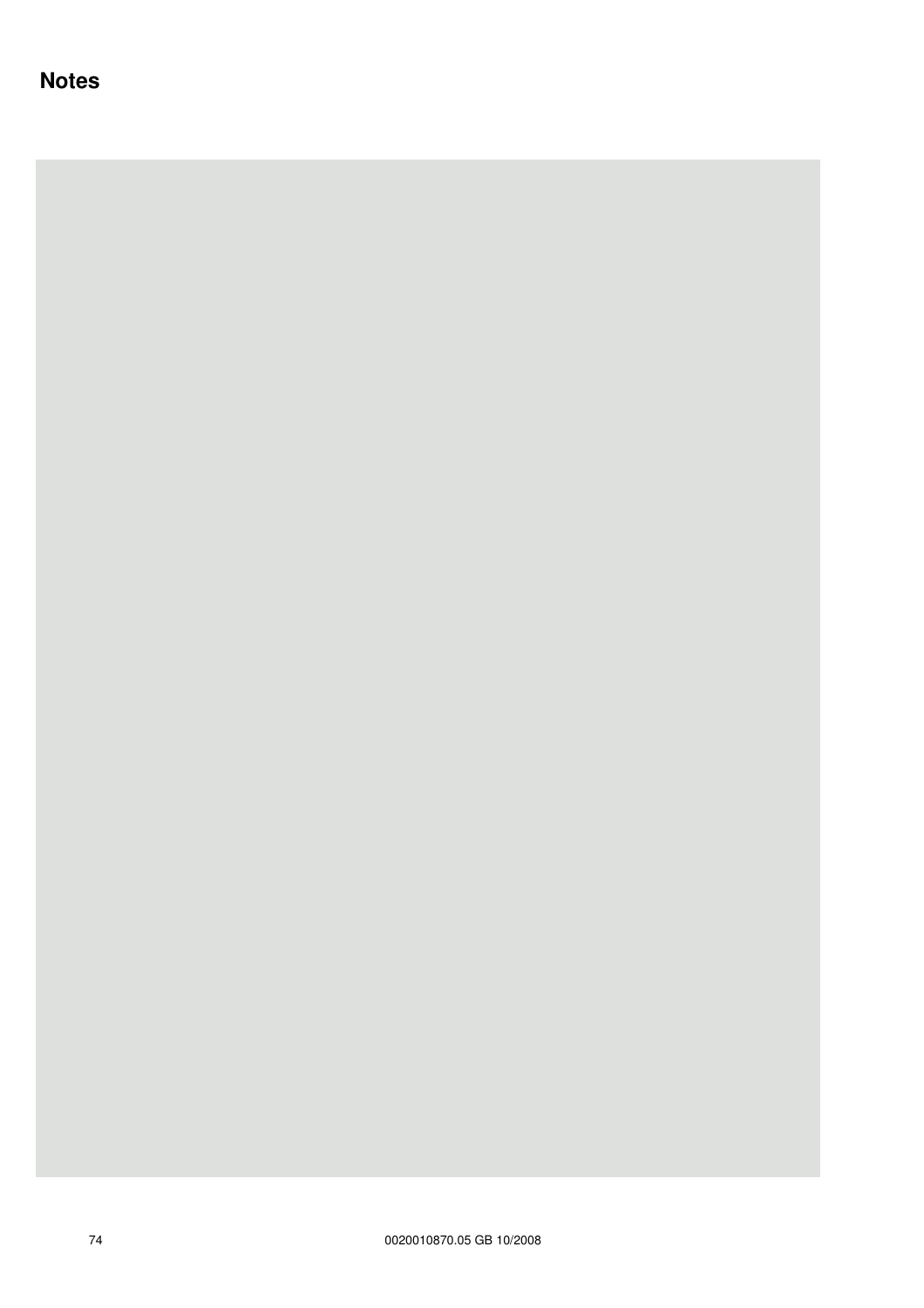## **Notes**